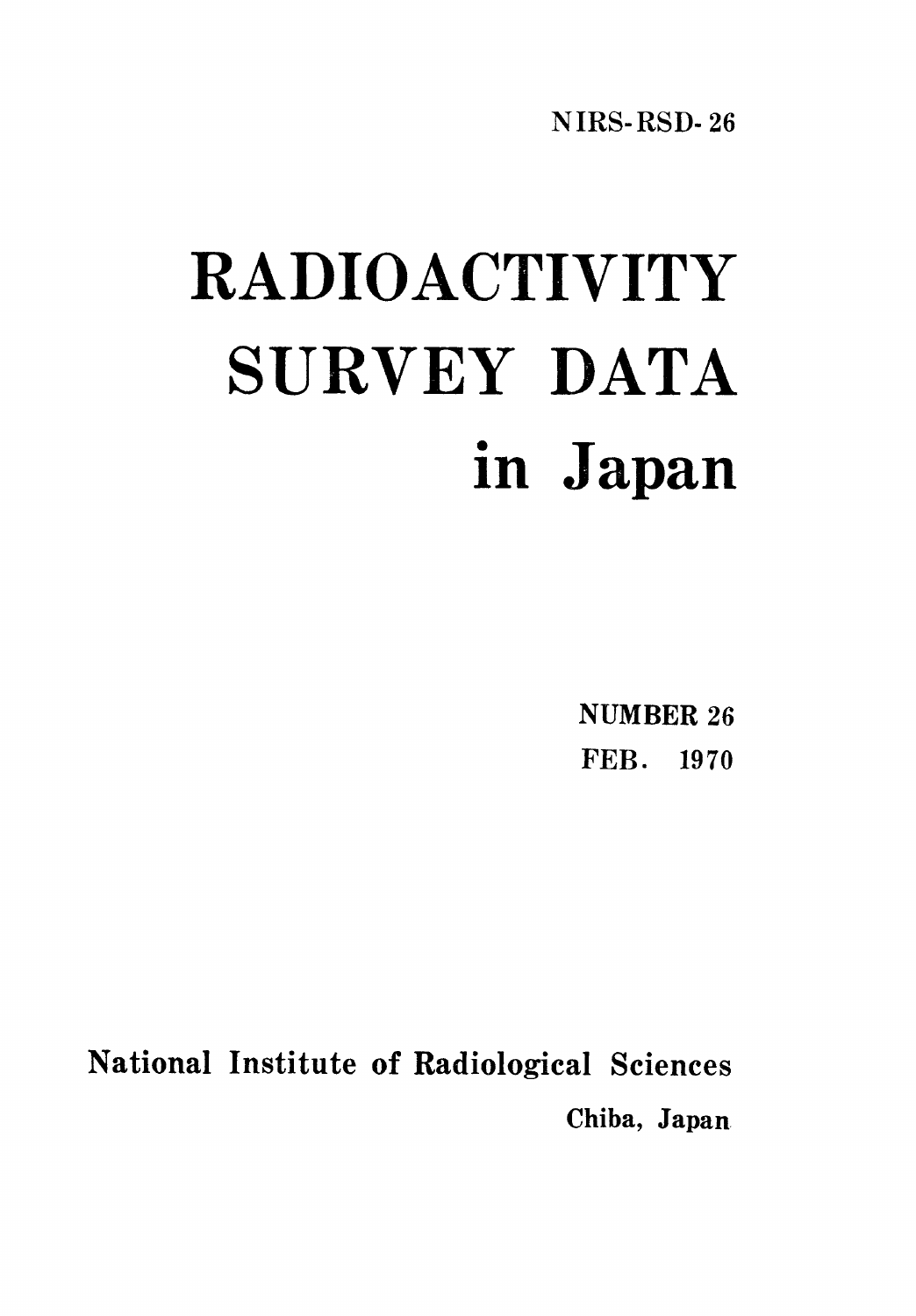### Radioactivity Survey Data in Japan

Number 26

Feb. 1970

## Meteorological Data

Contents

| Strontium-90 and Cesium-137 in Rain and Dry Fallout                                                                                            |  |
|------------------------------------------------------------------------------------------------------------------------------------------------|--|
| (Japan Analytical Chemistry Research Institute) $\cdots \cdots \cdots \cdots \cdots \cdots \cdots \cdots \cdots \cdots \cdots \cdots \qquad 1$ |  |
| Dietary Data                                                                                                                                   |  |
| Strontium-90 and Cesium-137 in Milk                                                                                                            |  |
|                                                                                                                                                |  |
| Strontium-90 and Cesium-137 in Total Diet                                                                                                      |  |

### 

#### Human Data

| Strontium-90 in Human Bone                                                                                                             |  |
|----------------------------------------------------------------------------------------------------------------------------------------|--|
| (National Institute of Radiological Sciences) $\cdots \cdots \cdots \cdots \cdots \cdots \cdots \cdots \cdots \cdots \cdots \cdots 18$ |  |
| Cesium-137 Body Burden in Japanese male adults                                                                                         |  |
| (National Institute of Radiological Sciences) (and the contract of the contract of the contract of Radiological Sciences)              |  |

National Institute of Radiological Sciences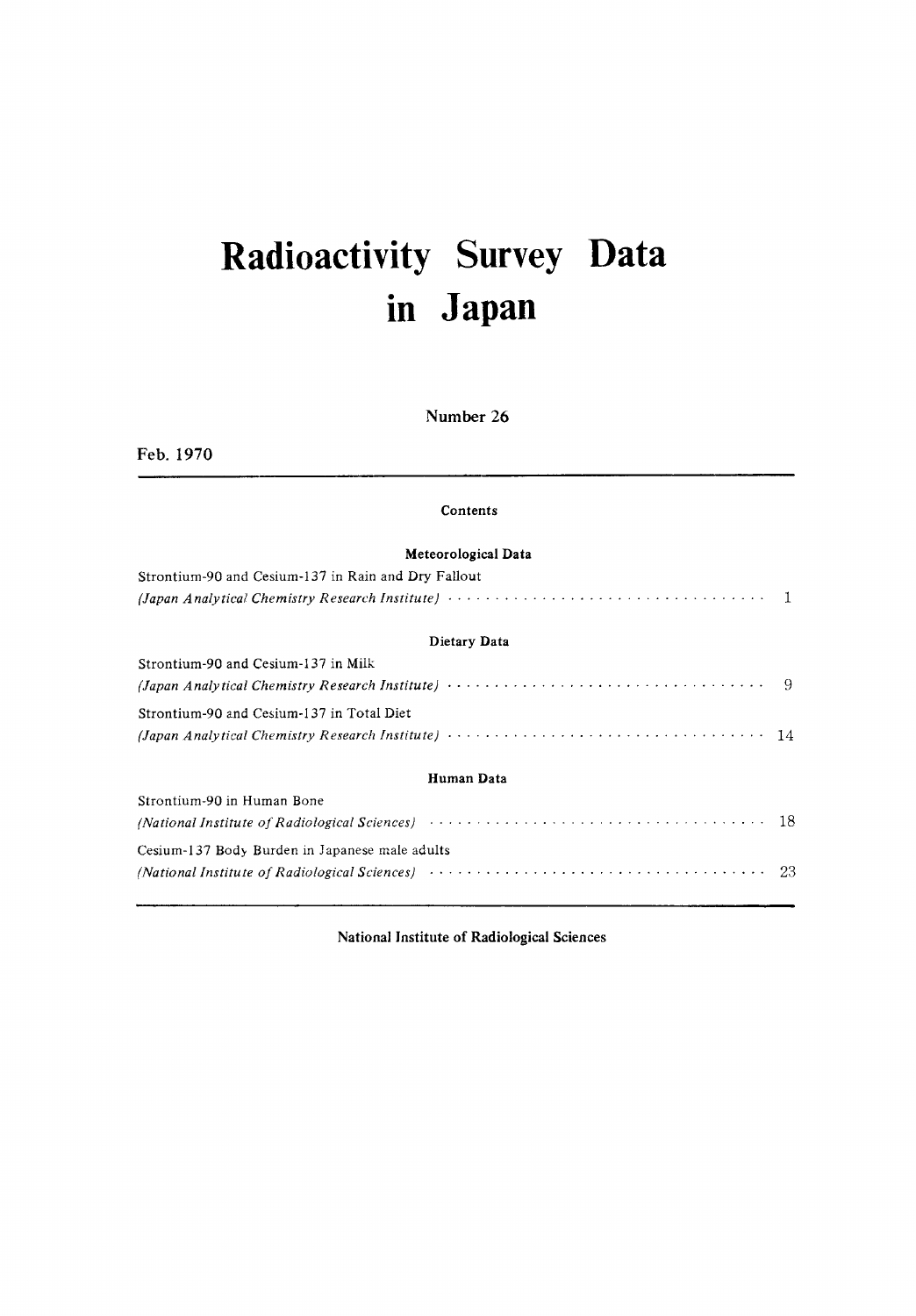#### Meteorological Data

#### Strontium-90 and Cesium-137 in Rain and Dry Fallout

(Japan Analytical Chemistry Research Institute)

Since May 1963, the Japan Analytical Chemistry Research Institute has measured the level of strontium-90 and Cesium-137 in Rain and dry-fallout samples aquired at various locations throughout Japan.

Sampling and pre-treatment for concentration were performed by 25 prefectural public health laboratories throughout Japan.

Sampling locations are indicated in Figure 1.

The collection tray has an area of 5000 cm<sup>2</sup>, and is exposed to rain and dust for about a month. The depth of water in the tray is kept at 10 mm to prevent dust from being blown away. At the end of each month, water in the tray and water used to wash the tray are combined with strontium and cesium carriers, and passed through a column filled with sodium type cation exchange resion (Dowex 50W-X8, 50-100 mesh). The column was then sent to the Japan Analytical Chemistry Research Institute for analysis.

After the fraction containing both strontium-90 and cesium-137 was eluted from the resion, radiochemical analysis was carried out using the method recommended by the Science and Technology Agency.

Results obtained during the period from April 1969 to March 1970 are shown in Table 1.

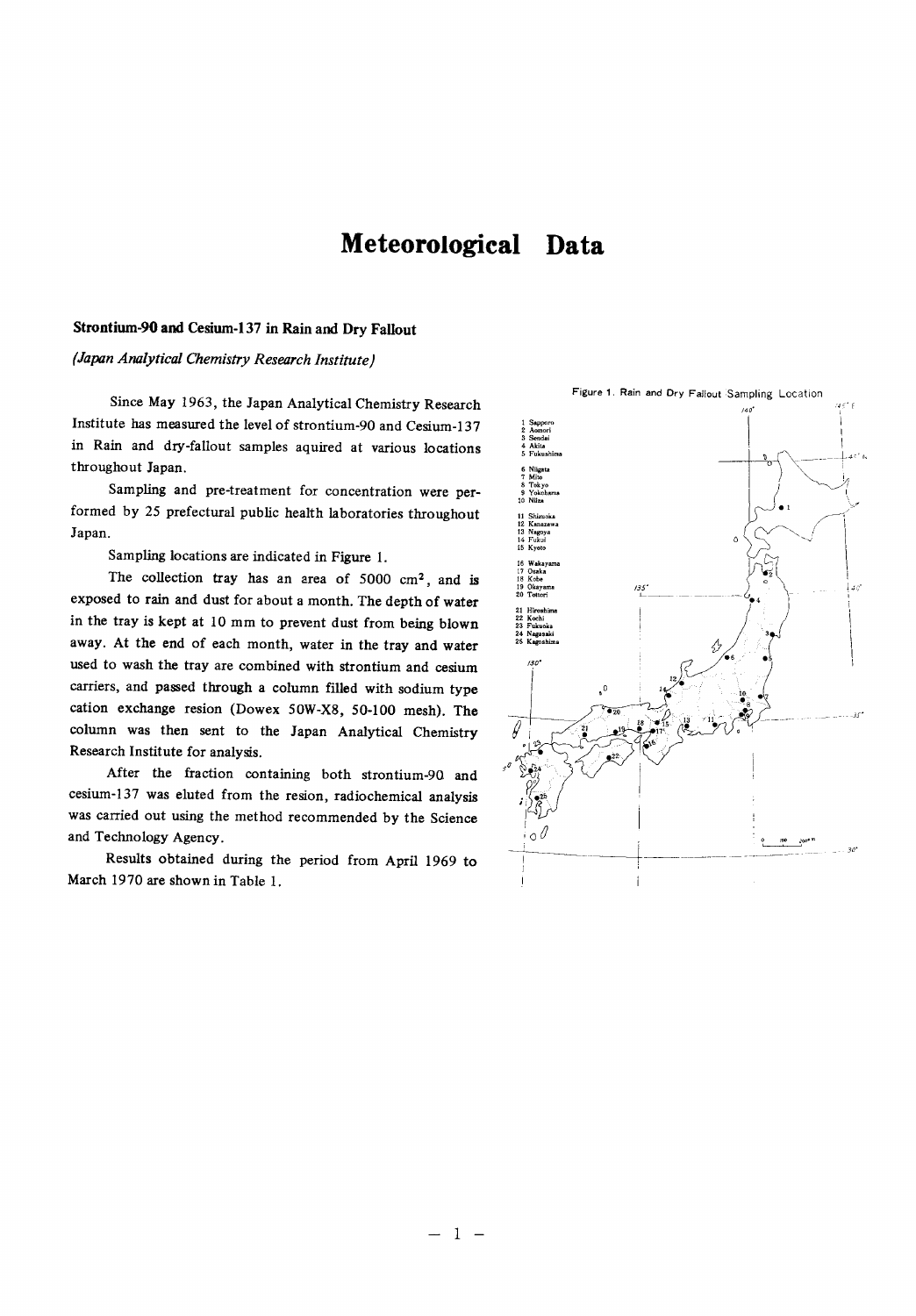## Table 1.  $90$  Sr and  $137$ Cs in Rain and Dry Fallout -Apr., 1969 to Mar., 1970-<br>By T. Asari, M. Chiba and M. Kuroda

(Japan Analytical Chemistry Research Institute)

(Continued from Table 1, Issue No. 23, of this Publication)

| Location             | Duration<br>(days) | Precipitation<br>(mm) | $90S$ r<br>(mCi/km <sup>2</sup> ) | $137$ Cs<br>(mCi/km <sup>2</sup> ) |
|----------------------|--------------------|-----------------------|-----------------------------------|------------------------------------|
| Apr. 1969            |                    |                       |                                   |                                    |
| Sapporo, HOKKAIDO    | 31                 | 150.5                 | 0.21                              | 0.27                               |
|                      | 29                 | 117.5                 | 0.06                              | 0.12                               |
| Aomori, AOMORI       | 29                 | 71.9                  | 0.05                              | 0.07                               |
| Sendai, MIYAGI       | 30                 | 206.5                 | 0.10                              | 0.11                               |
| Akita, AKITA         | 30                 | 53.5                  | 0.06                              | 0.09                               |
| Fukushima, FUKUSHIMA |                    |                       |                                   |                                    |
| Niigata, NIIGATA     | 29                 | 139.5                 | 0.15                              | 0.25                               |
| Mito, IBARAKI        | 29                 | 66.1                  | 0.10                              | 0.15                               |
| <b>TOKYO</b>         | 29                 |                       | 0.07                              | 0.13                               |
| Yokohama, KANAGAWA   | 31                 | 98.0                  | 0.12                              | 0.16                               |
| Niiza, SAITAMA       | 35                 | 56.2                  | 0.12                              | 0.15                               |
|                      |                    |                       | 0.14                              | 0.15                               |
| Shizuoka, SHIZUOKA   | 23                 | 125.0                 |                                   | 0.19                               |
| Kanazawa, ISHIKAWA   | 30                 | 196.0                 | 0.43                              |                                    |
| Nagoya, AICHI        | 28                 | 88.0                  | 0.10                              | 0.16                               |
| Fukui, FUKUI         | 30                 | 151.8                 | 0.18                              | 0.28                               |
| Kyoto, KYOTO         | 30                 | 147.7                 | 0.08                              | 0.16                               |
| Wakayama, WAKAYAMA   | 29                 | 96.5                  | 0.04                              | 0.05                               |
| Osaka, OSAKA         | 29                 | 129.5                 | 0.08                              | 0.16                               |
| Kobe, HYOGO          | 30                 | 82.3                  | 0.07                              | 0.12                               |
| Okayama, OKAYAMA     | 30                 | 35.6                  | 0.07                              | 0.11                               |
| Tottori, TOTTORI     | 30                 | 109.4                 | 0.21                              | 0.39                               |
|                      |                    |                       |                                   | 0.16                               |
| Hiroshima, HIROSHIMA | 30                 | 90.2                  | 0.12<br>0.21                      | 0.27                               |
| Kochi, KOCHI         | 35 <sub>5</sub>    | 150.5                 |                                   | 0.12                               |
| Fukuoka, FUKUOKA     | 31                 | 30.5                  | 0.06                              | 0.24                               |
| Nagasake, NAGASAKI   | 30                 | 133.7                 | 0.17                              |                                    |
| Kagoshima, KAGOSHIMA | 30                 | 122.5                 | 0.13                              | 0.21                               |
| May '69              |                    |                       |                                   |                                    |
| Sapporo, HOKKAIDO    | 31                 | 77.0                  | 0.11                              | 0.15                               |
| Aomori, AOMORI       | 31                 | 74.9                  | 0.11                              | 0.14                               |
| Sendai, MIYAGI       | 31                 | 104.9                 | 0.16                              | 0.24                               |
| Akita, AKITA         | 32                 | 118.0                 | 0.18                              | 0.24                               |
|                      | 31                 | 59.0                  | 0.10                              | 0.17                               |
| Fukushima, FUKUSHIMA |                    |                       |                                   |                                    |
| Niigata, NIIGATA     | 31                 | 80.5                  | 0.07                              | 0.13                               |
| Mito, IBARAKI        | 32                 | 151.5                 | 0.20                              | 0.26                               |
| <b>TOKYO</b>         | 31                 |                       | 0.14                              | 0.23                               |
| Yokohama, KANAGAWA   | 33                 | 102.5                 | 0.15                              | 0.25                               |
| Niiza, SAITAMA       | 32                 | 78.2                  | 0.15                              | 0.19                               |
| Shizuoka, SHIZUOKA   | 31                 | 153.0                 | 0.15                              | 0.07                               |
| Kanazawa, ISHIKAWA   | 31                 | 142.5                 | 0.14                              | 0.16                               |
|                      | 32                 | 70.0                  | 0.14                              | 0.19                               |
| Nagoya, AICHI        | 32                 | 109.4                 | 0.15                              | 0.22                               |
| Fukui, FUKUI         |                    | 94.6                  | 0.07                              | 0.18                               |
| Kyoto, KYOTO         | 32                 |                       |                                   |                                    |
| Wakayama, WAKAYAMA   | 35                 | 189.0                 | 0.15                              | 0.15                               |
| Osaka, OSAKA         | 32                 | 103.2                 | 0.10                              | 0.17                               |
| Kobe, HYOGO          | 33                 | 102.5                 | 0.16                              | 0.24                               |
| Okayama, OKAYAMA     | 32                 | 121.1                 | 0.16                              | 0.22                               |
| Tottori, TOTTORI     | 29                 | 91.3                  | 0.14                              | 0.23                               |
|                      |                    |                       | 0.11                              | 0.21                               |
| Hiroshima, HIROSHIMA | 31                 | 107.4                 |                                   |                                    |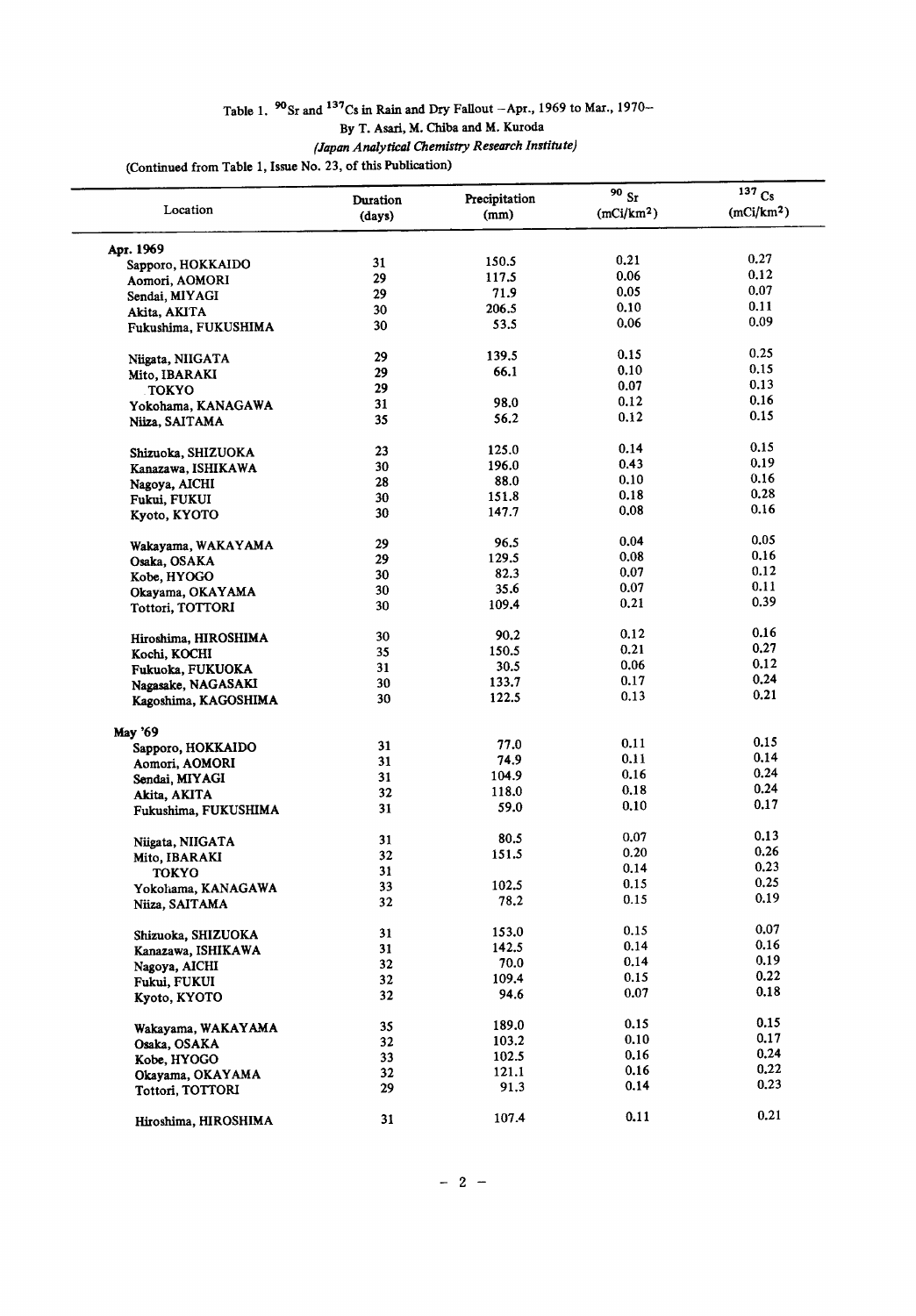| Location                             | Duration<br>(days) | Precipitation<br>(mm) | 90 St<br>(mCi/km <sup>2</sup> ) | $137$ Cs<br>(mCi/km <sup>2</sup> ) |
|--------------------------------------|--------------------|-----------------------|---------------------------------|------------------------------------|
|                                      | 32                 | 234.9                 | 0.23                            | 0.30                               |
| Kochi, KOCHI                         |                    | 101.0                 | 0.09                            | 0.16                               |
| Fukuoka, FUKUOKA                     | 31                 |                       |                                 | 0.15                               |
| Nagasaki, NAGASAKI                   | 32                 | 140.0                 | 0.10                            |                                    |
| Kagoshima, KAGOSHIMA                 | 31                 | 255.5                 | 0.07                            | 0.13                               |
| June '69                             |                    |                       |                                 |                                    |
| Sapporo, HOKKAIDO                    | 30                 | 104.0                 | 0.09                            | 0.19                               |
| Aomori, AOMORI                       | 30                 | 37.2                  | 0.15                            | 0.29                               |
| Sendai, MIYAGI                       | 29                 | 126.0                 | 0.08                            | 0.14                               |
|                                      | 29                 | 81.5                  | 0.20                            | 0.23                               |
| Akita, AKITA<br>Fukushima, FUKUSHIMA | 30                 | 159.0                 | 0.15                            | 0.32                               |
|                                      |                    | 57.0                  | 0.05                            | 0.14                               |
| Niigata, NIIGATA                     | 31                 |                       |                                 | 0.25                               |
| Mito IBARAKI                         | 29                 | 180.0                 | 0.19                            |                                    |
| <b>TOKYO</b>                         | 30                 |                       | 0.11                            | 0.20                               |
| Yokohama, KANAGAWA                   | 31                 | 265.5                 | 0.15                            | 0.26                               |
| Niiza, SAITAMA                       | 29                 | 125.0                 | 0.10                            | 0.17                               |
| Shizuoka, SHIZUOKA                   | 38                 | 837.0                 | 0.19                            | 1.06                               |
| Kanazawa, ISHIKAWA                   | 30                 | 140.5                 | 0.17                            | 0.22                               |
|                                      | 29                 | 184.0                 | 0.19                            | 0.33                               |
| Nagoya, AICHI                        |                    | 243.7                 | 0.15                            | 0.24                               |
| Fukui, FUKUI                         | 30                 |                       |                                 | 0.32                               |
| Kyoto, KYOTO                         | 29                 | 373.1                 | 0.23                            |                                    |
| Wakayama, WAKAYAMA                   | 30                 | 408.0                 | 0.18                            | 0.22                               |
| Osaka, OSAKA                         | 28                 | 256.7                 | 0.19                            | 0.24                               |
| Kobe, HYOGO                          | 31                 | 368.0                 | 0.22                            | 0.33                               |
| Okayama, OKAYAMA                     | 29                 | 274.8                 | 0.18                            | 0.33                               |
| Tottori, TOTTORI                     | 32                 | 191.5                 | 0.18                            | 0.27                               |
| Hiroshima, HIROSHIMA                 | 30                 | 223.5                 | 0.21                            | 0.29                               |
| Kochi, KOCHI                         | 29                 | 441.0                 | 0.20                            | 0.40                               |
| Fukuoka, FUKUOKA                     | 30                 | 230.0                 | 0.13                            | 0.21                               |
| Nagasaki, NAGASAKI                   | 29                 | 457.5                 | 0.09                            | 0.24                               |
| Kagoshima, KAGOSHIMA                 | 30                 | 631.8                 | 0.10                            | 0.20                               |
|                                      |                    |                       |                                 |                                    |
| July '69<br>Sapporo, HOKKAIDO        | 31                 | 57.5                  | 0.12                            | 0.17                               |
|                                      | 31                 | 70.5                  | 0.07                            | 0.11                               |
| Aomori, AOMORI                       | 31                 | 173.7                 | 0.20                            | 0.26                               |
| Sendai, MIYAGI                       |                    | 198.0                 | $0.18\,$                        | 0.30                               |
| Akita, AKITA<br>Fukushima, FUKUSHIMA | 31<br>31           | 112.5                 | 0.18                            | 0.26                               |
|                                      |                    |                       |                                 |                                    |
| Niigata, NIIGATA                     | 30                 | 178.0                 | 0.10                            | 0.17                               |
| Mito, IBARAKI                        | 31                 | 110.0                 | 0.07                            | 0.12                               |
| TOKYO                                | 31                 |                       | 0.13                            | 0.19                               |
| Yokohama, KANAGAWA                   | 32                 | 134.0                 | 0.10                            | 0.30                               |
| Niiza, SAITAMA                       | 30                 | 93.4                  | 0.10                            | 0.14                               |
|                                      | 22                 | 167.0                 | 0.05                            | 0.11                               |
| Shizuoka, SHIZUOKA                   |                    |                       | 0.13                            | 0.21                               |
| Kanazawa, ISHIKAWA                   | 31                 | 263.5                 |                                 |                                    |
| Nagoya, AICHI                        | 31                 | 188.0                 | 0.09                            | 0.16                               |
| Fukui, FUKUI                         | 31                 | 281.5                 | 0.15                            | 0.22                               |
| Kyoto, KYOTO                         | 31                 | 260.5                 | 0.12                            | 0.20                               |
| Wakayama, WAKAYAMA                   | 31                 | 269.0                 | 0.06                            | 0.02                               |
| Osaka, OSAKA                         | 29                 | 118.2                 | 0.08                            | 0.12                               |
| Kobe, KYOTO                          | 31                 | 135.3                 | 0.09                            | 0.13                               |
|                                      | 31                 | 214.2                 | 0.11                            | 0.12                               |
| Okayama, OKAYAMA<br>Tottori, TOTTORI | 34                 | 188.5                 | 0.15                            | 0.24                               |
|                                      |                    |                       |                                 | 0.18                               |
| Hiroshima, HIROSHIMA                 | 31                 | 455.0                 | 0.12                            |                                    |
| Kochi, KOCHI                         | 31                 | 301.9                 | 0.07                            | 0.12                               |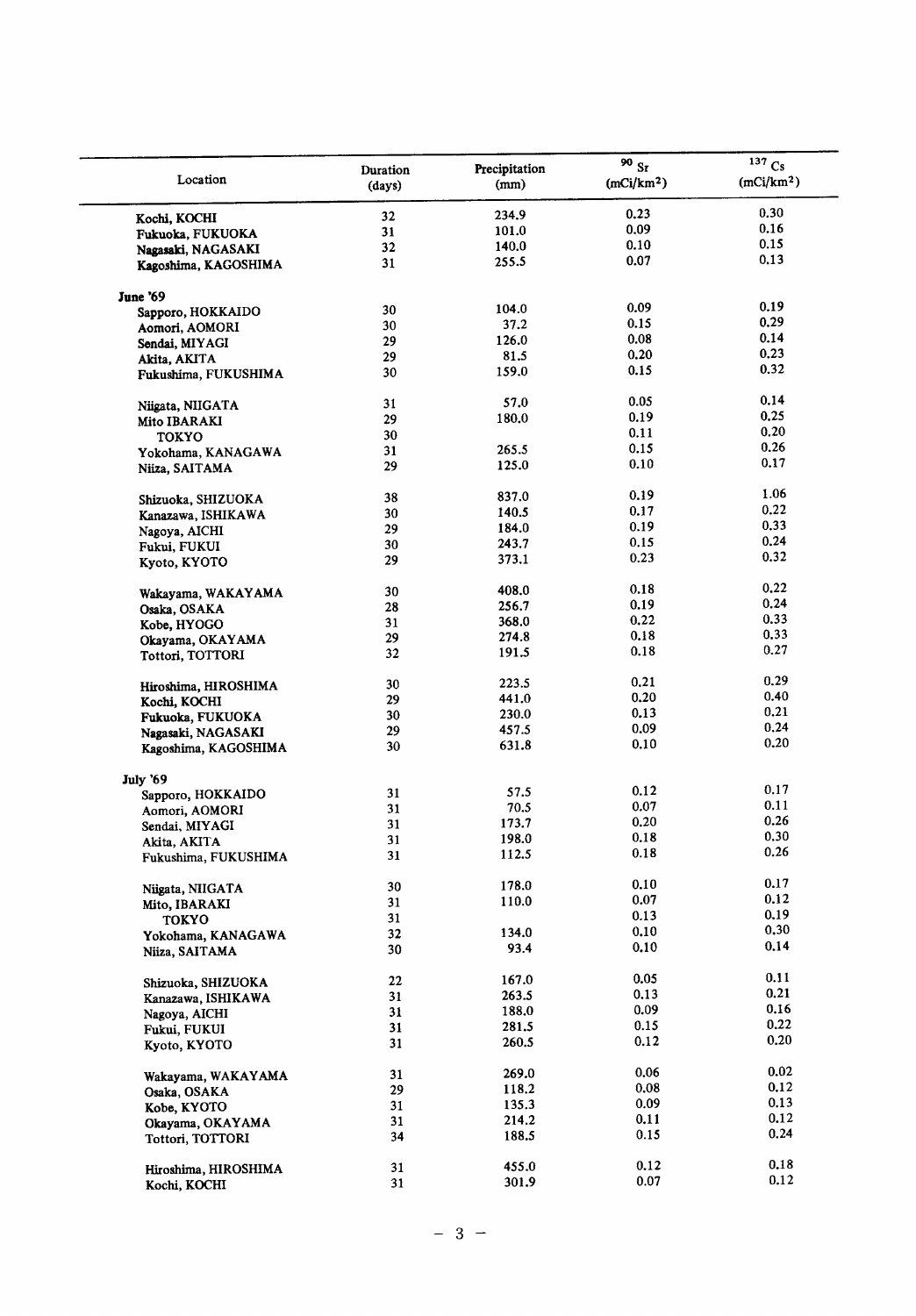| Location                                 | Duration<br>(days) | Precipitation<br>(mm) | 90 Sr<br>(mCi/km <sup>2</sup> ) | $137$ Cs<br>(mCi/km <sup>2</sup> ) |
|------------------------------------------|--------------------|-----------------------|---------------------------------|------------------------------------|
| Fukuoka, FUKUOKA                         | 31                 | 292.6                 | 0.08                            | 0.19                               |
| Nagasaki, NAGASAKI                       | 31                 | 337.5                 | 0.08                            | 0.13                               |
| Kagoshima, KAGOSHIMA                     | 32                 | 436.2                 | 0.11                            | 0.18                               |
| Aug. '69                                 |                    |                       |                                 |                                    |
| Sapporo, HOKKAIDO                        | 31                 | 141.5                 | 0.15                            | 0.23                               |
| Aomori, AOMORI                           | 31                 | 216.0                 | 0.10                            | 0.15                               |
| Sendai, MIYAGI                           | 31                 | 190.0                 | 0.13                            | 0.11                               |
| Akita, AKITA                             | 31                 | 249.5                 | 0.11                            | 0.18                               |
| Fukushima, FUKUSHIMA                     | 31                 | 154.5                 | 0.10                            | 0.16                               |
| Niigata, NIIGATA                         | 31                 | 146.5                 | 0.10                            | 0.13                               |
| Mito, IBARAKI                            | 31                 | 138.5                 | 0.08                            | 0.10                               |
| <b>TOKYO</b>                             | 31                 |                       | 0.05                            | 0.07                               |
| Yokohama, KANAGAWA                       | 32                 | 194.5                 | 0.06                            | 0.09                               |
| Niiza, SAITAMA                           | 32                 | 76.7                  | 0.12                            | 0.14                               |
| Shizuoka, SHIZUOKA                       | 34                 | 374.5                 | 0.11                            | 0.38                               |
| Kanazawa, ISHIKAWA                       | 31                 | 207.5                 | 0.12                            | 0.17                               |
| Nagoya, AICHI                            | 31                 | 184.6                 | 0.05                            | 0.08                               |
| Fukui, FUKUI                             | 31                 | 136.6                 | 0.06                            | 0.07                               |
| Kyoto, KYOTO                             | 31                 | 200.0                 | 0.07                            | 0.10                               |
| Wakayama, WAKAYAMA                       | 31                 | 125.0                 | 0.02                            | 0.01                               |
| Osaka, OSAKA                             | 32                 | 14.2                  | 0.03                            | 0.02                               |
| Kobe, HYOGO                              | 32                 | 50.4                  | 0.02                            | 0.02                               |
| Okayama, OKAYAMA                         | 31                 | 80.2                  | 0.02                            | 0.03                               |
| Tottori, TOTTORI                         | 28                 | 140.2                 | 0.04                            | 0.03                               |
| Hiroshima, HIROSHIMA                     | 31                 | 101.7                 | 0.04                            | 0.04                               |
| Kochi, KOCHI                             | 31                 | 194.1                 | 0.05                            | 0.06                               |
| Fukuoka, FUKUOKA                         | 31                 | 145.4                 | 0.09                            | 0.11                               |
| Nagasaki, NAGASAKI                       | 31                 | 60.5                  | 0.04                            | 0.05                               |
| Kagoshima, KAGOSHIMA                     | 32                 | 234.8                 | 0.04                            | 0.09                               |
| Sept. '69                                |                    |                       |                                 |                                    |
| Sapporo, HOKKAIDO                        | 30                 | 104.5                 | 0.09                            | 0.12                               |
| Aomori, AOMORI                           | 30                 | 95.0                  | 0.04                            | 0.07                               |
| Sendai, MIYAGI                           | 30                 | 39.7                  | 0.04                            | 0.06                               |
| Akita, AKITA                             | 30                 | 132.0                 | 0.08                            | 0.12                               |
| Fukushima, FUKUSHIMA                     | 31                 | 142.1                 | 0.07                            | 0.08                               |
|                                          | 32                 | 166.5                 | 0.09                            | 0.12                               |
| Niigata, NIIGATA<br>Mito, IBARAKI        | 30                 | 138.0                 | 0.07                            | 0.09                               |
| <b>TOKYO</b>                             | 30                 |                       | 0.05                            | 0.12                               |
| Yokohama, KANAGAWA                       | 31                 | 88.0                  | 0.07                            | 0.11                               |
| Niiza, SAITAMA                           | 32                 | 192.3                 | 0.10                            | 0.17                               |
|                                          | 36                 | 199.6                 | 0.09                            | 0.20                               |
| Shizuoka, SHIZUOKA<br>Kanazawa, ISHIKAWA | 30                 | 259.5                 | 0.08                            | 0.12                               |
|                                          | 31                 | 150.0                 | 0.10                            | 0.14                               |
| Nagoya, AICHI                            | 31                 | 248.0                 | 0.05                            | 0.08                               |
| Fukui, FUKUI<br>Kyoto, KYOTO             | 30                 | 90.5                  | 0.03                            | 0.05                               |
|                                          | 30                 | 25.5                  | 0.01                            | 0.02                               |
| Wakayama, WAKAYAMA                       | 28                 | 29.8                  | 0.02                            | 0.03                               |
| Osaka, OSAKA                             | 34                 | 26.7                  | 0.02                            | 0.04                               |
| Kobe, HYOGO                              | 28                 | 38.5                  | 0.03                            | 0.04                               |
| Okayama, OKAYAMA<br>Tottori, TOTTORI     | 30                 | 135.6                 | 0.07                            | 0.07                               |
|                                          |                    |                       |                                 | 0.02                               |
| Hiroshima, HIROSHIMA                     | 31                 | 24.5                  | 0.01                            | 0.08                               |
| Kochi, KOCHI                             | 30                 | 102.3                 | 0.06                            |                                    |
| Fukuoka, FUKUOKA                         | 31                 | 91.9                  | 0.03                            | 0.05                               |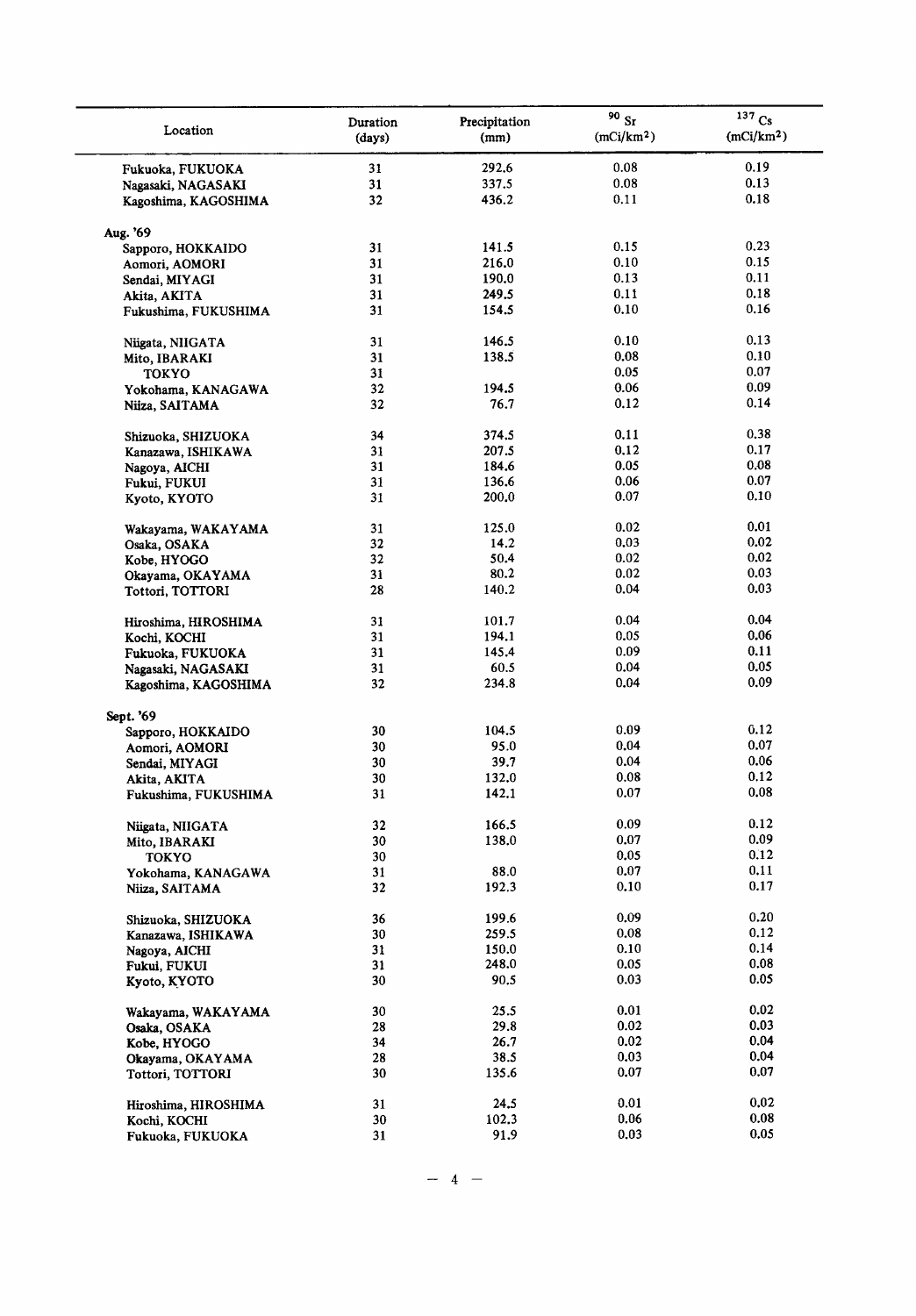|                                            |                    |                       | $\overline{90}$ Sr     | $137$ Cs               |
|--------------------------------------------|--------------------|-----------------------|------------------------|------------------------|
| Location                                   | Duration<br>(days) | Precipitation<br>(mm) | (mCi/km <sup>2</sup> ) | (mCi/km <sup>2</sup> ) |
|                                            | 30                 | 25.5                  | 0.02                   | 0.03                   |
| Nagasaki, NAGASAKI<br>Kagoshima, KAGOSHIMA | 30                 | 39.0                  | 0.04                   | 0.05                   |
|                                            |                    |                       |                        |                        |
| Oct. '69                                   |                    | 93,0                  | 0.04                   | 0.06                   |
| Sapporo, HOKKAIDO                          | 31                 | 50.5                  | 0.06                   | 0.10                   |
| Aomori, AOMORI                             | 31                 |                       | 0.05                   | .0.07                  |
| Sendai, MIYAGI                             | 30                 | 143.7                 | 0.07                   | 0.10                   |
| Akita, AKITA                               | 31                 | 96.4                  |                        | 0.05                   |
| Fukushima, FUKUSHIMA                       | 31                 | 121.8                 | 0.04                   |                        |
| Niigata, NIIGATA                           | 29                 | 161.5                 | 0.10                   | 0.14                   |
| Mito, IBARAGI                              | 31                 | 178.5                 | 0.18                   | 0.22                   |
| TOKYO                                      | 30                 | 141.0                 | 0.08                   | 0.11                   |
|                                            | 32                 | 123.0                 | 0.03                   | 0.05                   |
| Yokohama, KANAGAWA                         | 28                 | 135.2                 | 0.10                   | 0.14                   |
| Niiza, SAITAMA                             |                    |                       |                        |                        |
| Shizuoka, SHIZUOKA                         | 25                 | 35.5                  | 0.03                   | 0.08                   |
| Kanazawa, ISHIKAWA                         | 31                 | 157.5                 | 0.13                   | 0.18                   |
| Nagoya, AICHI                              | 30                 | 61.0                  | 0.03                   | 0.03                   |
| Fukui, FUKUI                               | 32                 | 120.6                 | 0.07                   | 0.10                   |
| Kyoto, KYOTO                               | 31                 | 75.2                  | 0.05                   | 0.07                   |
|                                            |                    | 77.0                  | 0.05                   | 0.03                   |
| Wakayama, WAKAYAMA                         | 34                 | 32.7                  | 0.02                   | 0.04                   |
| Osaka, OSAKA                               | 31                 |                       | 0.03                   | 0.05                   |
| Kobe, HYOGO                                | 28                 | 51.8                  | 0.03                   | 0.04                   |
| Okayama, OKAYAMA                           | 31                 | 19.9                  |                        | 0.14                   |
| Tottori, TOTTORI                           | 32                 | 158.7                 | 0.12                   |                        |
| Hiroshima, HIROSHIMA                       | 32                 | 73.7                  | 0.04                   | 0.06                   |
|                                            | 31                 | 61.5                  | 0.04                   | 0.05                   |
| Kochi, KOCHI                               | 31                 | 58.4                  | 0.04                   | 0.06                   |
| Fukuoka, FUKUOKA                           | 31                 | 47.0                  | 0.02                   | 0.03                   |
| Nagasaki, NAGASAKI<br>Kagoshima, KAGOSHIMA | 31                 | 78.0                  | 0.06                   | 0.10                   |
|                                            |                    |                       |                        |                        |
| Nov. '69                                   |                    |                       | 0.04                   | 0.05                   |
| Sapporo, HOKKAIDO                          | 30                 | 57.0                  | 0.10                   | 0.15                   |
| Aomori, AOMORI                             | 30                 | 116.5                 |                        | 0.01                   |
| Sendai, MIYAGI                             | 29                 | 44.0                  | 0.03                   | 0.18                   |
| Akita, AKITA                               | 30                 | 157.3                 | 0.10                   |                        |
| Fukushima, FUKUSHIMA                       | 31                 | 62.3                  | 0.03                   | 0.04                   |
|                                            | 30                 | 356.0                 | 0.13                   | 0.18                   |
| Niigata, NIIGATA                           | 29                 | 82.0                  | 0.03                   | 0.05                   |
| Mito, IBARAKI                              | 29                 |                       | 0.03                   | 0.05                   |
| <b>TOKYO</b>                               | 30                 | 104.5                 | 0.04                   | 0.05                   |
| Yokohama, KANAGAWA<br>Niiza, SAITAMA       | 29                 | 95.7                  | 0.03                   | 0.05                   |
|                                            |                    |                       |                        |                        |
| Shizuoka, SHIZUOKA                         | 37                 | 46.5                  | 0.05                   | 0.14                   |
| Kanazawa, ISHIKAWA                         | 30                 | 167.0                 | 0.16                   | 0.20                   |
| Nagoya, AICHI                              | 30                 | 61.0                  | 0.03                   | 0.03                   |
| Fukui, FUKUI                               | 30                 | 112.9                 | 0.12                   | 0.17                   |
| Kyoto, KYOTO                               | 30                 | 81.0                  | 0.03                   | 0.04                   |
|                                            | 28                 | 130.0                 | 0.03                   | 0.02                   |
| Wakayama, WAKAYAMA                         |                    | 35.9                  | 0.02                   | 0.04                   |
| Osaka, OSAKA                               | 30                 |                       | 0.03                   | 0.04                   |
| Kobe, HYOGO                                | 30                 | 83.9                  | 0.02                   | 0.03                   |
| Okayama, OKAYAMA                           | 29                 | 30.0                  |                        | 0.18                   |
| Tottori, TOTTORI                           | 31                 | 88.9                  | 0.12                   |                        |
| Hiroshima, HIROSHIMA                       | 28                 | 52.5                  | 0.02                   | 0.03                   |
| Kochi, KOCHI                               | 30                 | 123.0                 | 0.05                   | 0.06                   |
|                                            | 30                 | 84.7                  | 0.07                   | 0.10                   |
| Fukuoka, FUKUOKA                           | 30                 | 115.0                 | 0.04                   | 0.06                   |
| Nagasaki, NAGASAKI                         |                    |                       |                        |                        |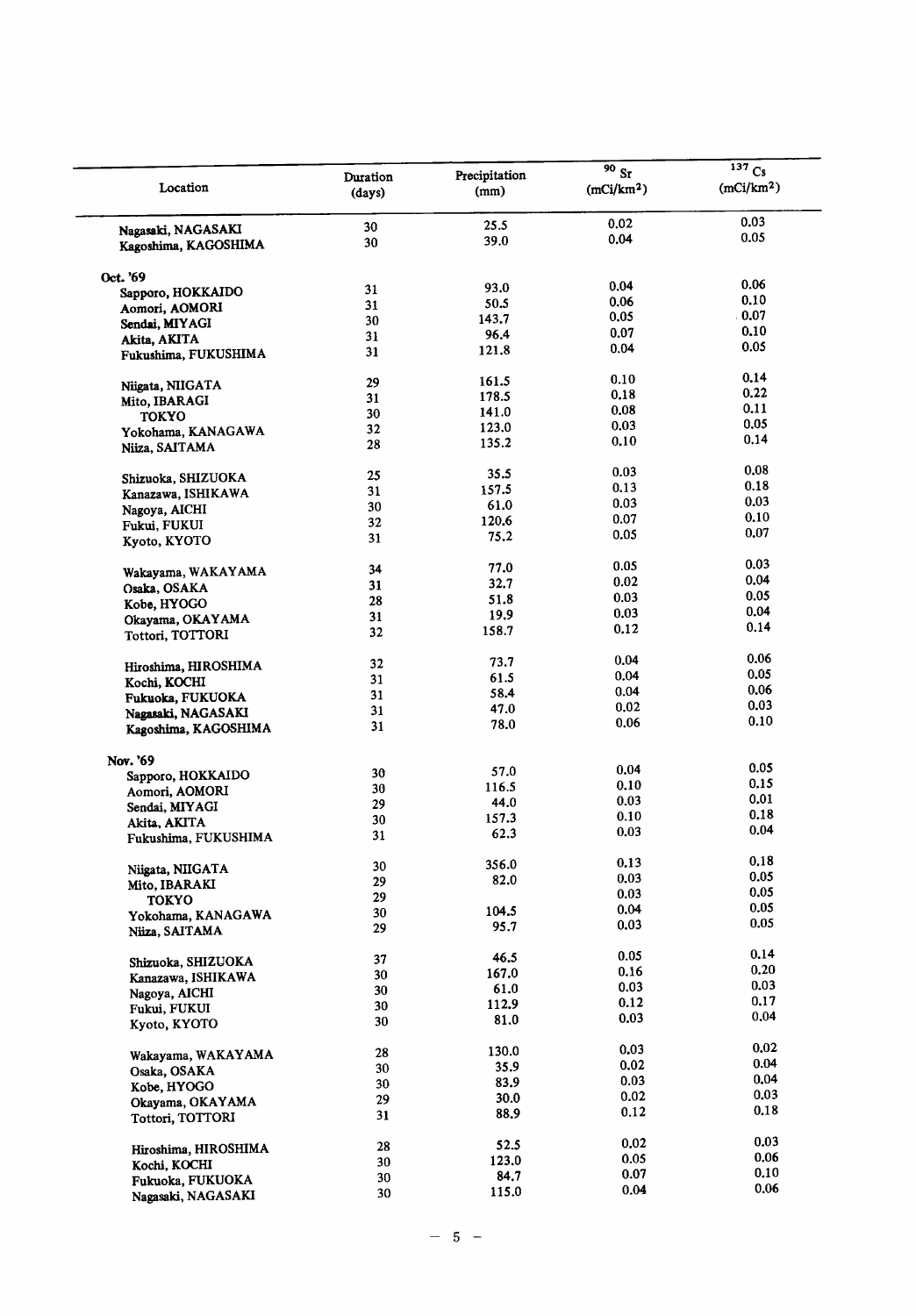| Location                             | Duration<br>(days) | Precipitation<br>(mm) | $90\,$ Sr<br>(mCi/km <sup>2</sup> ) | $137$ Cs<br>(mCi/km <sup>2</sup> ) |
|--------------------------------------|--------------------|-----------------------|-------------------------------------|------------------------------------|
| Kagoshima, KAGOSHIMA                 | 30                 | 114.0                 | 0.03                                | 0.05                               |
| Dec. '69                             |                    |                       |                                     |                                    |
| Sapporo, HOKKAIDO                    | 33                 | 83.0                  | 0.04                                | 0.06                               |
| Aomori, AOMORI                       | 30                 | 229.0                 | 0.08                                | 0.17                               |
| Sendai, MIYAGI                       | 30                 | 31.2                  | 0.01                                | 0.01                               |
|                                      | 26                 | 220.5                 | 0.16                                | 0.23                               |
| Akita, AKITA<br>Fukushima, FUKUSHIMA | 31                 | 28.1                  | 0.02                                | 0.02                               |
|                                      |                    | 330.0                 | 0.19                                | 0.33                               |
| Niigata, NIIGATA                     | 35                 | 3,5                   | 0.02                                | 0.02                               |
| Mito, IBARAKI                        | 34                 |                       | 0.01                                | 0.01                               |
| <b>TOKYO</b>                         | 34                 |                       |                                     | 0.04                               |
| Yokohama, KANAGAWA                   | 36                 | 18.5                  | 0.06                                |                                    |
| Niiza, SAITAMA                       | 35                 | 13.7                  | 0.04                                | 0.01                               |
| Shizuoka, SHIZUOKA                   | 37                 | 46.5                  | 0.05                                | 0.14                               |
| Kanazawa, ISHIKAWA                   | 30                 | 263.5                 | 0.12                                | 0.19                               |
| Nagoya, AICHI                        | 36                 | 52.8                  | 0.04                                | 0.05                               |
|                                      | 26                 | 317.1                 | 0.23                                | 0.41                               |
| Fukui, FUKUI<br>Kyoto, KYOTO         | 30                 | 29.4                  | 0.02                                | 0.04                               |
|                                      |                    |                       |                                     |                                    |
| Wakayama, WAKAYAMA                   | 31                 | 39.0                  | 0.01                                | 0.02                               |
| Osaka, OSAKA                         | 34                 | 65.5                  | 0.02                                | 0.04                               |
| Kobe, HYOGO                          | 36                 | 48.5                  | 0.03                                | 0.04                               |
| Okayama, OKAYAMA                     | 34                 | 36.8                  | 0.02                                | 0.03                               |
| Tottori, TOTTORI                     | 35                 | 149.1                 | 0.16                                | 0.26                               |
|                                      | 38                 | 33.5                  | 0.02                                | 0.04                               |
| Hiroshima, HIROSHIMA                 |                    | 59.0                  | 0.04                                | 0.04                               |
| Kochi, KOCHI                         | 37                 |                       | 0.08                                | 0.15                               |
| Fukuoka, FUKUOKA                     | 31                 | 68.7                  | 0.08                                | 0.11                               |
| Nagasaki, NAGASAKI                   | 30                 | 95.0                  |                                     | 0.06                               |
| Kagoshima, KAGOSHIMA                 | 36                 | 73.0                  | 0.05                                |                                    |
| Jan. '70                             |                    |                       |                                     |                                    |
| Sapporo, HOKKAIDO                    | 27                 | 80.5                  | 0.03                                | 0.04                               |
| Aomori, AOMORI                       | 31                 |                       | 0.04                                | 0.06                               |
| Sendai, MIYAGI                       | 30                 | 51.8                  | 0.06                                | 0.06                               |
| Akita, AKITA                         | 27                 | 158.5                 | 0.15                                | 0.19                               |
| Fukushima, FUKUSHIMA                 | 31                 | 37.7                  | 0.03                                | 0.05                               |
|                                      | 26                 | 188.5                 | 0.11                                | 0.16                               |
| Niigata, NIIGATA                     |                    |                       | 0.03                                | 0.05                               |
| Mito, IBARAKI                        | 28                 | 52.0                  | 0.05                                | 0.08                               |
| <b>TOKYO</b>                         | 25                 |                       | 0.04                                | 0.05                               |
| Yokohama, KANAGAWA                   | $\bf{27}$          | 66.5<br>54.2          | 0.06                                | 0.08                               |
| Niiza, SAITAMA                       | 27                 |                       |                                     |                                    |
| Shizuoka, SHIZUOKA                   | 26                 | 95.0                  | 0.09                                | 0.20                               |
| Kanazawa, ISHIKAWA                   | 30                 | 247.0                 | 0.21                                | 0.31                               |
| Nagoya, AICHI                        | 27                 | 34.5                  | 0.03                                | 0.04                               |
| Fukui, FUKUI                         | 38                 | 446.5                 | 0.27                                | 0.44                               |
|                                      | 30                 | 51,3                  | 0.03                                | 0.04                               |
| Kyoto, KYOTO                         |                    |                       |                                     |                                    |
| Wakayama, WAKAYAMA                   | 34                 | 84.5                  | 0.03                                | 0.03<br>0.03                       |
| Osaka, OSAKA                         | 27                 | 40.3                  | 0.02                                |                                    |
| Kobe, HYOGO                          | 28                 | 46.0                  | 0.02                                | 0.03                               |
| Okayama, OKAYAMA                     | 26                 | 20.3                  | 0.02                                | 0.03                               |
| Tottori, TOTTORI                     | 28                 | 146.0                 | 0.17                                | 0.23                               |
| Hiroshima, HIROSHIMA                 | 25                 | 26.4                  | 0.02                                | 0.03                               |
|                                      | 27                 | 48.3                  | 0.02                                | 0.04                               |
| Kochi, KOCHI<br>Fukuoka, FUKUOKA     | 31                 | 6.2                   | 0.03                                | 0.04                               |
|                                      |                    |                       |                                     |                                    |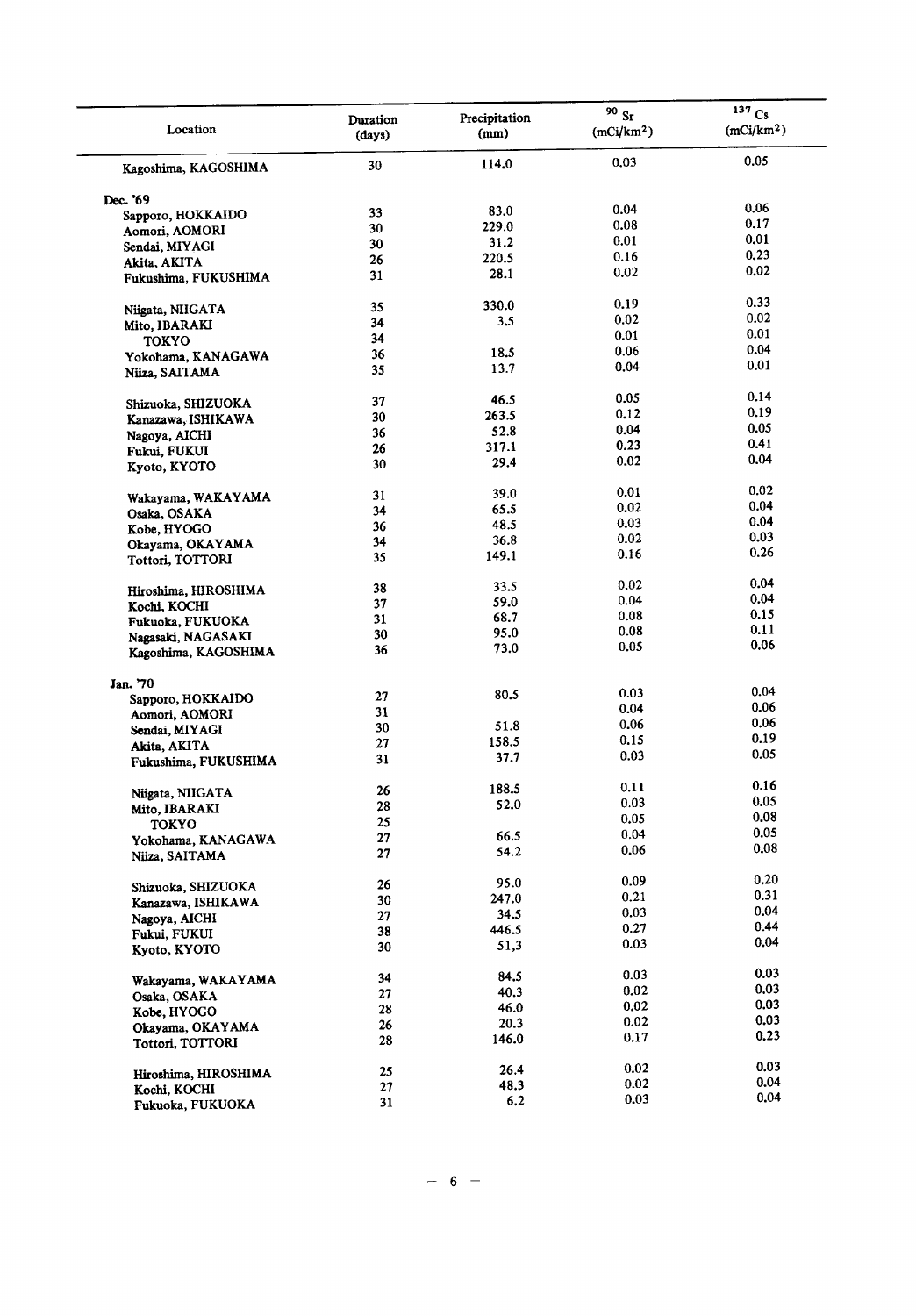| Location                           | Duration | Precipitation | 90Sr                   | 137 Cs                 |
|------------------------------------|----------|---------------|------------------------|------------------------|
|                                    | (days)   | (mm)          | (mCi/km <sup>2</sup> ) | (mCi/km <sup>2</sup> ) |
| Nagasaki, NAGASAKI                 | 31       | 29.5          | 0.03                   | 0.05                   |
| Kagoshima, KAGOSHIMA               | 25       | 25.0          | 0.02                   | 0.03                   |
| Feb. '70                           |          |               |                        |                        |
| Sapporo, HOKKAIDO                  | 29       | 130.5         |                        |                        |
| Aomori, AOMORI                     | 27       |               | 0.04                   | 0.06                   |
| Sendai, MIYAGI                     | 27       |               | 0.03                   | 0.06                   |
| Akita, AKITA                       |          | 41.0          | 0.03                   | 0.07                   |
|                                    | 28       | 119.5         | 0.13                   | 0.19                   |
| Fukushima, FUKUSHIMA               | 28       | 36.5          | 0.02                   | 0.03                   |
| Niigata, NIIGATA                   | 28       | 80.5          | 0.14                   | 0.21                   |
| Mito, IBARAKI                      | 27       | 35.0          | 0.02                   | 0.03                   |
| <b>TOKYO</b>                       | 27       |               | 0.05                   | 0.04                   |
| Yokohama, KANAGAWA                 | 29       | 39.0          | 0.04                   | 0.07                   |
| Niiza, SAITAMA                     | 27       | 39.0          | 0.04                   | 0.04                   |
| Shizuoka, SHIZUOKA                 | 21       | 92.1          | 0.06                   | 0.19                   |
| Kanazawa, ISHIKAWA                 | 27       | 143.5         | 0.16                   |                        |
| Nagoya, AICHI                      | 28       | 75.5          | 0.04                   | 0.22                   |
| Fukui, FUKUI                       | 26       | 169.0         |                        | 0.06                   |
| Kyoto, KYOTO                       | 30       |               | 0.13                   | 0.19                   |
|                                    |          | 77.4          | 0.05                   | 0.08                   |
| Wakayama, WAKAYAMA                 | 26       | 65.0          | 0.04                   | 0.04                   |
| Osaka, OSAKA                       | 27       | 57.1          | 0.04                   | 0.04                   |
| Kobe, HYOGO                        | 28       | 80.5          | 0.14                   | 0.21                   |
| Okayama, OKAYAMA                   | 27       | 44.0          | 0.05                   | 0.06                   |
| Tottori, TOTTORI                   | 29       | 89.2          | 0.14                   | 0.19                   |
| Hiroshima, HIROSHIMA               | 28       | 54.9          | 0.05                   | 0.07                   |
| Kochi, KOCHI                       | 26       | 39.5          | 0.05                   |                        |
| Fukuoka, FUKUOKA                   | 12       | 46.5          |                        | 0.07                   |
| Nagasaki, NAGASAKI                 | 28       |               | 0.05                   | 0.08                   |
| Kagoshima, KAGOSHIMA               | 28       | 88.0<br>72.6  | 0.07<br>0.05           | 0.10<br>0.08           |
| Mar. '70                           |          |               |                        |                        |
| Sapporo, HOKKAIDO                  | 30       | 173.2         | 0.09                   | 0.13                   |
| Aomori, AOMORI                     | 30       | 203.0         | 0.01                   |                        |
| Sendai, MIYAGI                     | 30       | 44.7          |                        | 0.03                   |
| Akita, AKITA                       | 28       |               | 0.05                   | 0.12                   |
| Fukushima, FUKUSHIMA               | 31       | 75.5<br>37.5  | 0.16<br>0.06           | 0.23<br>0.10           |
|                                    |          |               |                        |                        |
| Niigata, NIIGATA                   | 33       | 68.5          | 0.12                   | 0.21                   |
| Mito, IBARAKI                      | 29       | 48.0          | 0.04                   | 0.05                   |
| <b>TOKYO</b>                       | 30       |               | 0.02                   | 0.02                   |
| Yokohama, KANAGAWA                 | 28       | 62.5          | 0.06                   | 0.09                   |
| Niiza, SAITAMA                     | 24       | 37.6          | 0.04                   | 0.05                   |
| Shizuoka, SHIZUOKA                 | 36       | 115.0         | 0.11                   | 0.19                   |
| Kanazawa, ISHIKAWA                 | 30       | 135.0         | 0.27                   | 0.30                   |
| Nagoya, AICHI                      | 30       | 58.0          | 0.05                   |                        |
| Fukui, FUKUI                       | 30       | 153.1         | 0.25                   | 0.07                   |
| Kyoto, KYOTO                       | 29       | 60.1          | 0.06                   | 0.36<br>0.10           |
|                                    |          |               |                        |                        |
| Wakayama, WAKAYAMA<br>Osaka, OSAKA | 21<br>28 | 44.5<br>49.0  | 0.04<br>0.05           | 0.02                   |
| Kobe, HYOGO                        | 30       |               |                        | 0.09                   |
| Okayama, OKAYAMA                   | 29       | 31,8          | 0.06                   | 0.08                   |
| Tottori, TOTTORI                   | 28       | 37.9<br>86.2  | 0.05<br>0.29           | 0.08<br>0.39           |
|                                    |          |               |                        |                        |
| Hiroshima, HIROSHIMA               | 31       | 33.5          | 0.05                   | 0.08                   |
| Kochi, KOCHI                       | 24       | 84.1          | 0.06                   | 0.07                   |
| Fukuoka, FUKUOKA                   | 30       |               | 0.02                   | 0.03                   |
| Nagasaki, NAGASAKI                 | 30       | 57.0          | 0.06                   | 0.13                   |
| Kagoshima, KAGOSHIMA               | 31       | 96.0          | 0.09                   | 0.15                   |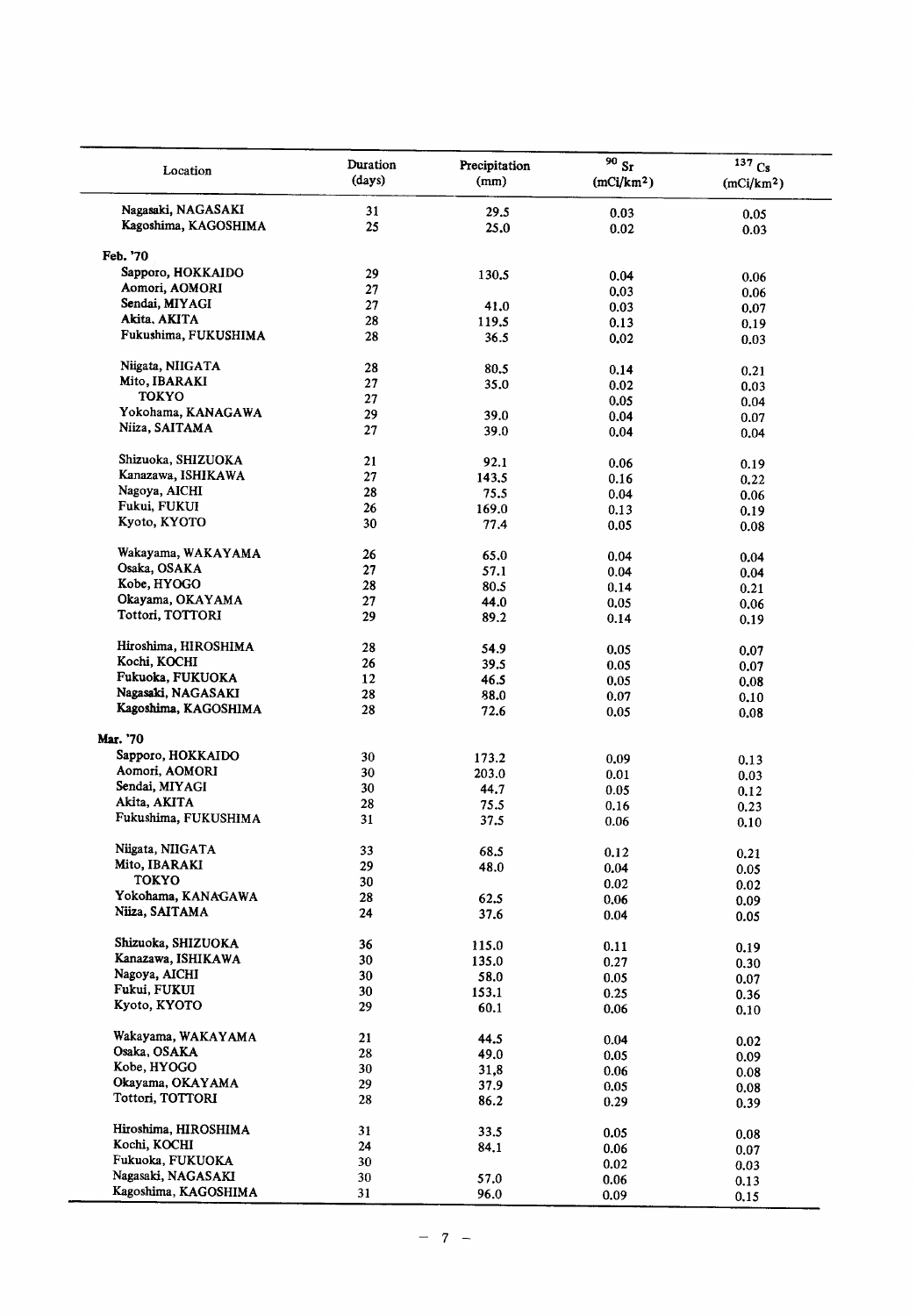Table 2 shows the monthly mean values of strontium-90 and cesium-137 collected by the 25 locations during the period from April 1969 to March 1970.

Table 3 shows the monthly mean values of precipitation, strontium-90 and cesium-137 deposits in each sampling location during the period from April 1969 to March 1970.

Table 2. Monthly Mean Values of <sup>90</sup>Sr and <sup>137</sup>Cs Collected by the 25 Locations  $-Apr.$ , 1969 to Mar., 1970 -(Continued from Table 2, Issue No. 23, of this Publication)

| Month                      | Precipitation<br>(mm) | 90 <sub>St</sub><br>(mCi/km <sup>2</sup> ) | 137Cs<br>(mCi/km <sup>2</sup> ) | $137Cs/90$ Sr |
|----------------------------|-----------------------|--------------------------------------------|---------------------------------|---------------|
| 1969<br>Apr.               | 110                   | 0.120                                      | 0.171                           | 1.43          |
| May<br>$\bullet\bullet$    | 119                   | 0.133                                      | 0.191                           | 1.44          |
| June<br>$\pmb{\cdot}$      | 262                   | 0.147                                      | 0.284                           | 1.93          |
| July<br>$\bullet\bullet$   | 210                   | 0.110                                      | 0.174                           | 1.58          |
| Aug.<br>$\bullet$          | 157                   | 0.072                                      | 0.105                           | 1.46          |
| Sept.<br>$\pmb{\cdots}$    | 108                   | 0.054                                      | 0.083                           | 1.54          |
| Oct.<br>$\bullet\bullet$   | 94                    | 0.060                                      | 0.084                           | 1.40          |
| Nov.<br>$\bullet$          | 100                   | 0.055                                      | 0.082                           | 1.49          |
| Dec.<br>$\boldsymbol{\mu}$ | 97                    | 0.064                                      | 0.101                           | 1.58          |
| 1970<br>Jan.               | 89                    | 0.064                                      | 0.096                           | 1.50          |
| Feb.<br>$\boldsymbol{\mu}$ | 75                    | 0.066                                      | 0.099                           | 1.50          |
| Mar.<br>$\bullet\bullet$   | 78                    | 0.086                                      | 0.127                           | 1.48          |
| Average                    | 125                   | 0.086                                      | 0.133                           | 1.55          |

Table 3. Monthly Mean Values of <sup>90</sup>Sr and <sup>137</sup>Cs

Deposits in each Sampling Location - Apr., 1969 to Mar., 1970 -

(Continued from Table 3, Issue No. 23, of this Publication)

| Location |           | Precipitation(mm) | $^{90}$ Sr(mCi/km <sup>2</sup> ) | $137$ Cs(mCi/km <sup>2</sup> ) |
|----------|-----------|-------------------|----------------------------------|--------------------------------|
| 1        | Hokkaido  | 104               | 0.088                            | 0.128                          |
| 2        | Aomori    | 121               | 0.071                            | 0.121                          |
| 3        | Miyagi    | 89                | 0.074                            | 0.102                          |
| 4        | Akita     | 151               | 0.135                            | 0.192                          |
| 5        | Fukushima | 83                | 0.072                            | 0.114                          |
| 6        | Niigata   | 163               | 0.113                            | 0.181                          |
| 7        | Ibaraki   | 101               | 0.086                            | 0.116                          |
| 8        | Tokyo     |                   | 0.066                            | 0.104                          |
| 9        | Kanagawa  | 108               | 0.077                            | 0.127                          |
| 10       | Saitama   | 83                | 0.083                            | 0.111                          |
| 11       | Shizuoka  | 191               | 0.093                            | 0.243                          |
| 12       | Ishikawa  | 194               | 0.177                            | 0.206                          |
| 13       | Aichi     | 101               | 0.074                            | 0.112                          |
| 14       | Fukui     | 208               | 0.151                            | 0.232                          |
| 15       | Kyoto     | 128               | 0.070                            | 0.115                          |
| 16       | Wakayama  | 129               | 0.055                            | 0.053                          |
| 17       | Osaka     | 78                | 0.056                            | 0.085                          |
| 18       | Hyogo     | 92                | 0.074                            | 0.111                          |
| 19       | Okayama   | 79                | 0.063                            | 0.093                          |
| 20       | Tottori   | 124               | 0.138                            | 0.199                          |
| 21       | Hiroshima | 106               | 0.068                            | 0.102                          |
| 22       | Kochi     | 153               | 0.090                            | 0.130                          |
| 23       | Fukuoka   | 105               | 0.064                            | 0.101                          |
| 24       | Nagasaki  | 132               | 0.067                            | 0.113                          |
| 25       | Kagoshima | 160               | 0.060                            | 0.100                          |
|          |           | 125<br>Average    | 0.086                            | 0.133                          |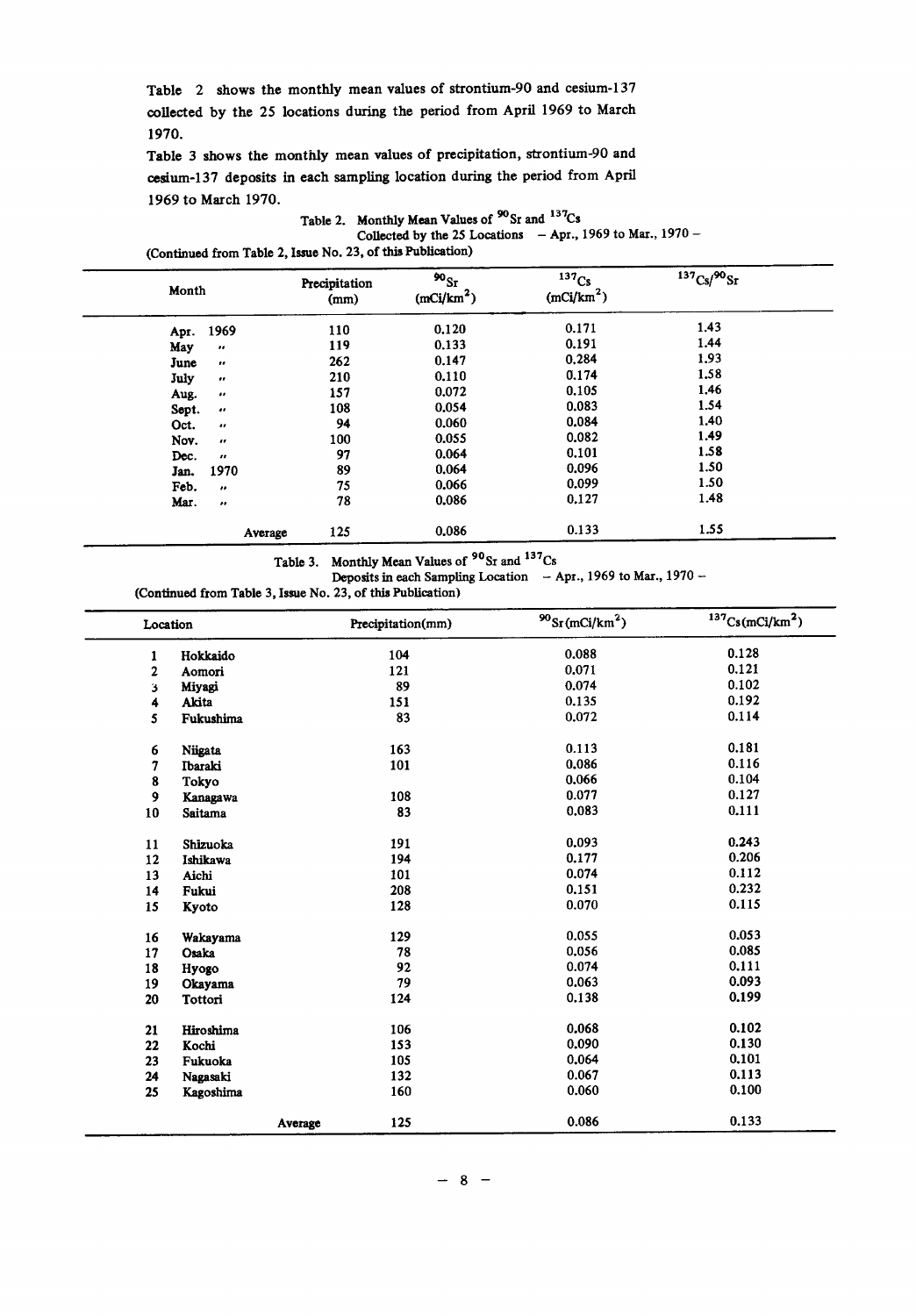### Dietary Data

#### Strontium-90 and Cesium-137 in milk

(Japan Analytical Chemistry Research Institute)

Since December 1961, milk samples from various parts of Japan have been collected by 25 prefectural public health laboratories and analyzed for strontium-90 and cesium-137 content at the Japan analytical Chemistry research Institute. Sampling locations are indicated in Figure 2.

Three liters of fresh milk were purchased at a representative farm in each prefecture and carbonized by the public health laboratories.

The carbonized samples were sent to the Japan Analytical Chemistry Research Institute and ashed, then analyzed using the method recommended by Science and Technology Agency.

Results obtained during the period from April, 1969 to March, 1970 are shown in Table 4.



9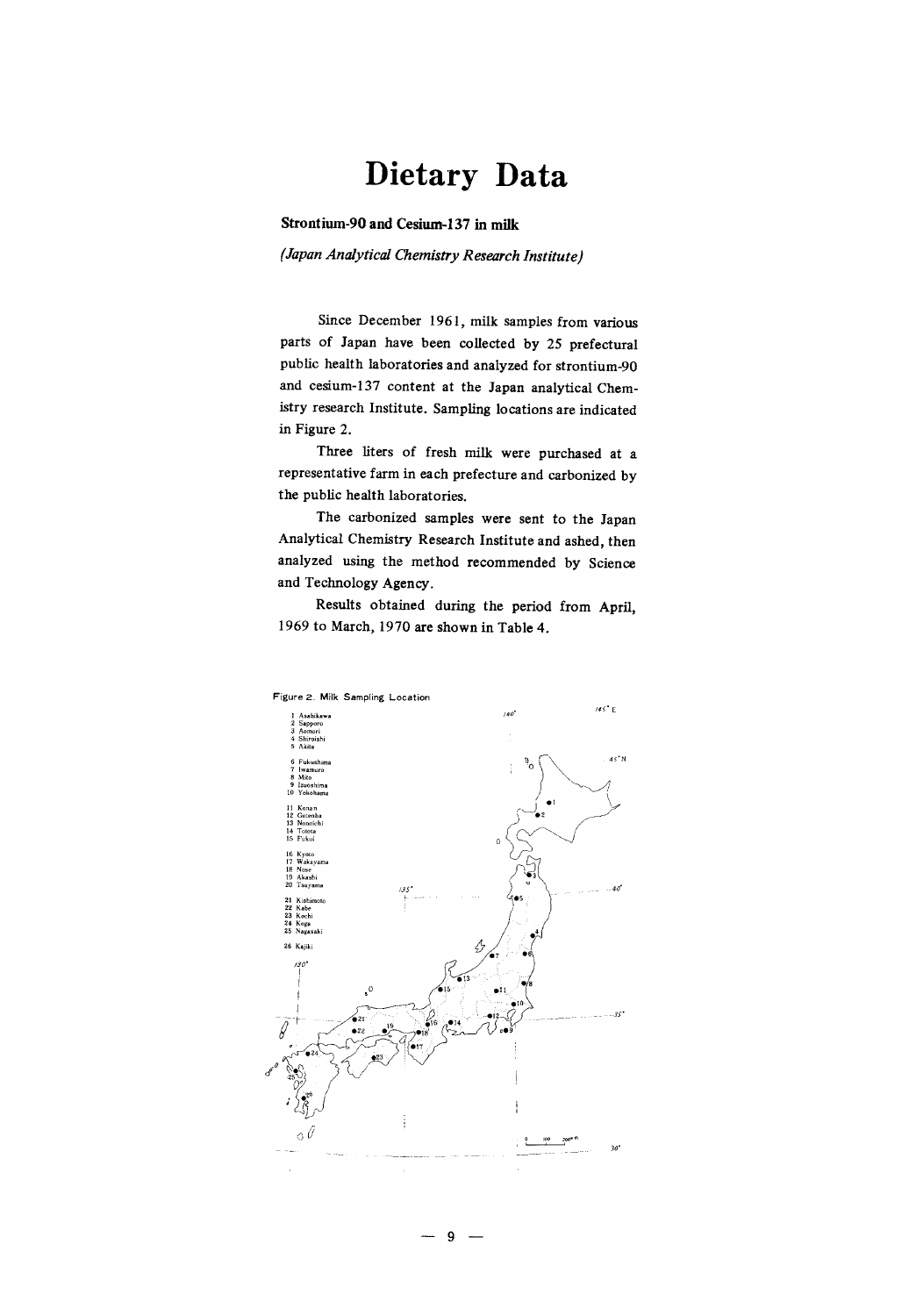### Table 4.  $^{90}$ Sr and  $^{137}$ Cs in Milk -Apr., 1969 to Mar., 1970-<br>By T. Asari, M. Chiba and M. Kuroda (Japan Analytial Chemistry Research Institute)

(Continued from Table 2, Issue No. 24 of this Publication)

| Location             |             | Component  |        | $\overline{90}_{Sr}$ | $\overline{137}$ Cs |         |          |  |
|----------------------|-------------|------------|--------|----------------------|---------------------|---------|----------|--|
|                      | Ash $(g/l)$ | Ca $(g/l)$ | K(g/l) | (pCi/l)              | (pCi/gCa)           | (pCi/l) | (pCi/gK) |  |
| Apr. 1969            |             |            |        |                      |                     |         |          |  |
| Asahikawa, HOKKAIDO  | 8.50        | 1.20       | 0.70   | 9.0                  | 7.5                 | 17.9    | 10.5     |  |
| Aomori, AOMORI       | 7.00        | 0.93       | 1.37   | 24.6                 | 26.5                | 22.3    | 16.3     |  |
| Iwamuro, NIIGATA     | 5.00        | 0.77       | 0.93   | 3.1                  | 4.0                 | 8.2     | 8.8      |  |
| Mito, IBARAKI        | 7.50        | 1.06       | 1.26   | 3.4                  | 3.2                 | 10.7    | 8.5      |  |
| Nonoichi, ISHIKAWA   | 7.17        | 1.03       | 1.32   | 4.6                  | 4.5                 | 16.3    | 12.3     |  |
| Tsuyama, OKAYAMA     | 7.67        | 1.25       | 1.36   | 4.5                  | 3.6                 | 10.7    | 7.9      |  |
| May '69              |             |            |        |                      |                     |         |          |  |
| Sapporo, HOKKAIDO    | 7.33        | 1.07       | 1.29   | 4.9                  | 4,6                 | 30.7    | 23.7     |  |
| Shiroishi, MIYAGI    | 7.00        | 1.07       | 1.46   | 5.0                  | 4.7                 | 13.6    | 9.3      |  |
| Akita, AKITA         | 8.00        | 1.10       | 1.16   | 7.5                  | 6.8                 | 13.5    | 11.6     |  |
| Fukushima, FUKUSHIMA | 7.67        | 1.11       | 1.27   | 7.0                  | 6.3                 | 18.5    | 14.6     |  |
| Izu-oshima, TOKYO    | 7.22        | 1.09       | 1.63   | 10.8                 | 9.9                 | 58.7    | 36.0     |  |
| Konan, SAITAMA       | 6.50        | 1.00       | 1.07   | 3.7                  | 3.7                 | 9.8     | 9.2      |  |
| Gotemba, SHIZUOKA    | 7.57        | 1.07       | 1.68   | 7.4                  | 6.9                 | 81.6    | 48.6     |  |
| Toyota, AICHI        | 7.17        | 1.10       | 1.28   | 2.8                  | 2.5                 | 12.7    | 9.9      |  |
| Fukui, FUKUI         | 7.50        | 1.01       | 1.13   | 5.0                  | 5.0                 | 12.4    | 11.0     |  |
| Kyoto, KYOTO         | 7.83        | 1.07       | 1.34   | 5.0                  | 4.7                 | 17.0    | 12.7     |  |
| Nose, OSAKA          | 7.67        | 1.11       | 1.31   | 4.2                  | 3.8                 | 10.5    | 8,0      |  |
| Akashi, HYOGO        | 7.33        | 1.11       | 1.34   | 3,4                  | 3.1                 | 6.6     | 4.9      |  |
| Kishimoto, TOTTORI   | 7.17        | 1.07       | 1.32   | 5.8                  | 5.4                 | 32.7    | 24.8     |  |
| Kabe, HIROSHIMA      | 7.83        | 1.14       | 1.25   | 3.9                  | 3.4                 | 21.3    | 17.0     |  |
| Kochi, KOCHI         | 7.67        | 1.02       | 1.32   | 4.8                  | 4.7                 | 14.0    | 10.6     |  |
| Koga, FUKUOKA        | 7.83        | 1.10       | 1.49   | 3.4                  | 3.1                 | 12.9    | 8.7      |  |
| Nagasaki, NAGASAKI   | 7.00        | 1.03       | 1.45   | 8.8                  | 8.5                 | 9.6     | 6.6      |  |
| Kajiki, KAGOSHIMA    | 7.50        | 1.11       | 1.42   | 6.7                  | 6.0                 | 23.4    | 16.5     |  |
| June '69             |             |            |        |                      |                     |         |          |  |
| Asahikawa, HOKKAIDO  | 7.70        | 1.15       | 1.61   | 8.9                  | 7.7                 | 14.1    | 8.8      |  |
| Shiroishi, MIYAGI    | 7.00        | 1.06       | 1.41   | 4.3                  | 4.1                 | 16.9    | 12.0     |  |
| Fukushima, FUKUSHIMA | 8,37        | 1.18       | 1.59   | 5.0                  | 4.2                 | 22.8    | 14.3     |  |
| Iwamuro, NIIGATA     | 6.70        | 0.97       | 1.59   | 4.7                  | 4.8                 | 8.5     | 5.3      |  |
| Mito, IBARAKI        | 6.83        | 0.87       | 1.28   | 2.7                  | 3.1                 | 10.6    | 8.3      |  |
| Yokohama, KANAGAWA   | 7.50        | 1.16       | 1.25   | 3.4                  | 2.9                 | 11.0    | 8.8      |  |
| Gotenba. SHIZUOKA    | 7.57        | 1.07       | 1.68   | 7.4                  | 6.9                 | 81.6    | 48.6     |  |
| Nonoichi, ISHIKAWA   | 6.83        | 1.07       | 1.25   | 7.2                  | 6.7                 | 11.6    | 9.3      |  |
| Fukui, FUKUI         | 7.00        | 1.06       | 1.26   | 6.2                  | 5.8                 | 11.6    | 9.2      |  |
| Wakayama, WAKAYAMA   | 6.25        | 1.01       | 0.97   | 9.4                  | 9.3                 | 9.3     | 9.5      |  |
| Tsuvama, OKAYAM      | 7.10        | 1.10       | 1.37   | 4.7                  | 4.3                 | 13.5    | 9.9      |  |
| July '69             |             |            |        |                      |                     |         |          |  |
| Sapporo, HOKKAIDO    | 7.23        | 1.23       | 1.33   | 4.7                  | 3.8                 | 9,9     | 15.0     |  |
| Akita, AKITA         | 7.57        | 0.96       | 1.44   | 6.2                  | 6.5                 | 10.9    | 7.6      |  |
| Fukushima, FUKUSHIMA | 7.73        | 1.13       | 1.53   | 5.2                  | 4.6                 | 12.4    | 8.1      |  |
| Izu-ohshima, TOKYO   | 6.93        | 1.00       | 1.47   | 10.5                 | 10.5                | 51.5    | 35.0     |  |
| Yokohama, KANAGAWA   | 7.03        | 1.06       | 1.42   | 2.9                  | 2.7                 | 10.3    | 7.3      |  |
| Konan, SAITAMA       | 6.55        | 1.04       | 1.29   | 4.4                  | 4.2                 | 6.7     | 5.2      |  |
| Toyota' AICHI        | 7.33        | 1.09       | 1.34   | 4.5                  | 4.1                 | 6.5     | 4.9      |  |
| Kyoto, KYOTO         | 9.20        | 1.02       | 1.29   | 3.6                  | 3.5                 | 11.4    | 8.8      |  |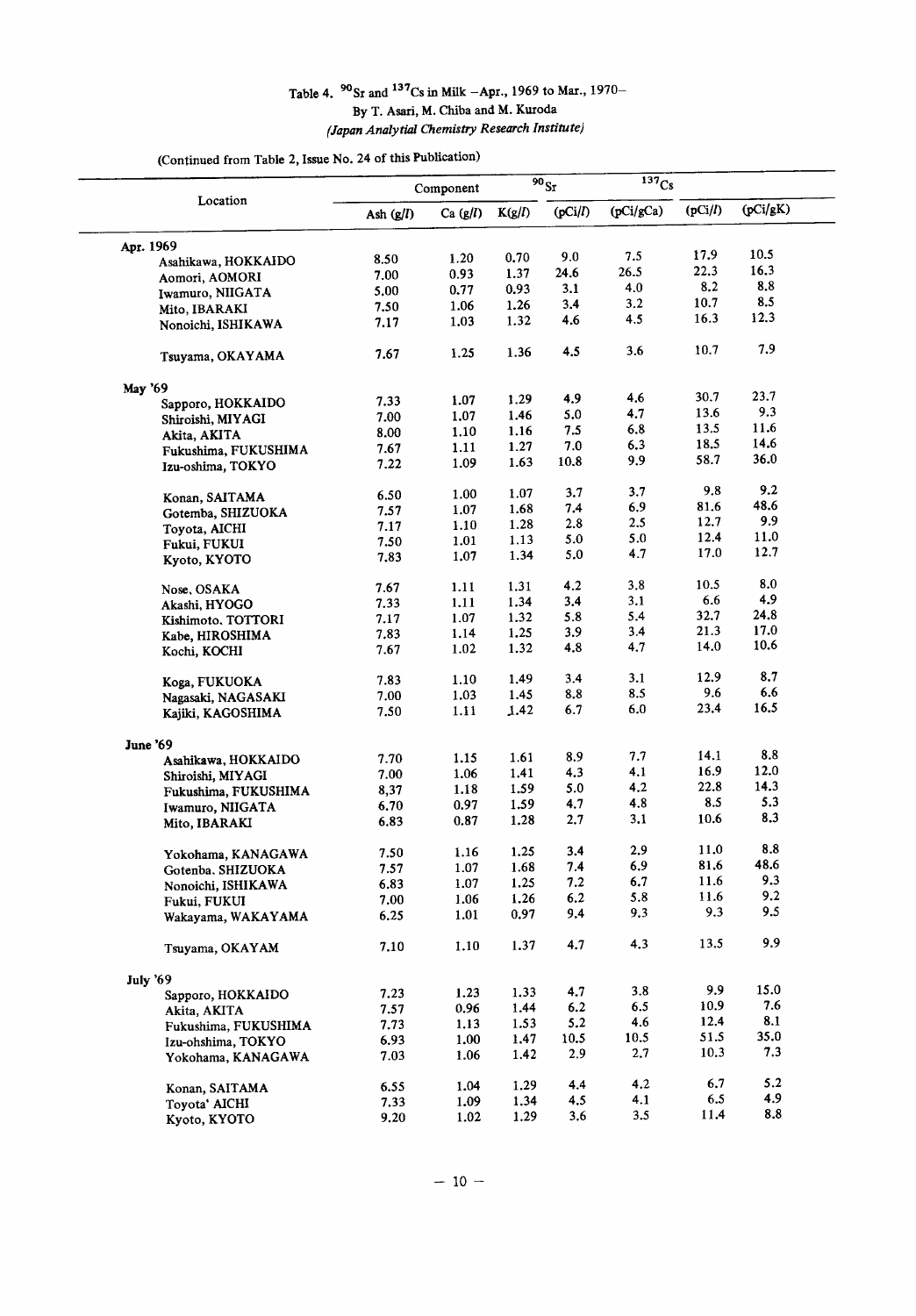|                                        |              | Component    |      | $\overline{\text{90}}_{\text{Sr}}$ |           | 137Cs   |          |  |
|----------------------------------------|--------------|--------------|------|------------------------------------|-----------|---------|----------|--|
| Location                               | Ash $(g/l)$  | Ca $(g/l)$   |      | K $(g/l)$ $(pCi/l)$                | (pCi/gCa) | (pCi/l) | (pCi/gK) |  |
| Wakayama, WAKAYAMA                     | 5.31         | 0.80         | 0.96 | 3.1                                | 3,9       | 4.0     | 4,2      |  |
| Nose, OHSAKA                           | 7.47         | 1.08         | 1.51 | 6.9                                | 6.4       | 9.5     | 6.3      |  |
| Akashi, HYOGO                          | 7.43         | 1.13         | 1.45 | 2.6                                | 2,3       | 9.9     | 6.8      |  |
| Kishimoto, TOTTORI                     | 7.07         | 1.04         | 1.48 | 9.1                                | 8.8       | 33.5    | 22.6     |  |
| Kabe, HIROSHIMA                        | 7.50         | 0.97         | 1.38 | 3.3                                | 3,4       | 5.8     | 4.2      |  |
| Kochi, KOCHI                           | 8.17         | 1.26         | 1.50 | 7.9                                | 6.3       | 12.9    | 8.6      |  |
| Koga, FUKUOKA                          | 7.37         | 1.08         | 1.36 | 5.1                                | 4.7       | 7.6     | 5.6      |  |
| Nagasaki, NAGASAKI                     | 7.13         | 1.02         | 1.65 | 6.7                                | 6.6       | 15.3    | 9.3      |  |
| Kajiki, KAGOSHIMA                      | 7.53         | 1.14         | 1.52 | 9.2                                | 8.1       | 24.0    | 15.8     |  |
| Aug. '69                               |              |              |      |                                    |           |         |          |  |
| Asahikawa, HOKKAIDO                    | 7.17         | 1.04         | 1.65 | 11.1                               | 10.7      | 13.8    | 8.4      |  |
| Aomori, AOMORI                         | 6.90         | 0.95         | 1.29 | 15.4                               | 16.2      | 18.9    | 14.7     |  |
| Shiroishi, MIYAGI                      | 7.00         | 1.04         | 1.49 | 5.4                                | 5.2       | 16.6    | 11.1     |  |
| Fukushima, FUKUSHIMA                   | 8.43         | 1.40         | 1.45 | 8.8                                | 6.3       | 13.9    | 9.6      |  |
| Iwamuro, NIIGATA                       | 6.30         | 0.84         | 1.53 | 5.0                                | $6.0\,$   | 4.8     | 3.1      |  |
| Mito, IBARAKI                          | 7.17         | 1.18         | 1.47 | 2.7                                | 2.3       | 8.4     | 5.7      |  |
| Gotenba, SHIZUOKA                      | 6.87         | 1.02         | 1.47 | 9.4                                | 9.2       | 46.7    | 31.8     |  |
| Nonoichi, ISHIKAWA                     | 6.50         | 0.99         | 1.38 | 5.5                                | 5.6       | 8.7     | 6.3      |  |
| Fukui, FUKUI                           | 7.27         | 1.03         | 1.42 | 4.5                                | 4.4       | 8.7     | 6.1      |  |
| Tsuyama, OKAYAMA                       | 7.17         | 1.03         | 1.61 | 5.3                                | 5.1       | 8.2     | 5.1      |  |
| Sept. '69                              |              |              |      |                                    |           |         |          |  |
| Sapporo, HOKKAIDO                      | 7.20         | 1.03         | 1.46 | 4.0                                | 3.9       | 17.3    | 11.8     |  |
| Akita, AKITA                           | 7.07         | 1.10         | 1.46 | 7.4                                | 6.7       | 11.0    | 7.5      |  |
|                                        | 7.87         | 1.02         | 1.36 | 4.5                                | 4.5       | 10.1    | 7.4      |  |
| Fukushima, FUKUSHIMA                   | 7.02         | 1.04         | 1.51 | 9.7                                | 9.3       | 53.2    | 35.2     |  |
| Izu-ohshima, TOKYO<br>Konan, SAITAMA   | 6.73         | 1.05         | 1.47 | 5.9                                | 5.6       | 37.4    | 25.4     |  |
|                                        | 7.27         | 1.03         | 1.54 | 3.9                                | 3.8       | 5.8     | 3.8      |  |
| Toyota, AICHI                          |              |              |      | 2.8                                | 2.6       | 6.8     | 4.8      |  |
| Kyoto, KYOTO                           | 7.27         | 1.08         | 1.42 |                                    |           | 6.4     | 4.3      |  |
| Nose, OSAKA                            | 7.17         | 1.03         | 1.50 | 4.7                                | 4.6       | 6.0     | 4.0      |  |
| Akashi, HYOGO                          | 7.93         | 1.19         | 1.50 | 2.5                                | 2.1       |         | 8.5      |  |
| Kishimoto, TOTTORI                     | 7.27         | 1.05         | 1.52 | 7.6                                | 7.2       | 12.9    |          |  |
| Kabe, HIROSHIMA                        | 7.10         | 0.98         | 1.46 | 2.6                                | 2.7       | 3.4     | 2.3      |  |
| Kochi, KOCHI                           | 7.20         | 1.04         | 1.54 | 6.9                                | 6.6       | 5.0     | 3.2      |  |
| Koga, FUKUOKA                          | 7.23         | 1.17         | 1.37 | 2.4                                | 2.1       | 7.8     | 5.7      |  |
| Nagasaki, NAGASAKI                     | 6.93         | $1.17$       | 1.48 | 5.6                                | 4.8       | 9.7     | 6.6      |  |
| Kajiki, KAGOSHIMA                      | 7.60         | 1.13         | 1.57 | 4.8                                | 4.2       | 14.2    | 9.0      |  |
| Oct. '69                               |              |              |      |                                    |           |         |          |  |
| Asahikawa, HOKKAIDO                    | 7.33         | 1.16         | 1.16 | 9.1                                | 7.8       | 22.0    | 13.7     |  |
| Aomori, AOMORI                         | 7.40         | 1.05         | 1.47 | 22.5                               | 21.4      | 19.9    | 13.5     |  |
| Shiroishi, MIYAGI                      | 6.67         | 1.06         | 1.41 | 4.5                                | 4.2       | 14.0    | 9.9      |  |
| Fukushima, FUKUSHIMA                   | 8.73         | 1.29         | 1.70 | 4,2                                | 3.3       | 20.0    | 11.8     |  |
| Iwamuro, NIIGATA                       | 6.87         | 0.89         | 1.39 | 4,4                                | 4.5       | 14.8    | 10.6     |  |
| Mito, IBARAKI                          | 6.83         | 1.17         | 1.21 | 2.0                                | 1.7       | 6.5     | 5.5      |  |
| Yokohama, KANAGAWA                     | 7.69         | 1.38         | 1.32 | 4.6                                | 3.3       | 8.0     | 6.1      |  |
|                                        | 6.23         | 0.88         | 1.29 | 4.2                                | 4.8       | 33.7    | 26.1     |  |
| Gotenba, SHIZUOKA                      | 5.90         | 0.90         | 1.20 | 3.6                                | 4.0       | 6.9     | 5.8      |  |
| Nonoichi, ISHIKAWA<br>Fukui, FUKUI     | 7.40         | 1.20         | 1.34 | 5.0                                | 4.2       | 8.1     | 5.0      |  |
|                                        |              |              | 1.14 | 2.0                                | 2.3       | 7.9     | 6.9      |  |
| Wakayama, WAKAYAMA<br>Tsuyama, OKAYAMA | 5.72<br>7.27 | 0.86<br>1.04 | 1.58 | 3.5                                | 3.4       | 8,4     | 5.3      |  |
|                                        |              |              |      |                                    |           |         |          |  |
| Nov. '69<br>Sapporo, HOKKAIDO          | 7.40         | 1.06         | 1.34 | 6.3                                | 5.9       | 33.6    | 25.1     |  |
| Akita, AKITA                           | 7.93         | 1.11         | 1.47 | 7.9                                | 7.1       | 15.8    | 10.7     |  |
|                                        |              |              |      |                                    |           |         |          |  |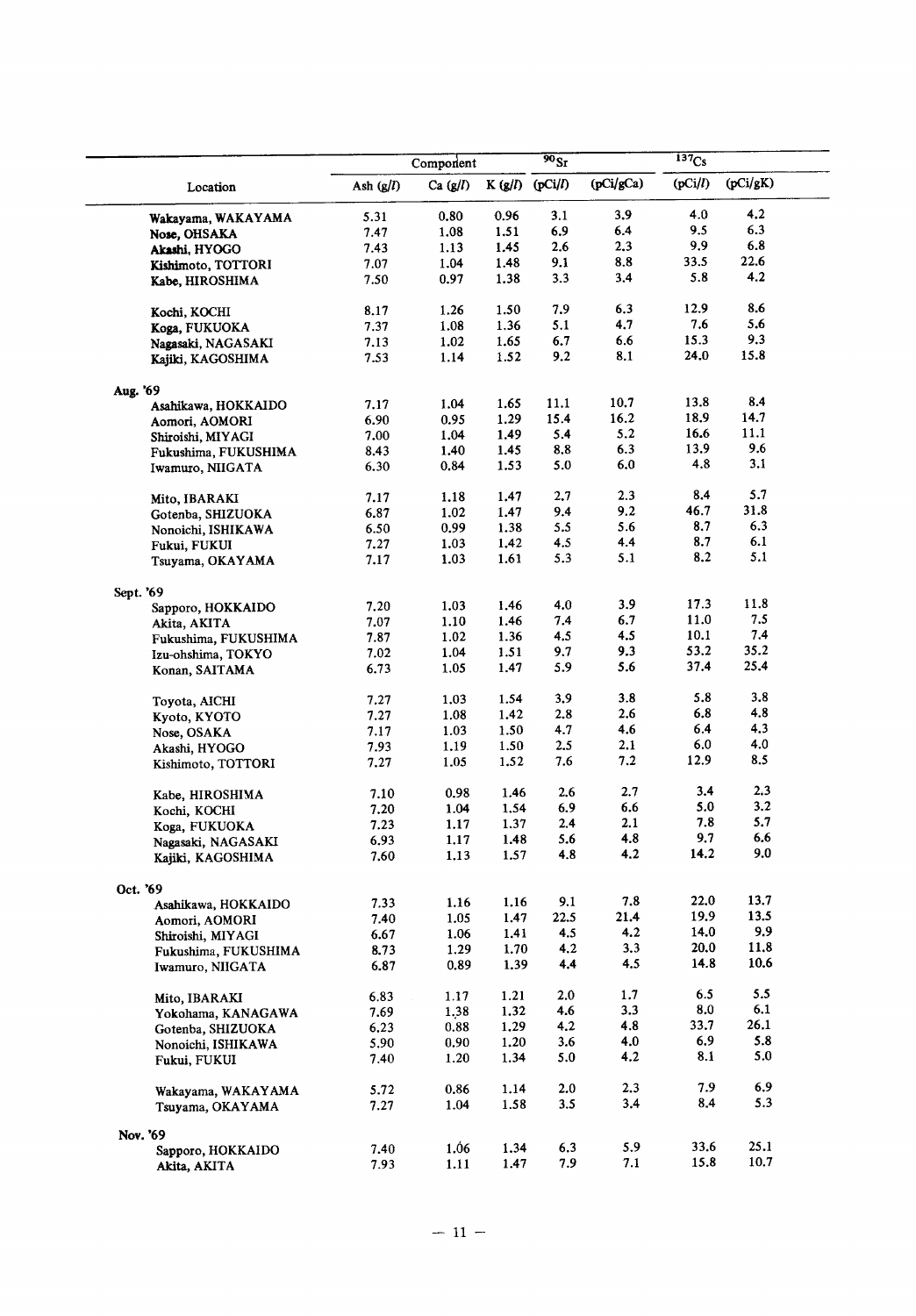|                                    |              | Component    |              |            | $90_{Sr}$  | $137C_s$     |              |
|------------------------------------|--------------|--------------|--------------|------------|------------|--------------|--------------|
| Location                           | Ash $(g/l)$  | Ca $(g/l)$   | K(g/l)       | (pCi/l)    | (pCi/gCa)  | (pCi/l)      | (pCi/gK)     |
| Fukushima, FUKUSHIMA               | 7.93         | 1.32         | 1.44         | 7.2        | 5.5        | 12.9         | 8.3          |
| Izuoshima, TOKYO                   | 6.56         | 0.97         | 1.35         | 12.4       | 12.8       | 67.3         | 49.9         |
| Konan, SAITAMA                     | 6.63         | 0.97         | 1.31         | 5.3        | 5.5        | 29.7         | 22.7         |
| Toyota, AICHI                      | 7.50         | 1.05         | 1.39         | 2.9        | 2.8        | 7.9          | 5.7          |
| Kyoto, KYOTO                       | 7.57         | 1.13         | 1.43         | 2.4        | 2.1        | 6.6          | 4.6          |
|                                    |              |              |              |            |            |              |              |
| Nose, OSAKA                        | 7.33         | 1.07         | 1.32         | 2.8        | 2.6        | 7.2          | 5.5          |
| Akashi, HYOGO                      | 7.57         | 1.07         | 1.44         | 1.9        | 1.8        | 4.9          | 3,4          |
| Kishimoto, TOTTORI                 | 7.40         | 1.10         | 1.36         | 6.7        | 6.1        | 23.9         | 17.6         |
| Kabe, HIROSHIMA                    | 8.00         | 1.07         | 1.33         | 2.1        | 2.0        | 13.1         | 9.8          |
| Kochi, KOCHI                       | 8.67         | 1.15         | 1.62         | 3.8        | 3.3        | 5.8          | 3.6          |
| Koga, FUKUOKA                      | 7.30         | 1.14         | 1.32         | 2.6        | 2.3        | 11.3         | 8.6          |
| Nagasaki, NAGASAKI                 | 7.47         | 1.11         | 1.26         | 2.2        | 2.0        | 12.3         | 9.8          |
| Kajiki, KAGOSHIMA                  | 7.30         | 1.12         | 1.35         | 5.9        | 5.3        | 23.5         | 47.4         |
|                                    |              |              |              |            |            |              |              |
| Dec. '69<br>Asahikawa, HOKKAIDO    | 7.40         | 1.11         | 1.84         | 6.8        | 6.1        | 22.9         | 16.6         |
| Aomori, AOMORI                     | 6.73         | 1.15         | 1.31         | 9.2        | 8.0        |              |              |
| Shiroishi, MIYAGI                  | 6.97         |              |              |            |            | 30.7         | 23.4         |
| Fukushima, FUKUSHIMA               |              | 1.04         | 1.30         | 5.7        | 5.5        | 15.5         | 11.9         |
| Iwamuro, NIIGATA                   | 7.33<br>6.77 | 1.07<br>0.97 | 1.29<br>1.46 | 7.3<br>4.0 | 6.8<br>4.1 | 18.6<br>18.2 | 14.4<br>12.5 |
|                                    |              |              |              |            |            |              |              |
| Mito, IBARAKI                      | 6.67         | 0.91         | 1.53         | 2.1        | 2.3        | 14.2         | 9.3          |
| Yokohama, KANAGAWA                 | 7.63         | 1.29         | 1.15         | 2.6        | 2.0        | 14.0         | 12.2         |
| Gotenba, SHIZUOKA                  | 7.40         | 1.14         | 1.46         | 8.2        | 7.2        | 43.1         | 29.5         |
| Nonoichi, ISHIKAWA                 | 6.57         | 0.98         | 1.18         | 4.6        | 4.7        | 19.2         | 16.3         |
| Fukui, FUKUI                       | 6.50         | 1.13         | 0.97         | 2.6        | 2.3        | 9.2          | 9.5          |
| Tsuyama, OKAYAMA                   | 7.60         | 1.20         | 1.46         | 3,4        | 2.8        | 16.0         | 11.3         |
| Jan. '70                           |              |              |              |            |            |              |              |
| Sapporo, HOKKAIDO                  | 7.30         | 1.03         | 1.39         | 1.6        | 1.6        | 17.7         | 12.7         |
| Akita, AKITA                       | 7.40         | 1.17         | 1.32         | 5.0        | 4.3        | 13.6         | 10.3         |
| Fukushima, FUKUSHIMA               | 7.30         | 1.05         | 1.28         | 3.3        | 3.1        | 14.0         | 10.9         |
| Izu-oshima, TOKYO                  | 5.75         | 1.00         | 1.51         | 11.3       | 11.3       | 72.2         |              |
| Yokohama, KANAGAWA                 | 7.58         | 1.12         | 1.25         | 1.2        | 1.1        | 7.8          | 47.8<br>6.2  |
|                                    |              |              |              |            |            |              |              |
| Konan, SAITAMA                     | 7.03         | 1.16         | 1.17         | 3,4        | 2.9        | 10.9         | 9.3          |
| Toyota, AICHI                      | 7.27         | 1.04         | 1.29         | 3.2        | 3.1        | 12.1         | 9.4          |
| Kyoto, KYOTO                       | 7.10         | 1.10         | 1.39         | 2.8        | 2.5        | 12.8         | 9,2          |
| Wakayama, WAKAYAMA                 | 7.47         | 0.72         | 1.01         | 2.3        | 3.2        | 4.9          | 4.9          |
| Nose, OSAKA                        | 7.47         | 1.10         | 1.43         | 3.3        | 3.0        | 10.8         | 7.6          |
| Akashi, HYOGO                      | 7.83         | 1.09         | 1.43         | 2,3        | 2.1        |              |              |
| Kishimoto, TOTTORI                 | 7.47         |              |              |            |            | 9.8          | 7.6          |
| Kabe, HIROSHIMA                    |              | 1.05         | 1.42         | 8.5        | 8.1        | 36.8         | 25.9         |
|                                    | 6.33         | 0.93         | 1.15         | 4.0        | 4.3        | 8.6          | 7.5          |
| Kochi, KOCHI                       | 7.57         | 1.08         | 1.33         | 2.5        | 2.3        | 6.6          | 5.0          |
| Koga, FUKUOKA                      | 7.30         | 1.10         | 1.35         | 1.5        | 1.4        | 8.0          | 5.9          |
| Nagasaki, NAGASAKI                 | 6.77         | 1.05         | 1.25         | 4.3        | 4.1        | 12.8         | 10.2         |
| Kajiki, KAGOSHIMA                  | 7.50         | 1.17         | 1.35         | 3.0        | 2.7        | 12.9         | 9.6          |
| Feb. '70                           |              |              |              |            |            |              |              |
| Asahikawa, HOKKAIDO                | 7.37         | 1.04         | 1.50         | 3.7        | 3.6        | 25.4         | 16.9         |
| Aomori, AOMORI                     | 7.17         | 1.14         | 1.62         | 7.1        | 6.2        | 19.9         | 12.3         |
| Shiroishi, MIYAGI                  | 7.23         | 1.14         | 1.61         | 3.5        | 3.1        | 14.4         | 8.9          |
| Fukushima, FUKUSHIMA               | 6.07         | 0.87         | 1.24         | 4.0        | 4.6        | 8.2          | 6.6          |
| Iwamuro, NIIGATA                   | 7.40         | 1.17         | 1.41         | 7.9        | 6.8        | 7.6          | 5.4          |
|                                    |              |              |              |            |            |              |              |
| Mito, IBARAGI<br>Gotenba, SHIZUOKA | 7.37         | 1.10         | 1.36         | 2.2        | 2.0        | 12.4         | 9.1          |
|                                    | 7.63         | 1.12         | 1.61         | 3.6        | 3.2        | 35.6         | 22.1         |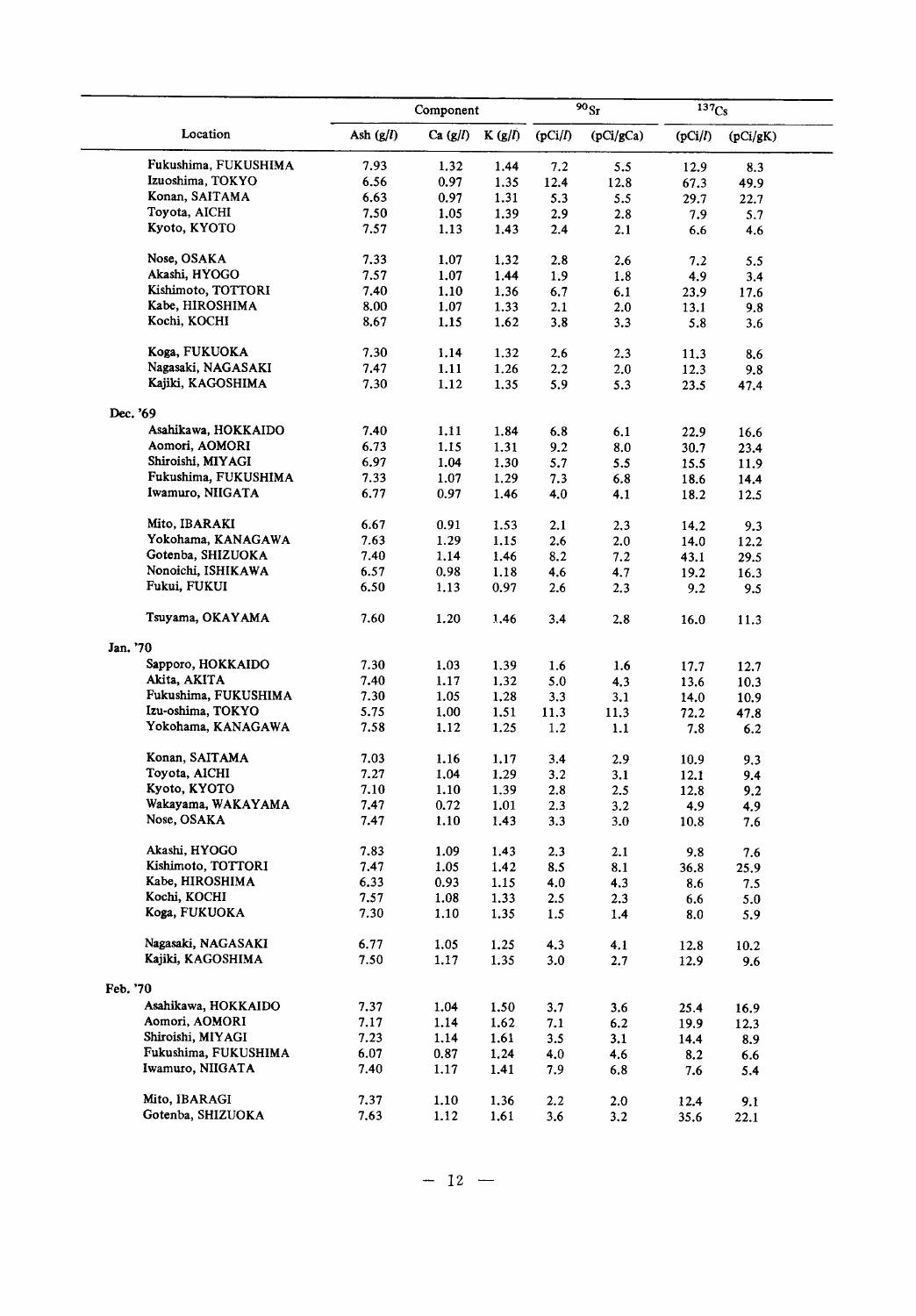|                      |             | Component  |        | 90 <sub>St</sub> |           |         | 137C <sub>S</sub> |  |
|----------------------|-------------|------------|--------|------------------|-----------|---------|-------------------|--|
| Location             | Ash $(g/l)$ | Ca $(g/l)$ | K(g/l) | (pCi/l)          | (pCi/gCa) | (pCi/l) | (pCi/gK)          |  |
| Nonoichi, ISHIKAWA   | 7.27        | 1.12       | 1.55   | 2.5              | 2.2       | 10.9    | 6.6               |  |
| Tsuyama, OKAYAMA     | 7.47        | 1.01       | 1.50   | 3.0              | 3.0       | 10.9    | 7.3               |  |
| Mar. '70             |             |            |        |                  |           |         |                   |  |
| Sapporo, HOKKAIDO    | 7.68        | 1.15       | 1.56   | 4.2              | 3.7       | 22.6    | 14.5              |  |
| Akita, AKITA         | 7.93        | 1.11       | 1.42   | 6.7              | 6.0       | 15.9    | 11.2              |  |
| Fukushima, FUKUSHIMA | 7.57        | 1.22       | 1.73   | 8.5              | 7.0       | 9.8     | 5.7               |  |
| Izu-oshima, TOKYO    | 6.92        | 1.03       | 1.54   | 10.5             | 10.2      | 52.3    | 34.0              |  |
| Yokohama, KANAGAWA   | 7.50        | 1.15       | 1.61   | 0.5              | 0.4       | 9.2     | 5.7               |  |
| Konan, SAITAMA       | 6.90        | 1.06       | 1.34   | 1.5              | 1.4       | 8.0     | 6.0               |  |
| Toyota, AICHI        | 7.60        | 1.08       | 1.62   | 2.1              | 1.9       | 11.0    | 6.8               |  |
| Fukui, FUKUI         | 6.53        | 1.00       | 1.05   | 1.9              | 1.9       | 6.6     | 6.3               |  |
| Kyoto, KYOTO         | 7.93        | 1.09       | 1.59   | 2.4              | 2.2       | 10.2    | 6.4               |  |
| Wakayama, WAKAYAMA   | 5.58        | 0.82       | 1.15   | 2.3              | 2.8       | 4.7     | 4.1               |  |
| Nose, OSAKA          | 7.83        | 1.16       | 1.71   | 6.9              | 5.9       | 8.2     | 4.8               |  |
| Akashi, HYOGO        | 7.80        | 1.09       | 1.67   | 1.8              | 1.7       | 8.0     | 4.8               |  |
| Kishimoto, TOTTORI   | 7.47        | 1.08       | 1.48   | 4.0              | 3.7       | 27.4    | 18.5              |  |
| Kabe, HIROSHIMA      | 8.67        | 1.26       | 1.67   | 2.8              | 2.2       | 14.6    | 8.7               |  |
| Kochi, KOCHI         | 7.47        | 1.16       | 1.60   | 2.6              | 2.2       | 9.8     | 6.1               |  |
| Koga, FUKUOKA        | 7.53        | 1.11       | 1.69   | 2.2              | 2.0       | 7.4     | 4.4               |  |
| Nagasaki, NAGASAKI   | 7.83        | 1.36       | 1.43   | 3.5              | 2.6       | 10.3    | 7.2               |  |
| Kajiki, KAGOSHIMA    | 7.57        | 1.19       | 1.71   | 4.8              | 4.0       | 15.6    | 9.1               |  |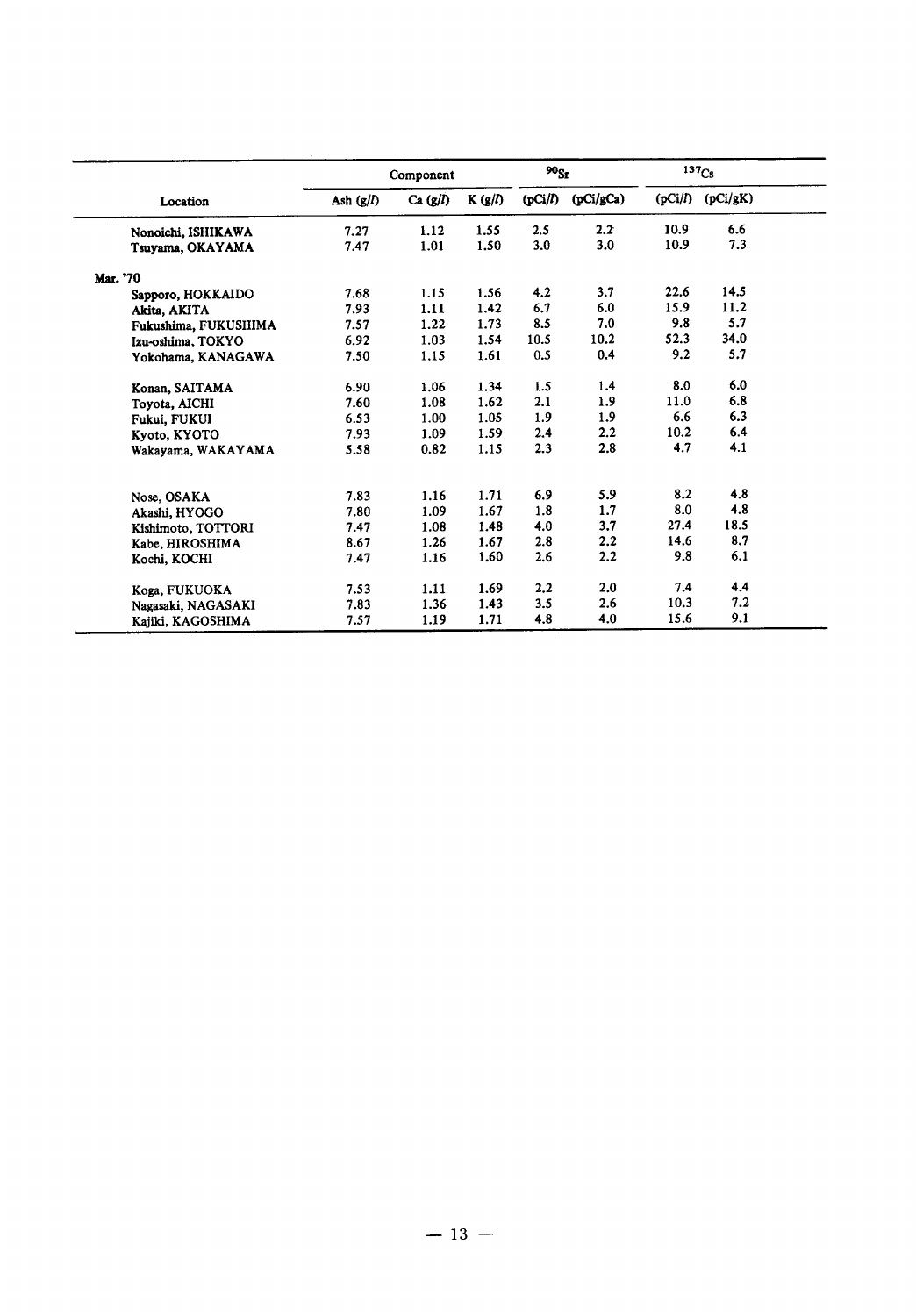#### Strontium-90 and Cesium-137 in Total Diet

#### (Japan Analytical Chemistry Research Institute)

Since June 1963, the Japan Analytical Chemistry Research Institute has conducted analyses of total diet samples from the 19 prefectures shown in Figure 3.

One city and one village in each prefecture were chosen as representative of urban and rural districts of these prefectures, respectively. Ten families from each family presented a normal portion of the regular diet consumed in one day by an adult or a child.

Diets at special occasions were avoided.

Composite samples from the 10 families were ashed together and analyzed using the method recommended by the Science and Technology agency.

Results obtained during the period from March 1969 to March 1970 are shown in Table 5.

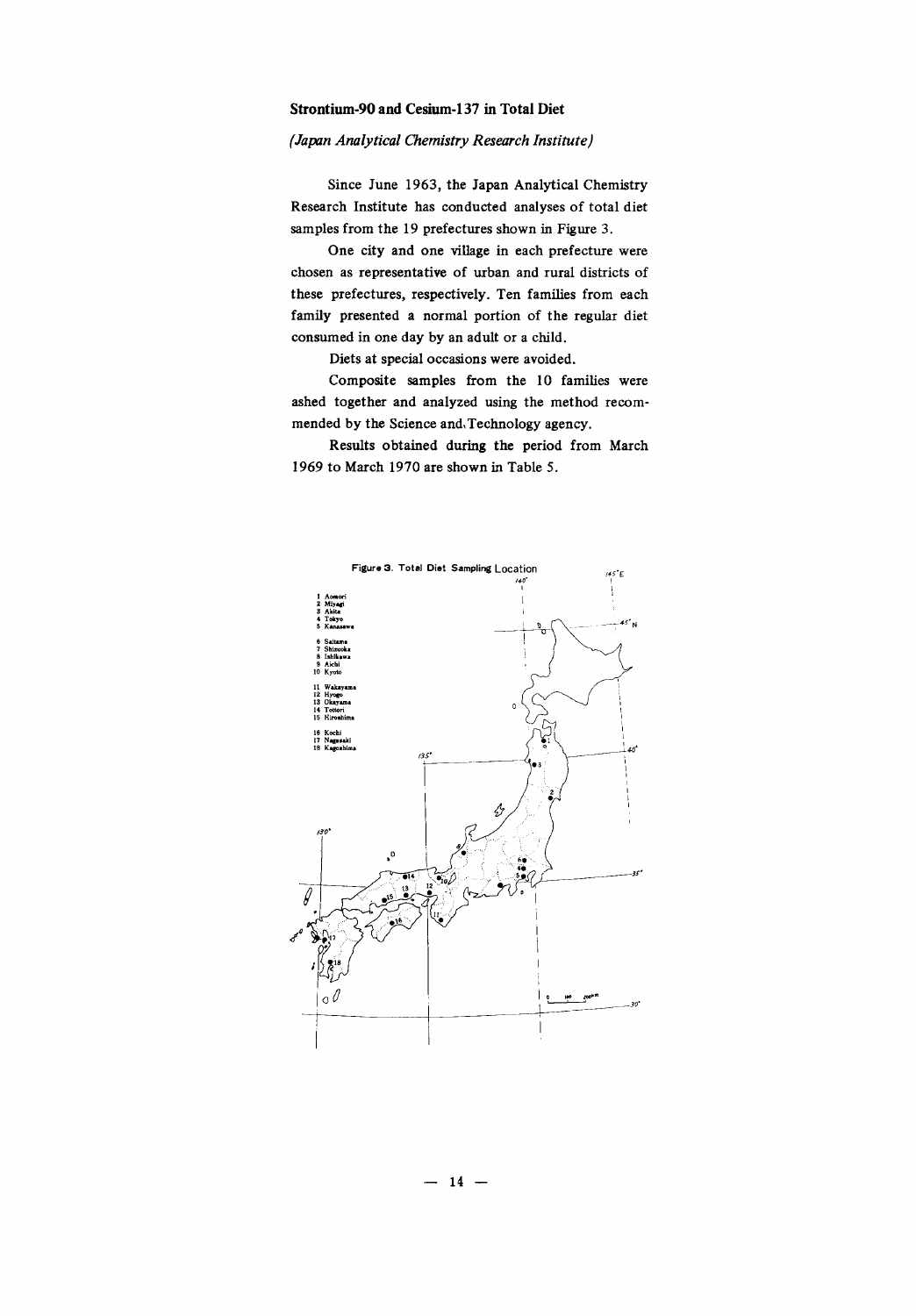#### Table 5  $90$  Sr and  $137$ Cs in Total Diet -Mar., 1969 to Mar., 1970-

#### By T. Asari, M. Chiba and M. Kuroda

#### (Japan Analytical Chemistry Research Institute)

(Continued from Table 5, Issue No. 24 of This Publication)

|                              |           |         |                           |      | Daily Intake |            |       |          |
|------------------------------|-----------|---------|---------------------------|------|--------------|------------|-------|----------|
| Location                     | Month     |         |                           |      | $^{90}$ Sr   | $^{90}$ Sr | 137Cs | $137C_s$ |
|                              |           | Ash (g) | $Ca$ (mg)                 | K(g) | (pCi)        | (pCi/gCa)  | (pCi) | (pCi/gK) |
|                              |           |         | (URBAN ADULT DIET)        |      |              |            |       |          |
| Aomori, AOMORI               | June 1969 | 17.8    | 570                       | 1.36 | 9.1          | 16.0       | 11.5  | 8.5      |
| Aomori, AOMORI               | Nov. 1969 | 20.6    | 505                       | 1.76 | 11.2         | 22.2       | 17.2  | 9.8      |
| Sendai, MIYAGI               | June 1969 | 19.4    | 446                       | 1.89 | 9.2          | 20.6       | 17.8  | 9.5      |
| Sendai, MIYAGI               | Nov. 1969 | 20.0    | 720                       | 2.14 | 5.8          | 8.1        | 14.4  | 6.7      |
| Akita, AKITA                 | May 1969  | 17.0    | 432                       | 1.28 | 8.6          | 19.9       | 13.6  | 10.6     |
| Akita, AKITA                 | Nov. 1969 | 14.9    | 621                       | 1.53 | 7.4          | 11.9       | 18.6  | 12.2     |
| TOKYO                        | June 1969 | 17.2    | 449                       | 1.75 | 7.0          | 15.6       | 21.0  | 12.0     |
| $\pmb{\cdot}$                | Nov. 1969 | 18.6    | 536                       | 1.89 | 11.6         | 21.6       | 15.4  | 8.1      |
| ,,                           | Mar. 1970 | 17.8    | 570                       | 1.75 | 7.8          | 13.7       | 11.7  | 6.7      |
| Hiratsuka, KANAGAWA          | June 1969 | 19.2    | 622                       | 1.82 | 4.6          | 7.4        | 12.8  | 7.0      |
| Hiratsuka, KANAGAWA          | Nov. 1969 | 22.1    | 776                       | 2.58 | 6.2          | 8,0        | 18.7  | 7.2      |
| Ohmiya, SAITAMA              | May 1969  | 19.2    | 564                       | 1.51 | 17.1         | 30.3       | 11.7  | 7.8      |
| Ohmiya, SAITAMA              | Nov. 1969 | 19.8    | 608                       | 1.82 | 7.3          | 12.0       | 13.1  | 7.2      |
| Shimada, SHIZUOKA            | June 1969 | 13.6    | 299                       | 1.34 | 10.0         | 33.4       | 28.3  | 21.1     |
| Shimada, SHIZUOKA            | Nov. 1969 | 16.8    | 462                       | 1.88 | 7.2          | 15.6       | 10.4  | 5.5      |
| Kanazawa, ISHIKAWA           | May 1969  | 27.4    | 452                       | 2.28 | 21.5         | 47.6       | 20.1  | 8.8      |
| Kanazawa, ISHIKAWA           | Nov. 1969 | 16.6    | 498                       | 1.67 | 11.0         | 22.1       | 12.5  | 7.5      |
| Kariya, AICHI                | June 1969 | 17.0    | 366                       | 1.44 | 4.4          | 12.0       | 27.3  | 18.9     |
| Kariya, AICHI                | Nov. 1969 | 21.2    | 717                       | 2.21 | 10.7         | 14.9       | 12.4  | 5.6      |
| Kyoto, KYOTO<br>Kyoto, KYOTO | May 1969  | 19.4    | 345                       | 1.58 | 11.2         | 32.5       | 11.6  | 7.3      |
|                              | Nov. 1969 | 18.1    | 508                       | 1.59 | 7.9          | 15.6       | 9.5   | 6.0      |
| Wakayama, WAKAYAMA           | June 1969 | 14.0    | 610                       | 0.86 | 3,0          | 4.9        | 4.6   | 5.4      |
| Wakayama, WAKAYAMA           | Nov. 1969 | 16.6    | 465                       | 1.09 | 3.7          | 8.0        | 7.0   | 6.4      |
| Kakogawa, HYOGO              | June 1969 | 19.0    | 488                       | 1.15 | 5.4          | 12.9       | 9.5   | 8.3      |
| Kakogawa, HYOGO              | Nov. 1969 | 37.5    | 695                       | 0.18 | 7.3          | 10.5       | 11.2  | 60.9     |
| Okayama, OKAYAMA             | May 1969  | 17.0    | 318                       | 1.14 | 4.0          | 12.6       | 6.7   | 7.3      |
| Okayama, OKAYAMA             | Nov. 1969 | 19.2    | 403                       | 2.16 | 6.5          | 16.1       | 7.3   | 3,4      |
| Tottori, TOTTORI             | May 1969  | 24.4    | 359                       | 2.02 | 13.9         | 38.7       | 13.6  | 6.7      |
| Tottori, TOTTORI             | Nov. 1969 | 24.0    | 876                       | 2.47 | 12.0         | 13.7       | 20.7  | 8.4      |
| Hiroshima, HIROSHIMA         | May 1969  | 15.0    | 348                       | 1.45 | 5.4          | 15.5       | 9.0   | 6.2      |
| Hiroshima, HIROSHIMA         | Dec. 1969 | 14.3    | 505                       | 1.83 | 7.8          | 15.4       | 6,8   | 3.7      |
| Kochi, KOCHI                 | May 1969  | 13.8    | 255                       | 1.20 | 7.1          | 27.8       | 10.4  | 8.7      |
| Kochi, KOCHI                 | Nov. 1969 | 15.8    | 545                       | 1.76 | 10.7         | 19.6       | 9.3   | 5.3      |
| Nagasaki, NAGASAKI           | May 1969  | 24.8    | 315                       | 1.30 | 5.4          | 17.1       | 15.2  | 11.8     |
| Nagasaki, NAGASAKI           | Nov. 1969 | 13.6    | 653                       | 1.13 | 4.0          | 6.1        | $7.0$ | 6.2      |
| Kagoshima, KAGOSHIMA         | May 1969  | 21.2    | 560                       | 1.69 | 6.9          | 12.3       | 19.1  | 11.3     |
| Kagoshima, KAGOSHIMA         | Nov. 1969 | 17.4    | 572                       | 1.51 | 25.4         | 44.4       | 17.3  | 11.5     |
|                              |           |         |                           |      |              |            |       |          |
| Aomori, AOMORI               | June 1969 | 18.6    | (RURAL ADULT DIET)<br>484 | 1.35 | 12.8         | 26.4       | 19.0  | 14.0     |
| Aomori, AOMORI               | Nov. 1969 | 16.0    | 349                       |      | 6.5          |            |       |          |
| Natori, MIYAGI               |           |         |                           | 1.27 |              | 18.6       | 16.3  | 12.8     |
|                              | June 1969 | 19.8    | 319                       | 1.56 | $7.1\,$      | 22.3       | 17.1  | 11.0     |
| Natori, MIYAGI               | Nov. 1969 | 22.8    | 670                       | 2.57 | 6.5          | 9.7        | 13.9  | 5.4      |
| Yuwa, AKITA                  | June 1969 | 19.0    | 876                       | 1.35 | 18.9         | 21.6       | 14.4  | 10.6     |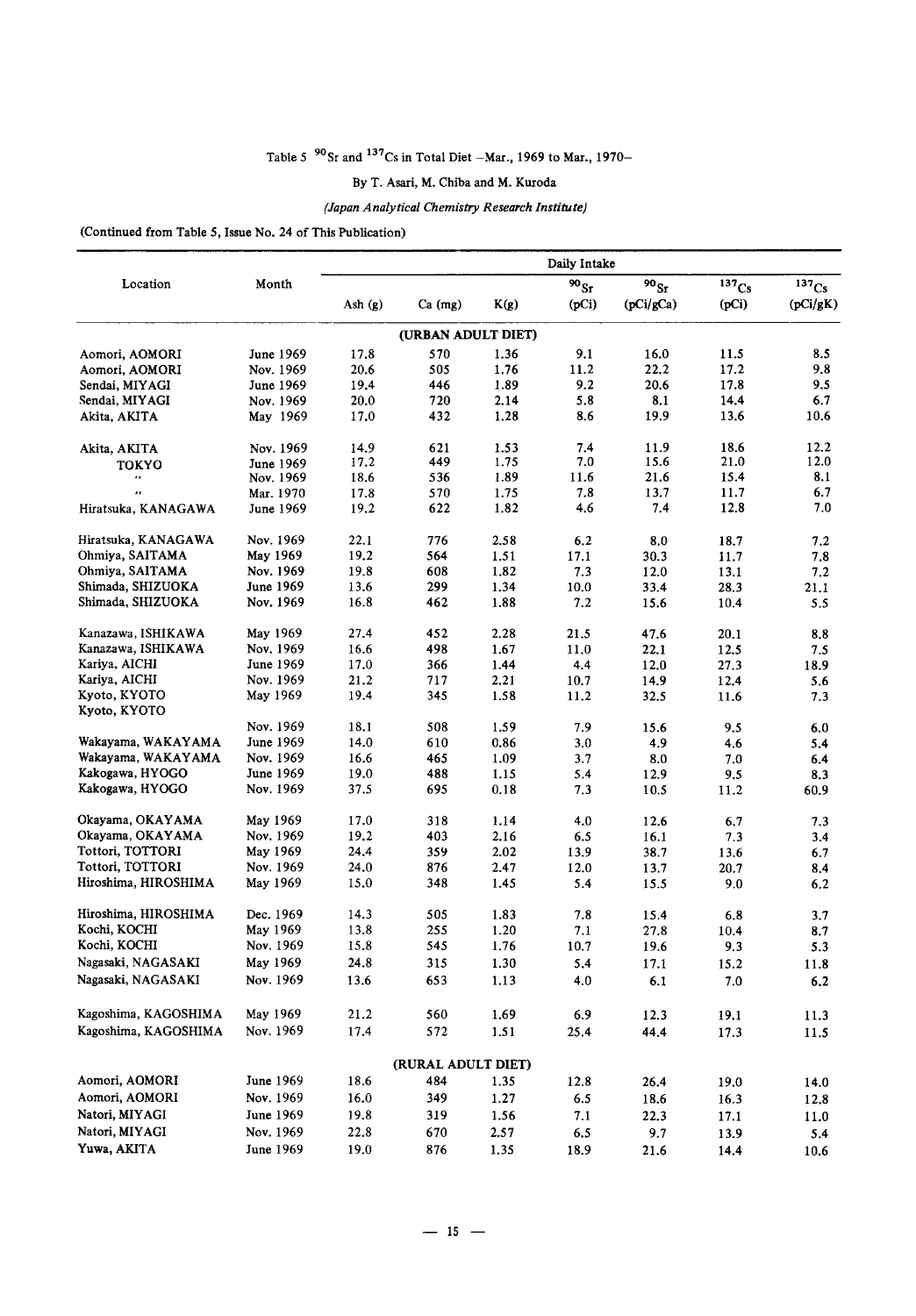|                     |           | Daily Intake |                    |      |         |                      |                       |                     |  |  |
|---------------------|-----------|--------------|--------------------|------|---------|----------------------|-----------------------|---------------------|--|--|
| Location            | Month     |              |                    |      | $90$ Sr | $\overline{90}_{Sr}$ | $\overline{137}_{Cs}$ | $\overline{137}$ Cs |  |  |
|                     |           | Ash $(g)$    | $Ca$ (mg)          | K(g) | (pCi)   | (pCi/gCa)            | (pCi)                 | (pCi/gK)            |  |  |
| Yuwa, AKITA         | Nov. 1969 | 18.4         | 554                | 1.90 | 18.0    | 32.5                 | 18.9                  | 9.9                 |  |  |
| <b>TOKYO</b>        | June 1969 | 19.8         | 656                | 1.56 | 12.5    | 19.1                 | 15.4                  | 9.9                 |  |  |
|                     | Nov. 1969 | 20.0         | 542                | 1.45 | 16.9    | 21.2                 | 15.8                  | 10.9                |  |  |
| $\bullet$           | Mar. 1970 | 15.1         | 489                | 1.24 | 6.5     | 13.3                 | 13.2                  | 10.6                |  |  |
| Zama, KANAGAWA      | June 1969 | 21.2         | 530                | 1.94 | 4.9     | 9.2                  | 12.1                  | 6.2                 |  |  |
| Atsugi, KANAGAWA    | Nov. 1969 | 21.9         | 593                | 2.37 | 4.7     | 7.9                  | 16.2                  | 6.8                 |  |  |
| Niiza, SAITAMA      | May 1969  | 20.4         | 416                | 1.44 | 8.2     | 19.7                 | 10.3                  | 7.2                 |  |  |
| Niiza, SAITAMA      | Nov. 1969 | 17.2         | 827                | 1.49 | 4.2     | 5.1                  | 10.9                  | 7.3                 |  |  |
| Okabe, SHIZUOKA     | June 1969 | 13.4         | 330                | 1.31 | 10.9    | 33.0                 | 78.0                  | 59.8                |  |  |
| Okabe, SHIZUOKA     | Nov. 1969 | 10.1         | 288                | 1.28 | 15.2    | 52.8                 | 10.6                  | 8.3                 |  |  |
| Matsuto, ISHIKAWA   | May 1969  | 15.4         | 320                | 0.97 | 15.2    | 47.5                 | 6.8                   | 6.8                 |  |  |
| Matsuto, ISHIKAWA   | Dec. 1969 | 18.8         | 1261               | 1.31 | 6.3     | 5.0                  | 7.8                   | 5.9                 |  |  |
| Nishio, AICHI       | June 1969 | 15.6         | 382                | 1.34 | 3.7     | 9.7                  | 10.2                  | 7.6                 |  |  |
| Nishio, AICHI       | Nov. 1969 | 21.2         | 717                | 2.21 | 10.7    | 14.9                 | 12.4                  | 5.6                 |  |  |
| Miyama, KYOTO       | May 1969  | 27.0         | 324                | 1.90 | 27.9    | 86.1                 | 15.0                  | 7.9                 |  |  |
| Miyama, KYOTO       | Nov, 1969 | 25.6         | 543                | 2.94 | 11.0    | 20.3                 | 18.1                  | 5.2                 |  |  |
| Hidaka, WAKAYAMA    | June 1969 | 13.6         | 1020               | 0.98 | 3.7     | 3.5                  | 4.9                   | 5.2                 |  |  |
| Hidaka, WAKAYAMA    | Nov. 1968 | 13.0         | 711                | 1.09 | 8.4     | 11.8                 | 4.9                   | 4,5                 |  |  |
| Kakogawa, HYOGO     | June 1969 | 11.6         | 771                | 0.95 | 3.1     | 8.4                  | 6.3                   | 6.9                 |  |  |
| Kakogawa, HYOGO     | Nov. 1969 | 17.2         | 413                | 1.78 | 5.6     | 13.5                 | 10.6                  | 6.2                 |  |  |
| Tsudaka, OKAYAMA    | May 1969  | 17.0         | 318                | 1.14 | 4.0     | 12.6                 | 6.7                   | 5.9                 |  |  |
| Tsudaka, OKAYAMA    | Nov. 1969 | 15.2         | 530                | 1.85 | 5.9     | 11.1                 | 7.7                   | 4.2                 |  |  |
| Fukube, TOTTORI     | May 1969  | 22.6         | 452                | 1.68 | 13.2    | 29.2                 | 17.6                  | 10.5                |  |  |
| Fukube, TOTTORI     | Nov. 1969 | 20.2         | 624                | 1.64 | 16.2    | 26.0                 | 20.4                  | 12.5                |  |  |
| Shiwa, HIROSHIMA    | May 1969  | 21.0         | 712                | 2.01 | 13.8    | 19.4                 | 12.9                  | 6.4                 |  |  |
| Shiwa, HIROSHIMA    | Nov. 1969 | 21.2         | 703                | 2.97 | 9.8     | 12.8                 | 15.2                  | 5.1                 |  |  |
| Haruno, KOCHI       | May 1969  | 23.8         | 276                | 1.51 | 7.2     | 26.1                 | 11.2                  | 7.4                 |  |  |
| Haruno, KOCHI       | Nov. 1969 | 19.6         | 661                | 1.59 | 5.3     | 8.0                  | 9.9                   | 6.2                 |  |  |
| Tokitsu, NAGASAKI   | May 1969  | 18.2         | 222                | 1.08 | 4.5     | 20.3                 | 10.4                  | 9.6                 |  |  |
| Tokitsu, NAGASAKI   | Nov. 1969 | 21.2         | 464                | 1.59 | 6.0     | 13.2                 | 13.9                  | 8.8                 |  |  |
| Shibushi, KAGOSHIMA | May 1969  | 19.6         | 510                | 1.44 | 5.3     | 10.4                 | 17.7                  | 12.3                |  |  |
| Shibushi, KAGOSHIMA | Nov. 1969 | 14.6         | 403                | 1.08 | 5.6     | 13.9                 | 10.5                  | 9.7                 |  |  |
|                     |           |              | (RURAL CHILD DIET) |      |         |                      |                       |                     |  |  |
| Aomori, AOMORI      | June 1969 | 8.8          | 290                | 0.64 | 6.8     | 23.4                 | 7.8                   | 12.2                |  |  |
| Aomori, AOMORI      | Nov. 1969 | 13.0         | 421                | 0.98 | 8.4     | 20.0                 | 11.3                  | 11.4                |  |  |
| Natori, MIYAGI      | June 1969 | 16.4         | 344                | 1.32 | 5.5     | 16.0                 | 10.8                  | 8.2                 |  |  |
| Natori, MIYAGI      | Nov. 1969 | 15.7         | 443                | 1.87 | 4.6     | 10.4                 | 10.0                  | 5.3                 |  |  |
| Kowa, AKITA         | June 1969 | 10.8         | 230                | 0.77 | 9.6     | 41.7                 | 9.3                   | 12.1                |  |  |
| Kowa, AKITA         | Nov. 1969 | 8.4          | 297                | 0.79 | 4.8     | 16.2                 | 8.3                   | 10.5                |  |  |
| Zama, KANAGAWA      | June 1969 | 10.6         | 394                | 0.92 | 2.7     | 6.9                  | 6.7                   | 7.3                 |  |  |
| Atsugi, KANAGAWA    | Nov. 1969 | 11.4         | 451                | 1.32 | 2.9     | 6.4                  | 10.0                  | 7.6                 |  |  |
| Niiza, SAITAMA      | May 1969  | 14.2         | 375                | 1.18 | 3.3     | 8.8                  | 9.9                   | 8.4                 |  |  |
| Niiza, SAITAMA      | Nov. 1969 | 13.6         | 413                | 1.37 | 3.7     | 9.0                  | 9.6                   | 7.0                 |  |  |
| Okabe, SHIZUOKA     | June 1969 | 5.2          | 135                | 0.56 | 2.9     | 21.5                 | 22.3                  | 43.3                |  |  |
| Okabe, SHIZUOKA     | Nov. 1969 | 6.1          | 184                | 0.92 | 5.9     | 32.1                 | 5.7                   | 6.2                 |  |  |
| Matsuto, ISHIKAWA   | May 1969  | 9.0          | 244                | 0.71 | 5.4     | 22.1                 | 4.8                   | 6.8                 |  |  |
| Matsuto, ISHIKAWA   | Dec. 1969 | 10.1         | 623                | 0.97 | 4.9     | 7.9                  | 5.8                   | 6.0                 |  |  |
| Nishio, AICHI       | June 1969 | 9.8          | 312                | 1.09 | 3.3     | 10.6                 | 5.6                   | 5.5                 |  |  |
| Nisho, AICHI        | Nov. 1969 | 11.4         | 384                | 1.46 | 4.1     | 10.7                 | 9.7                   | 6.7                 |  |  |
| Miyama, KYOTO       | May 1969  | 22.2         | 317                | 1.49 | 20.5    | 64.7                 | 14.0                  | 9.4                 |  |  |
| Miyama, KYOTO       | Nov. 1969 | 18.2         | 471                | 2.29 | 27.4    | 58.2                 | 14.0                  | 6.1                 |  |  |
|                     |           |              |                    |      |         |                      |                       |                     |  |  |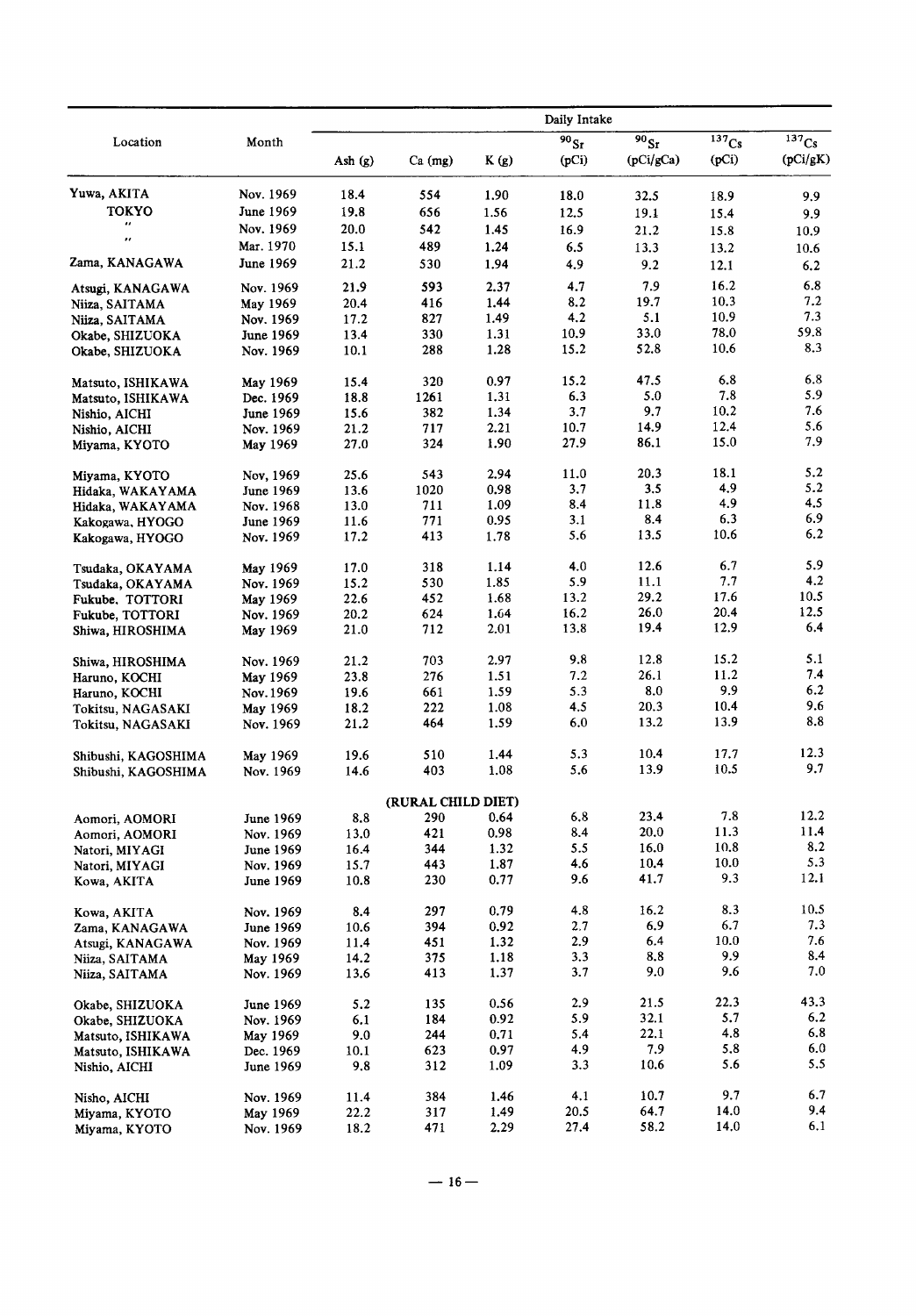|                     |              |           |           |      | Daily Intake            |                                          |                                |                                   |
|---------------------|--------------|-----------|-----------|------|-------------------------|------------------------------------------|--------------------------------|-----------------------------------|
| Location            | Month        | Ash $(g)$ | $Ca$ (mg) | K(g) | $\sqrt[36]{s}$<br>(pCi) | $\overline{90}_{\text{Sr}}$<br>(pCi/gCa) | $\overline{137}_{Cs}$<br>(pCi) | $\overline{137}_{Cs}$<br>(pCi/gK) |
| Hidaka, WAKAYAMA    | June 1969    | 6.8       | 521       | 0.47 | 2.2                     | 4.2                                      | 2.4                            | 5.1                               |
| Hidaka, WAKAYAMA    | Nov. 1969    | 7.1       | 335       | 0.87 | 5.3                     | 15.8                                     | 5.4                            | 6.2                               |
| Kakogawa, HYOGO     | June 1969    | 20.2      | 574       | 1.92 | 4.6                     | 8.0                                      | 10.3                           | 5.4                               |
| Kakogawa, HYOGO     | Nov. 1969    | 15.3      | 419       | 1.75 | 4.9                     | 11.7                                     | 8.8                            | 5.0                               |
| Tsudaka, OKAYAMA    | May 1969     | 15.6      | 501       | 1.04 | 7.1                     | 14.2                                     | 8.1                            | 7.8                               |
| Tsudaka, OKAYAMA    | Nov. 1969    | 7.0       | 265       | 1.24 | 2.6                     | 9.8                                      | 5.6                            | 4.5                               |
| Fukube, TOTTORI     | May 1969     | 12.2      | 349       | 1.11 | 5.4                     | 15.5                                     | 9.8                            | 8.8                               |
| Fukube, TOTTORI     | 1969<br>Nov. | 12.7      | 495       | 1.16 | 5.7                     | 11.5                                     | 10.9                           | 9.4                               |
| Shiwa, HIROSHIMA    | 1969<br>May  | 14.4      | 552       | 1.52 | 7.7                     | 13.9                                     | 7.7                            | 5.1                               |
| Shiwa, HIROSHIMA    | 1969<br>Nov. | 16.5      | 520       | 2.24 | 8.1                     | 15.6                                     | 9.1                            | 4.1                               |
| Haruno, KOCHI       | 1969<br>May  | 11.8      | 262       | 0.93 | 5.8                     | 22.1                                     | 5.8                            | 6.4                               |
| Haruno, KOCHI       | 1969<br>Nov. | 8.6       | 312       | 1.01 | 4,6                     | 14.7                                     | 6.6                            | 6.5                               |
| Tokitsu, NAGASAKI   | 1969<br>May  | 8.4       | 133       | 0.41 | 1.6                     | 12.0                                     | 3.7                            | 9.1                               |
| Tokitsu, NAGASAKI   | 1969<br>Nov. | 11.2      | 419       | 0.58 | 4.4                     | 10.5                                     | 6.6                            | 7.5                               |
| Shibushi, KAGOSHIMA | 1969<br>May  | 10.0      | 285       | 1.00 | 3.3                     | 11.6                                     | 9.1                            | 9.1                               |
| Shibushi, KAGOSHIMA | 1969<br>Nov. | 9.4       | 233       | 0.79 | 4.0                     | 19.2                                     | 7.5                            | 9.4                               |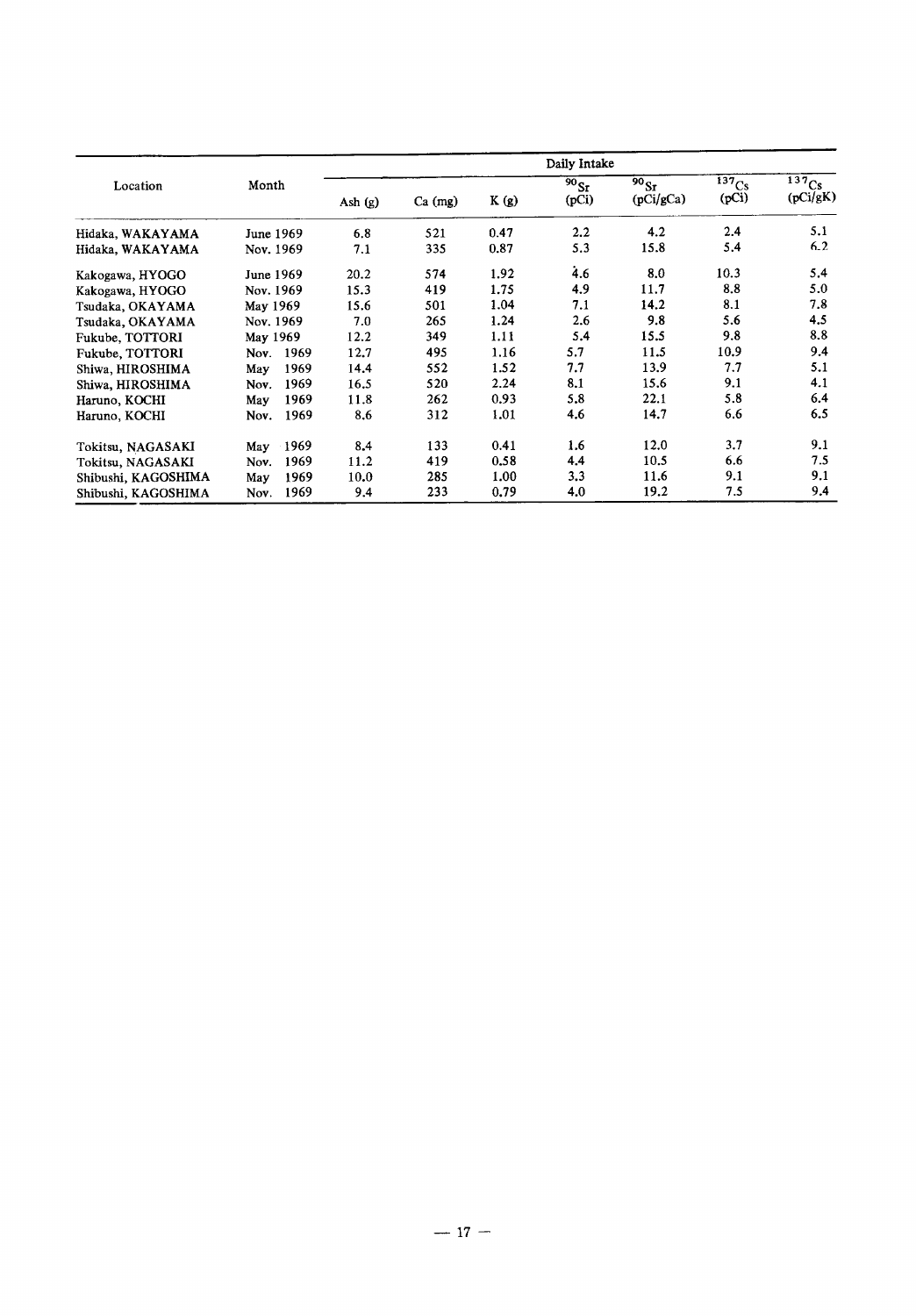### Human Data

#### Strontium-90 in Human Bone

#### (National Institute of Radiological Sciences)

Since 1959, human bones collected from various parts of Japan have been analyzed at National Institute of Radiological Sciences.

The bone samples were collected from Tokyo.

The values of strontium-90 in bone samples were determined by the same method mentioned in the explanation of page 25, Issue No.3 of this publication.

Results derived from human bone samples from subjects that deceased during the period from January to October, 1969 are shown in Table 6.

The S.U. ( $90$ Sr pCi/gCa) values obtained up to October 1969, for four different age groups, are summarized in Table 7.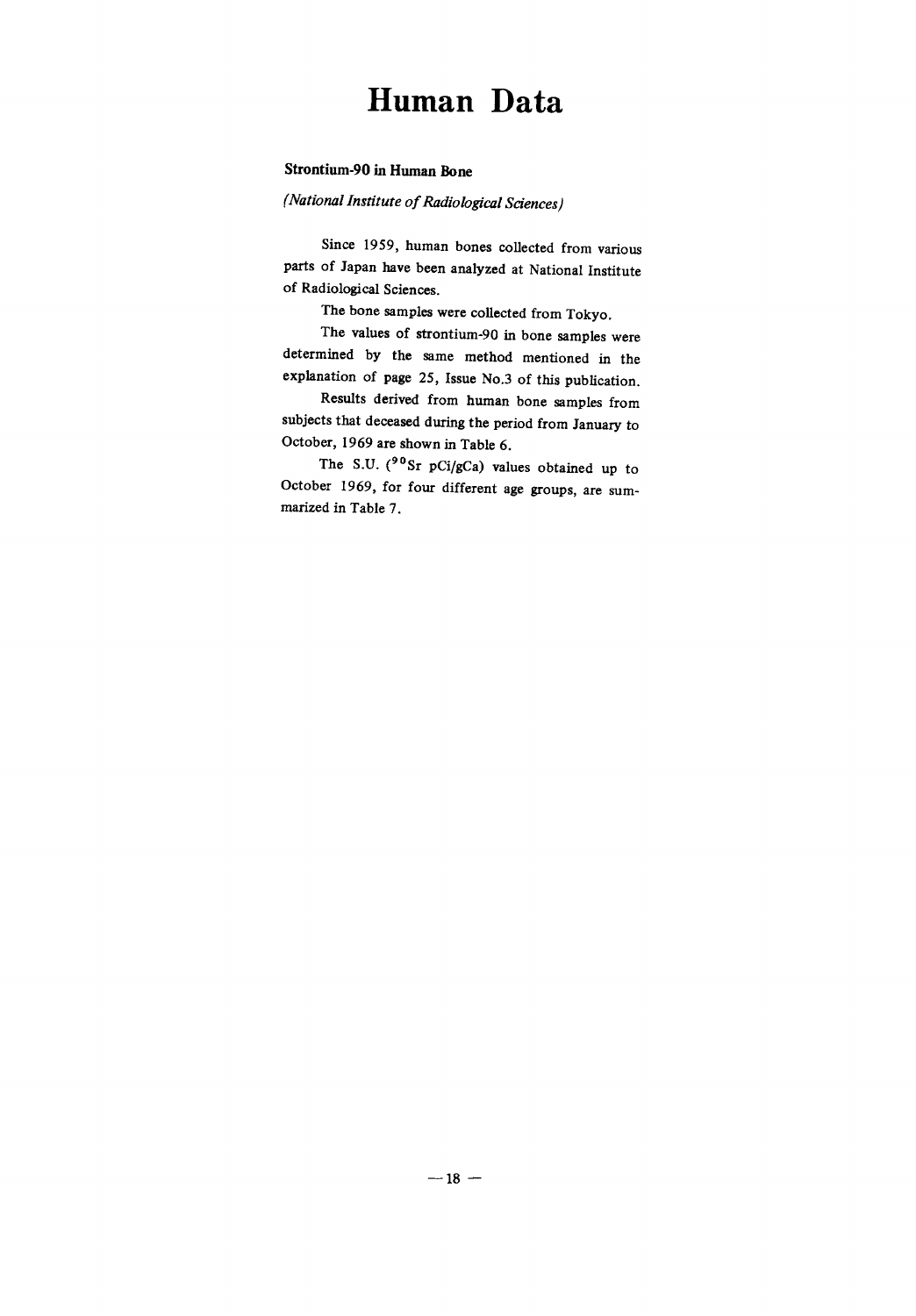## Table 6  $90$ Sr in Human Bone - Feb. 1968 to Oct. 1969 -<br>By G. Tanaka, H. Kawamura and M. Izyuin<br>(National Institute of Radiological Sciences)

(Continued from Table 4, Issue No. 21 of this Publication)

| Location           | Age                                   | Sex                      | Month of Death          |                        | Number                                                                                         | Name of Bone          | 90 <sub>St</sub><br>(pCi/gCa) |
|--------------------|---------------------------------------|--------------------------|-------------------------|------------------------|------------------------------------------------------------------------------------------------|-----------------------|-------------------------------|
| Tokyo              | Fetus                                 | $\overline{\phantom{0}}$ |                         | 1968 June              | $\mathbf{3}$                                                                                   | Whole skeleton        | 1.05                          |
| ñ                  | $\pmb{\cdot}$                         |                          | $\pmb{\cdot}$           | $\boldsymbol{\alpha}$  | $\mathbf{2}$                                                                                   | $\pmb{\cdot}$         | 1.01                          |
| $\bullet$          | $\pmb{\cdot}$                         | —                        | $\bullet\bullet$        | Aug.                   | 5                                                                                              | $\pmb{\cdots}$        | 0.87                          |
| $\bullet$          | $\pmb{\cdots}$                        | $\qquad \qquad$          | $\pmb{\cdots}$          | $\pmb{\cdots}$         | 5                                                                                              | $\pmb{\cdot}$         |                               |
| .,                 | $\pmb{\cdots}$                        | $\overline{\phantom{0}}$ | $\pmb{\cdots}$          | $\pmb{\cdot}$          | $\mathbf 2$                                                                                    | $\pmb{\cdot}$         | 1.49<br>1.03                  |
|                    |                                       |                          |                         |                        |                                                                                                |                       |                               |
| $\pmb{\cdot}$      | $\pmb{\cdots}$                        |                          | $^{\prime\prime}$       | $\pmb{\cdots}$         | 4                                                                                              | $\pmb{\cdot}$         | 0.65                          |
| $\cdots$           | $\pmb{\cdot}$                         | $\overline{\phantom{a}}$ | $\pmb{\cdot}$           | Sept.                  | $\mathbf{1}$                                                                                   | $\pmb{\cdot}$         | 1.03                          |
| $\pmb{\cdots}$     | $\pmb{r}$                             | $\overline{\phantom{0}}$ | $\pmb{\mu}$             | $\pmb{\cdot}$          | $\mathbf{I}$                                                                                   | $\pmb{\cdots}$        | 0.92                          |
| ,,                 | $\pmb{\cdot}$                         | —                        | $\bullet\bullet$        | $\pmb{\cdot}$          | $\mathbf{1}$                                                                                   | $\pmb{\cdot}$         | 1.11                          |
| $\cdots$           | $\pmb{\cdots}$                        | $\overline{\phantom{0}}$ | $\pmb{\cdot}$           | $\bullet$              | $\mathbf{2}$                                                                                   | $\pmb{\cdot}$         | 0.84                          |
| $\bullet$          | $\pmb{\cdots}$                        | $\overline{\phantom{0}}$ | $\pmb{\cdot}$           | $\bar{\boldsymbol{r}}$ | 1                                                                                              | $\pmb{\cdot}$         | 1.26                          |
| $^{\prime}$        | $\pmb{\cdot}$                         | ÷                        | $\pmb{\cdot}$           | $\pmb{\cdot}$          | $\mathbf{1}$                                                                                   | z,                    | 1.65                          |
| $\bullet$          | 1 Month                               | M                        | $\pmb{\cdot}$           | Feb.                   | 4                                                                                              | Vertebra              | 1.03                          |
|                    | $\pmb{\cdot}$<br>$\pmb{\cdot}$        | $\bullet\bullet$         | $\bullet\bullet$        | $\alpha$               | 4                                                                                              | $\pmb{\cdot}$         | 0.89                          |
| $\pmb{\cdots}$     | $\pmb{\cdot}$<br>$\pmb{\cdots}$       | ${\bf F}$                | $\pmb{\cdots}$          | Apr.                   | 4                                                                                              | $\boldsymbol{\alpha}$ | 1.94                          |
|                    |                                       |                          |                         |                        |                                                                                                |                       |                               |
| $\pmb{\cdots}$     | $\pmb{\cdot}$<br>$\pmb{\cdot}$        | $\ddot{\phantom{0}}$     | $\pmb{\cdot}$           | $\pmb{\cdot}$          | $\mathbf{2}$                                                                                   | $\bullet\bullet$      | 1.04                          |
| $\pmb{\cdots}$     | 3<br>$\pmb{\cdot}$                    | $\pmb{\cdot}$            | $\pmb{\cdot}$           | $\pmb{\cdots}$         | 2                                                                                              | $\pmb{\cdot}$         | 1.15                          |
| $\pmb{\cdot}$      | 5<br>$\pmb{\mu}$                      | M                        | $\pmb{\cdot}$           | May                    | 3                                                                                              | $\pmb{\cdot}$         | 2.67                          |
| $\pmb{\cdot}$      | 2<br>$\pmb{\cdot}$                    | $\pmb{\cdots}$           | $\pmb{\cdot}$           | $\pmb{\cdot}$          | $\mathbf 2$                                                                                    | $\pmb{\cdot}$         | 2.84                          |
| $\pmb{\cdot}$      | 6<br>$\pmb{\cdot}$                    | $\boldsymbol{\mu}$       | $\pmb{\cdot}$           | $\pmb{\cdots}$         | $\boldsymbol{2}$                                                                               | $\pmb{\cdot}$         | 3.80                          |
| $\pmb{\cdot}$      | 9<br>$\pmb{\cdot}$                    | F                        | $\boldsymbol{\epsilon}$ | Aug.                   | 2                                                                                              | $\pmb{\cdot}$         | 2.48                          |
| $^{\prime\prime}$  | $\bf{0}$<br>Year                      | M                        | $\pmb{\cdots}$          | $\mathbf{r}$           | 4                                                                                              | $\pmb{\cdots}$        | 2.11                          |
| $\pmb{\cdots}$     | $\pmb{\cdot}$<br>$\pmb{\theta}$       | $\pmb{\cdots}$           |                         |                        |                                                                                                |                       |                               |
| $\pmb{\cdots}$     | $\pmb{\cdot}$<br>,,                   |                          | $\cdots$                | Oct.<br>$\alpha$       | $\mathbf{1}$                                                                                   | $\pmb{\cdot}$         | 2.54                          |
| $\pmb{\cdot}$      | $\pmb{\cdot}$                         | $^{\prime\prime}$        | $\bullet$               |                        | $\mathbf{1}$                                                                                   | $\pmb{\cdot}$         | 1.34                          |
|                    | 1                                     | $\pmb{\cdot}$            | $\pmb{\cdot}$           | July                   | $\mathbf{1}$                                                                                   | $\pmb{\cdot}$         | 2.81                          |
| $\pmb{\cdots}$     | ,,<br>$\pmb{\cdot}$                   | ${\bf F}$                | $\pmb{\cdot}$           | $\pmb{\mu}$            | $\mathbf{1}$                                                                                   | Whole skeleton        | 2.28                          |
| $^{\prime\prime}$  | $\pmb{\cdot}$<br>,,                   | $\equiv$                 | $\bullet\bullet$        | $\pmb{\cdot}$          | $\mathbf{1}$                                                                                   | $\pmb{\cdots}$        | 3.80                          |
| $\pmb{\cdots}$     | ,,<br>$\pmb{\cdot}$                   | M                        | $\pmb{\cdots}$          | $\pmb{\cdot}$          | $\mathbf{1}$                                                                                   | $\pmb{\cdot}$         | 4.00                          |
| $\pmb{\cdots}$     | ,,<br>,,                              | $\pmb{\cdot}$            | $\pmb{\cdot}$           | Aug.                   | $\mathbf{1}$                                                                                   | $\hat{\mathbf{r}}$    | 2.65                          |
| $\bullet\,\bullet$ | $\pmb{\cdot}$<br>$\pmb{\cdots}$       | $\pmb{\cdot}$            | $\pmb{\cdot}$           | $\pmb{\cdot}$          | $\mathbf{1}$                                                                                   | Vertebra              | 2.90                          |
|                    |                                       |                          |                         |                        |                                                                                                |                       |                               |
| $\, \,$            | $\pmb{\cdot}$<br>$\pmb{\cdots}$       | $\pmb{\cdot}$            | $\pmb{\cdot}$           | $\bullet\,\bullet$     | 1                                                                                              | $\bullet\bullet$      | 4.03                          |
| $\pmb{s}$ .        | $\pmb{\cdot}$<br>$\pmb{\cdot}$        | $\pmb{\cdot}$            | $\pmb{\cdot}$           | $\pmb{\cdots}$         | $\mathbf{1}% _{T}\left  \mathbf{1}\right\rangle =\mathbf{1}_{T}\left  \mathbf{1}\right\rangle$ | Whole skeleton        | 3.21                          |
| $\bullet\bullet$   | $\pmb{\cdot}$<br>$\pmb{\cdots}$       | $\pmb{\cdots}$           | .,                      | May                    | 1                                                                                              | Vertebra              | 4.18                          |
| ,,                 | $\pmb{\cdot}$<br>$\bullet$            | $\pmb{\cdot}$            | $\pmb{\cdot}$           | $\pmb{\mu}$            | $\mathbf{1}$                                                                                   | Femur                 | 2.15                          |
| $\pmb{\cdot}$      | 2<br>$\pmb{\cdot}$                    | $\pmb{\cdot}$            | $\pmb{\cdots}$          | Aug.                   | $\mathbf{1}$                                                                                   | Vertebra              | 1.35                          |
| $\pmb{\cdot}$      | $\pmb{\cdot}$<br>$\pmb{\cdots}$       | $\pmb{\cdot}$            | $\pmb{\cdot}$           | $\mathbf{r}$           | 1                                                                                              | $\pmb{\cdots}$        | 2.21                          |
| $\pmb{\cdots}$     | $\pmb{\cdots}$<br>$\pmb{\cdot}$       | $\pmb{\cdot}$            | $\pmb{\cdot}$           | $\pmb{\cdots}$         | $\mathbf{1}$                                                                                   | $\mathbf{r}$          | 2.65                          |
| $\mathbf{r}$       | $\pmb{\cdots}$<br>$\pmb{\cdot}$       | $\mathbf{r}$             | $\pmb{\cdot}$           | $\cdots$               | $\mathbf{1}$                                                                                   | $\mathbf{r}$          | 3.14                          |
| $\bullet$          | 3<br>$\pmb{\cdot}$                    | $\pmb{\cdot}$            | $\bullet$ $\bullet$     | $\cdots$               | $\mathbf{1}$                                                                                   | Whole skeleton        | 2.71                          |
| $\pmb{\cdots}$     | $\pmb{\cdot}$<br>$\pmb{\cdot}$        | $\mathbf F$              | $\pmb{\cdot}$           | ν,                     | $\mathbf{2}$                                                                                   | Vertebra              | 1.80                          |
|                    |                                       |                          |                         |                        |                                                                                                |                       |                               |
| ,,                 | 4<br>$\pmb{\cdots}$                   | ${\bf F}$                | $\pmb{r}$               | July                   | 1                                                                                              | $\mathcal{U}$         | 2.41                          |
| $\pmb{\cdot}$      | $\bullet\bullet$<br>$^{\prime\prime}$ | $\bar{\boldsymbol{r}}$   | $\pmb{\cdots}$          | $\boldsymbol{\alpha}$  | $\mathbf{1}$                                                                                   | Rib                   | 1.69                          |
| $\bullet$          | $\pmb{\cdots}$<br>$\bullet\bullet$    | $\bar{\boldsymbol{r}}$   | $\pmb{\cdot}$           | $\pmb{\cdot}$          | 1                                                                                              | Cranium               | 1.32                          |
| $\pmb{\ast}$       | 5<br>$\pmb{\cdots}$                   | M                        | $\pmb{\mu}$             | Sept.                  | $\mathbf{1}$                                                                                   | Whole skeleton        | 2.24                          |
| $\bullet\bullet$   | <br>$\pmb{\cdot}$                     | $\bar{\phantom{a}}$      | $\pmb{\cdot}$           | May                    | 1                                                                                              | Femur                 | 2.41                          |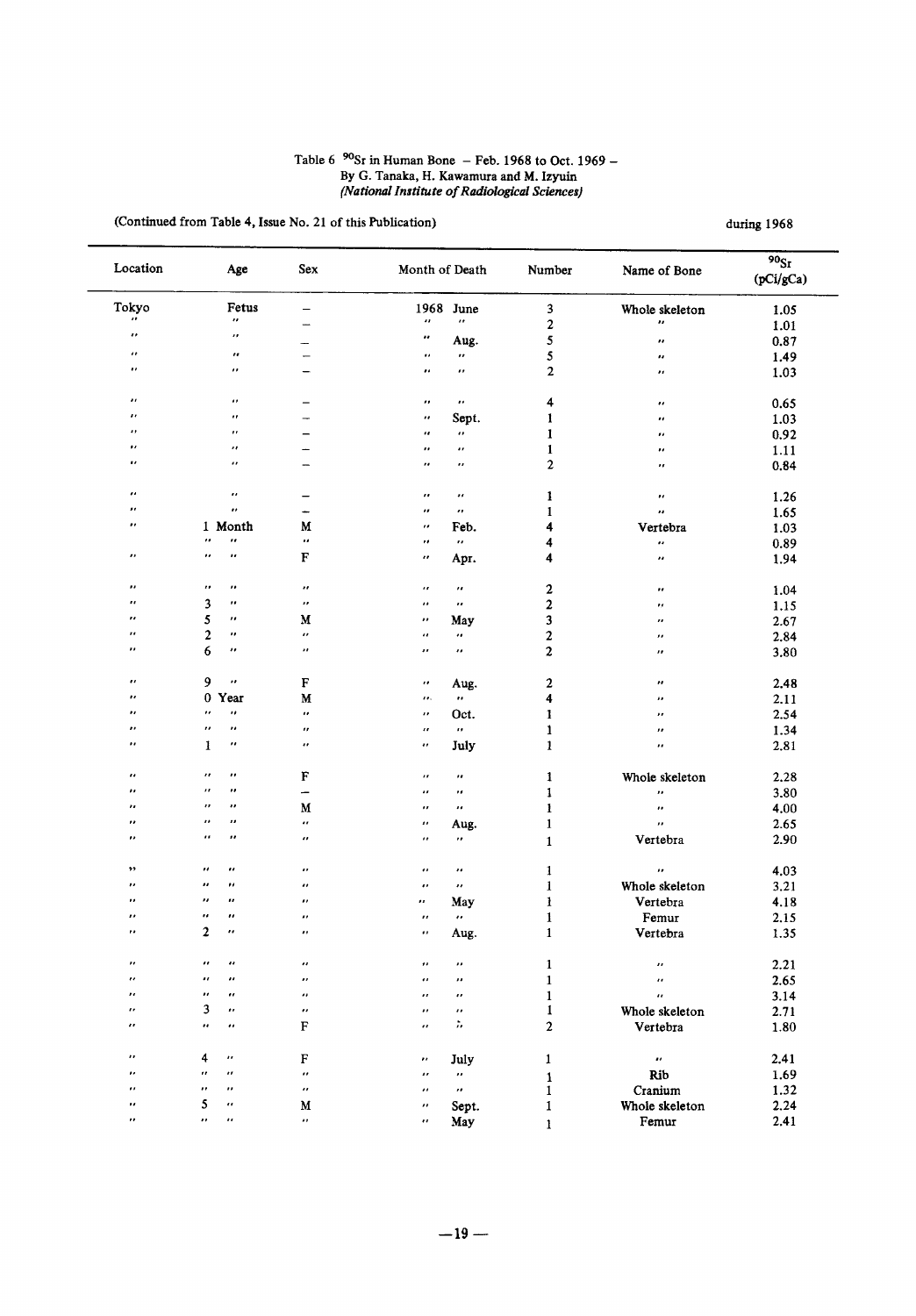| Location              | Age                |                      | Sex            | Month of Death     |                            | Number                                                                                         | Name of Bone              | $\frac{90}{\text{Sr}}$ (pCi/gCa) |
|-----------------------|--------------------|----------------------|----------------|--------------------|----------------------------|------------------------------------------------------------------------------------------------|---------------------------|----------------------------------|
| Tokyo                 | 5 <sub>1</sub>     | Year                 | $\mathbf F$    | 1968 July          |                            | $\mathbf{1}$                                                                                   | Cranium                   | 1.68                             |
| $\pmb{\cdots}$        | $\bullet$          | $\pmb{\cdot}$        | $\pmb{\mu}$    | ä                  | $\boldsymbol{\alpha}$      | $\mathbf{1}$                                                                                   | Vertebra                  | 2.70                             |
| $\pmb{\cdot}$         | ,,                 | $\pmb{\cdots}$       | М              | $\pmb{\cdot}$      | Nov.                       | $\mathbf{1}$                                                                                   | Rib                       | 1.85                             |
| ,,                    | ,,                 | $\pmb{\cdot}$        | $\pmb{\mu}$    | $\bullet\bullet$   | $\pmb{\mu}$                |                                                                                                |                           |                                  |
|                       |                    |                      |                |                    |                            | $\mathbf{1}$                                                                                   | Vertebra                  | 2.80                             |
| $\pmb{\cdot}$         | $\bullet$          | $\pmb{\cdots}$       | $\mathbf F$    | $\bullet$          | July                       | $\mathbf{1}$                                                                                   | Femur                     | 1.50                             |
| $\pmb{\cdots}$        | .,                 | $\pmb{\cdot}$        | $\pmb{\cdot}$  | $\pmb{\mu}$        | $\boldsymbol{\theta}$      | $\mathbf{1}$                                                                                   | Vertebra                  | 2.06                             |
| $\cdot$               | ,,                 | $\pmb{\cdots}$       | $\pmb{\cdot}$  | $\pmb{\cdots}$     | Sept.                      | $\mathbf{1}$                                                                                   | $\pmb{\cdot}$             | 1.76                             |
| ,,                    | ,,                 | $\pmb{\cdots}$       | M              | $\bullet$          | $\pmb{\cdot}$              | 1                                                                                              | $\pmb{\cdot}$             | 1.60                             |
| $\pmb{\cdots}$        | 6                  | $\pmb{\mu}$          | $\pmb{\cdot}$  | $\bullet$          | July                       | $\mathbf{1}$                                                                                   | Femur                     | 1.77                             |
| ,,                    | ,,                 | $\bullet\bullet$     | $\pmb{\cdot}$  | $\pmb{\cdot}$      |                            |                                                                                                | $\bar{\epsilon}$          |                                  |
|                       |                    |                      |                |                    | Aug.                       | $\mathbf{1}$                                                                                   |                           | 2.61                             |
| $\pmb{\cdot}$         | $\pmb{\cdot}$      | $\pmb{\cdot}$        | $\pmb{\cdot}$  | $\bullet\bullet$   | $\pmb{\mu}$                | 1                                                                                              | Vertebra                  | 3.01                             |
| $\cdot$               | 7                  | $\bullet$            | $\pmb{\cdots}$ | ,,                 | Oct.                       | $\mathbf{1}$                                                                                   | Femur                     | 1.04                             |
| ,,                    |                    | $\pmb{\cdot}$        |                |                    |                            |                                                                                                |                           |                                  |
|                       | 8                  |                      | F              | $\pmb{s}$          | July                       | $\mathbf{1}$                                                                                   | Vertebra                  | 1.94                             |
| $\cdot$               | $\bullet$          | $\pmb{\cdot}$        | $\pmb{\cdot}$  | $\bullet$          | $\mathcal{H}$              | $\mathbf{1}$                                                                                   | Rib                       | 1.76                             |
| $\pmb{\cdot}$         | ,,                 | $\bullet\bullet$     | М              | $\pmb{\cdot}$      | June                       | $\mathbf{1}$                                                                                   | $\pmb{\cdot}$             | 2.83                             |
| ,,                    | $\pmb{\cdot}$      | $\bullet$ .          | $\pmb{\cdot}$  | $\pmb{\cdot}$      | $\boldsymbol{\epsilon}$    | $\mathbf{1}$                                                                                   | Vertebra                  | 2.81                             |
| $\bullet$             | 11                 | $\pmb{\cdot}$        | $\pmb{\cdot}$  | $\pmb{\cdots}$     | Oct.                       | 1                                                                                              | Femur                     | 1.18                             |
| $\pmb{\cdot}$         | $\boldsymbol{\mu}$ | $\pmb{\cdots}$       | $\pmb{\cdot}$  | ,,                 | $\boldsymbol{\mu}$         | $\mathbf{1}$                                                                                   | Rib                       | 1.34                             |
| $\bullet$             | 12                 | $\epsilon$ .         | $\bullet$      | $\pmb{\cdot}$      |                            |                                                                                                |                           |                                  |
| $\pmb{\cdot}$         | $\pmb{\cdot}$      | $\pmb{\mu}$          |                |                    | July                       | $\mathbf{1}% _{T}\left  \mathbf{1}\right\rangle =\mathbf{1}_{T}\left  \mathbf{1}\right\rangle$ | Femur                     | 1.60                             |
|                       |                    |                      | $\pmb{\cdot}$  | $\pmb{\mu}$        | June                       | $\mathbf{1}$                                                                                   | Rib                       | 1.84                             |
| ,,                    | 13                 | $\bullet\bullet$     | $\pmb{\cdot}$  | $\pmb{\cdot}$      | July                       | $\mathbf{1}$                                                                                   | Rib                       | 2.17                             |
| ,,                    | 16                 | $\bullet\bullet$     | $\pmb{\cdots}$ | $\pmb{\cdot}$      | $\alpha$                   | $\mathbf{1}$                                                                                   | Vertebra                  | 3.19                             |
| $\cdot$               | $\pmb{\nu}$        | $\bullet\,\bullet$   | $\pmb{\cdot}$  | $\pmb{\cdot}$      | $\pmb{\cdot}$              | $\mathbf{1}$                                                                                   | Rib                       | 2.20                             |
| $\pmb{\cdot}$         | $\pmb{\cdot}$      | $\cdots$             | F              | $\pmb{\cdot}$      | Oct.                       | $\mathbf{1}$                                                                                   | Vertebra                  |                                  |
| $\pmb{\cdot}$         | $\pmb{\mu}$        | $\pmb{\cdots}$       | $\pmb{\cdot}$  | $\pmb{\cdot}$      | $\bullet\bullet$           |                                                                                                |                           | 1.66                             |
|                       |                    |                      |                |                    |                            | $\mathbf{1}$                                                                                   | Rib                       | 1.51                             |
| $\bullet$             | $\bullet\bullet$   | $\cdots$             | M              | $\pmb{\cdot}$      | Nov.                       | $\mathbf{1}$                                                                                   | Femur                     | 0.36                             |
| $\pmb{\cdot}$         | 17                 |                      | $\pmb{\cdots}$ | $\pmb{\cdot}$      | July                       | $\mathbf{1}$                                                                                   | Rib                       | 1.49                             |
| $\pmb{\cdots}$        | $\bullet\bullet$   | $\cdots$             | $\pmb{\cdot}$  | $\pmb{\cdot}$      | $\boldsymbol{\theta}$      | $\mathbf{1}$                                                                                   | Femur                     | 1.54                             |
| $\pmb{\cdot}$         | $\bullet\,\bullet$ | $\pmb{\cdot}$        | $\bullet$      | $\pmb{\cdot}$      | $\bullet\bullet$           | $\mathbf{1}$                                                                                   | Cranium                   | 2.53                             |
| $\pmb{\cdots}$        | 18                 | $\pmb{\cdots}$       | $\pmb{\cdot}$  | $\bullet\,\bullet$ | June                       | $\mathbf{1}$                                                                                   | Tibia                     | 5.43                             |
| $\pmb{\cdots}$        | 18                 | $\pmb{\cdot}$        | M              | $\pmb{\cdot}$      |                            |                                                                                                |                           |                                  |
|                       |                    |                      |                |                    | June                       | 1                                                                                              | Ossa Pedis                | 5.65                             |
| $\pmb{\cdot}$         | $\pmb{\mu}$        | $\boldsymbol{\cdot}$ | F              | $\pmb{\cdot}$      | $\pmb{\cdot}$              | $\mathbf{1}$                                                                                   | Femur                     | 1.07                             |
| $^{\tiny{\text{ss}}}$ | $\pmb{\cdots}$     | $\boldsymbol{\cdot}$ | $\pmb{\cdot}$  | $\pmb{\cdot}$      | $\pmb{\cdot}$              | 1                                                                                              | Rib                       | 1.47                             |
| $^{\prime}$           | $^{\prime\prime}$  | $\bullet\bullet$     | M              | $\pmb{\cdot}$      | $\pmb{r}$                  | 1                                                                                              | Vertebra                  | 2.56                             |
| $\pmb{\cdots}$        | $\bullet\bullet$   | $\bullet$            | $\pmb{\cdot}$  | $\pmb{\cdot}$      | $\pmb{\cdot}$              | $\mathbf{I}$                                                                                   | Rib                       | 2.45                             |
| $\pmb{\cdots}$        | $\pmb{\cdots}$     | $\bullet$ $\bullet$  | $\pmb{\cdot}$  | $\pmb{\cdot}$      | $\pmb{\cdot}$              | $\mathbf{1}$                                                                                   | Femur                     | 2.06                             |
| $\pmb{\cdot}$         | $\bullet\,\bullet$ | $\bullet\bullet$     | $\cdot$        | $\pmb{\sigma}$     | Sept.                      | $\mathbf{1}$                                                                                   | $\bar{\boldsymbol{H}}$    | 1.57                             |
| $\pmb{\cdot}$         | $\pmb{\cdot}$      | $\bullet\bullet$     | F              | $\pmb{\cdots}$     |                            | $\mathbf 1$                                                                                    | $\alpha$                  |                                  |
| $\pmb{\cdots}$        | $\cdots$           | $\bullet$            | $\pmb{\cdot}$  |                    | Aug.                       |                                                                                                |                           | 1.59                             |
|                       |                    |                      |                | $\pmb{\cdot}$      | Nov.                       | $\mathbf{1}$                                                                                   | Vertebra                  | 2.36                             |
| $\pmb{\cdot}$         | $\pmb{\cdots}$     | $\bullet\bullet$     | M              | $\pmb{\cdot}$      | June                       | $\mathbf{1}$                                                                                   | Femur                     | 1.04                             |
| $\mathbf{r}$          | $\pmb{\cdots}$     | $\pmb{\cdot}$        | $\mathbf{r}$   | $\pmb{\cdot}$      | $\boldsymbol{\alpha}$      | 1                                                                                              | Vertebra                  | 2.37                             |
| $\bullet$             | 19                 | $\bullet\,\bullet$   | $\pmb{\cdot}$  | $\pmb{\cdot}$      | Sept.                      | $\mathbf{1}$                                                                                   | $\alpha$                  | 2.14                             |
| $\bullet$             | $\bar{\mathbf{r}}$ | $\pmb{\cdots}$       | F              | $\pmb{\cdot}$      | $\alpha$                   | $\mathbf{1}$                                                                                   | Femur                     | 2.56                             |
| $\bullet$             | $\bullet\,\bullet$ | $\pmb{\cdot}$        | $\mathbf M$    | $\pmb{\cdots}$     | July                       | $\mathbf{1}$                                                                                   | $\boldsymbol{\alpha}$     | 2.35                             |
| $\pmb{\mu}$           | $\mathbf{r}$       | $\pmb{\cdots}$       | $\mathbf F$    | $\pmb{\cdot}$      | $\pmb{\cdot}$              | $\mathbf{1}$                                                                                   | Vertebra                  | 1.69                             |
|                       |                    |                      |                |                    |                            |                                                                                                |                           |                                  |
| $\pmb{\cdots}$        | 20                 |                      | M              | $\pmb{\cdot}$      | Apr.                       | $\mathbf{1}$                                                                                   | Rib                       | 0.92                             |
| $\pmb{\cdots}$        | $\pmb{\mu}$        | $\pmb{\cdots}$       | $\mathbf F$    | $\pmb{\cdot}$      | July                       | $\mathbf{1}$                                                                                   | Vertebra                  | 1.76                             |
| $\bullet\,\bullet$    | $\pmb{\cdot}$      | $\pmb{\cdot}$        | $\pmb{\mu}$    | $\pmb{\cdot}$      | $\mathcal{L}(\mathcal{C})$ | $\mathbf{1}$                                                                                   | Rib                       | 0.65                             |
| ,,                    | 28                 | $\pmb{\cdot}$        | $\pmb{\cdot}$  | $\pmb{\cdot}$      | Aug.                       | $\mathbf{1}$                                                                                   | $\mathcal{F} \mathcal{F}$ | 0.45                             |
| $\bullet\bullet$      | $23 - 25$          | $\bullet$            | $\mathbf M$    | $\bullet\bullet$   | Mar.-June                  | 3                                                                                              | Rib, Femur                | 0.36                             |
|                       |                    |                      |                |                    |                            |                                                                                                |                           |                                  |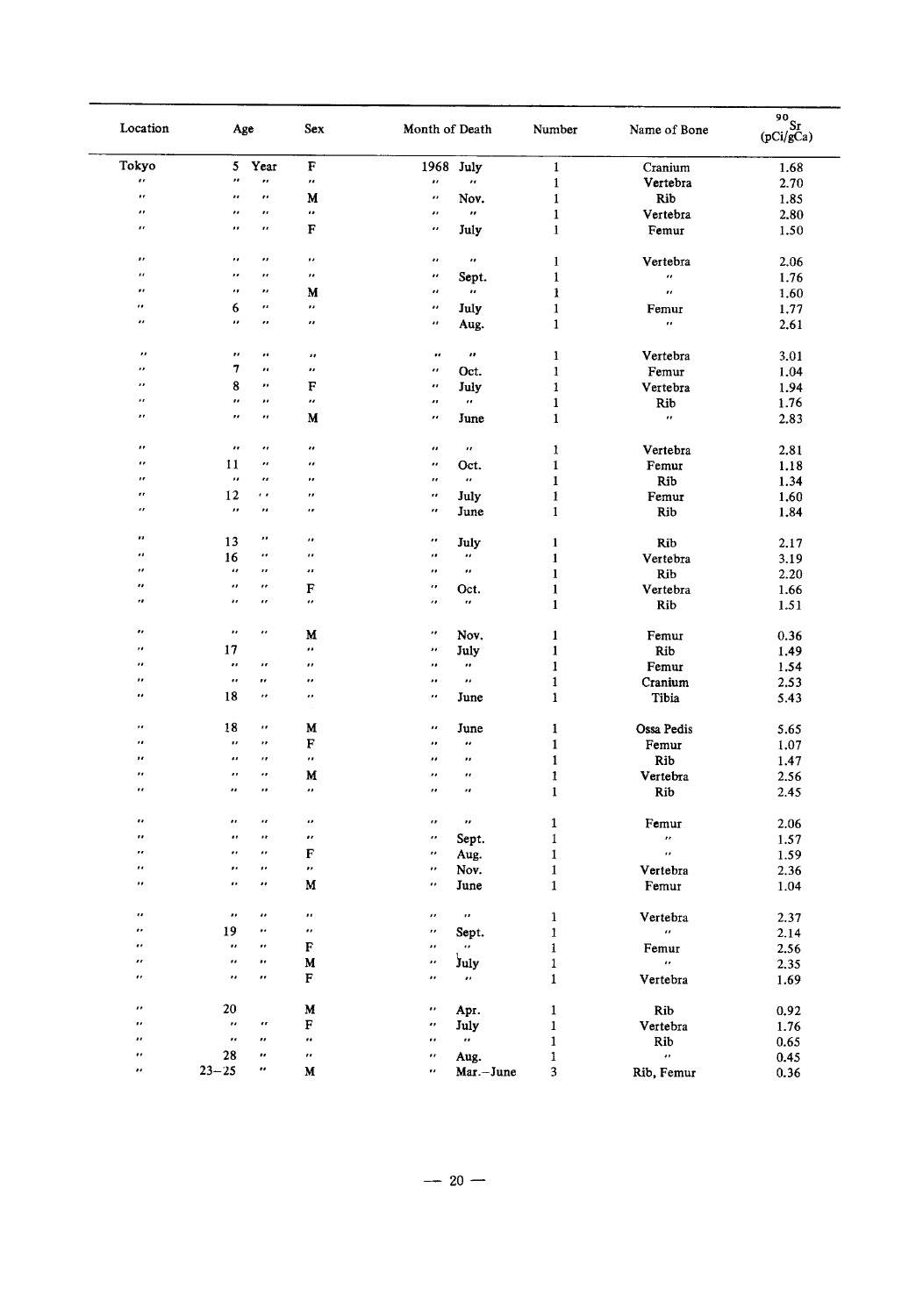| Location           | Age                        | Sex                            | Month of Death                  |                               | Number                       | Name of Bone         | 90 <sub>ST</sub><br>(pCi/gCa) |
|--------------------|----------------------------|--------------------------------|---------------------------------|-------------------------------|------------------------------|----------------------|-------------------------------|
| $\pmb{\mu}$        | $25 - 28$                  | $\mathbf F$<br>$\pmb{\cdot}$   | $\pmb{\cdot}$                   | June-Oct.                     | 3                            | $\pmb{\cdots}$       | 0.32                          |
| Hokkaido           | $28 - 29$                  | $\pmb{\cdot}$<br>$\pmb{\cdot}$ | $\pmb{\cdot}$                   | Mar.                          | $\boldsymbol{2}$             | Rib                  | 0.44                          |
| Tokyo              | $31 - 33$<br>,,            | M                              | $\pmb{\cdot}$                   | Apr.-June                     | 4                            | $\bullet$            | 0.42                          |
| $\bullet$          | $34 - 35$<br>$\cdots$      | $\boldsymbol{\mu}$             | $\pmb{\cdot}$                   | Aug.-Oct.                     | 3                            | $\pmb{\cdot}$        | 0.38                          |
| $\bullet\bullet$   | $35 - 38$<br>$\pmb{\cdot}$ | $\pmb{\cdot}$                  | $\pmb{\cdot}$                   | $\pmb{\mu}$                   | $\mathbf{2}$                 | $\pmb{\cdots}$       | 0.39                          |
| Tokyo              | $41 - 48$<br>Year          | F                              |                                 |                               |                              |                      |                               |
| $\pmb{\cdots}$     | $50 - 59$                  | $\ddot{\phantom{0}}$<br>M      | 1968<br>$\bullet$               | June-Oct.                     | 3                            | Rib                  | 0.42                          |
| Hokkaido           | $60 - 71$<br>$\pmb{\cdot}$ |                                |                                 | Apr.-June                     | 3                            | $\pmb{\cdot}$        | 0.35                          |
|                    |                            | $\pmb{\cdot}$                  | $\pmb{\cdots}$                  | $\bullet\bullet$              | $\boldsymbol{2}$             | $\pmb{\cdot}$        | 0.36                          |
| Tokyo              | Fetus                      |                                | 1969                            | July                          | $\mathbf 3$                  | Whole Skeleton       | 0.52                          |
| $\pmb{\cdot}$      | $\pmb{\cdots}$             | <u></u>                        | $\pmb{\cdot}$                   | $\boldsymbol{\alpha}$         | 4                            | $\pmb{\cdots}$       | 0.54                          |
| $\pmb{\cdot}$      | $\pmb{\cdot}$              | -                              | $\pmb{\cdot}$                   | June                          | 5                            | $\pmb{\mu}$          | 0.61                          |
| $\bullet$          | $\pmb{\cdots}$             | $\overline{\phantom{0}}$       | $\bullet$ $\bullet$             | Aug.                          | 4                            | $\pmb{\cdots}$       | 0.63                          |
| $\bullet$          | $\bullet$                  | ÷.                             | $\bullet$                       | June                          | 3                            | $\pmb{\cdots}$       | 0.68                          |
| $\pmb{\mu}$        | $\bullet\bullet$           | -                              | $\pmb{\cdot}$                   | $\mathbf{r}$                  | 6                            | $\pmb{\cdot}$        |                               |
| $\pmb{\cdots}$     | $\pmb{\cdot}$              | $\overline{\phantom{0}}$       | $\pmb{\cdot}$                   | Aug.                          | 3                            |                      | 0.78                          |
| $\pmb{\cdot}$      | $\pmb{s}$ ,                | -                              |                                 |                               |                              | $\pmb{\cdots}$       | 0.85                          |
| $\bullet\bullet$   | $^{\prime}$                |                                | $\bullet\bullet$                | $\mathbf{r}$                  | $\mathbf{1}$                 | $\bullet$            | 0.93                          |
| $\bullet$          | $\mathbf{2}$               | $\overline{\phantom{a}}$<br>M  | $\pmb{\cdot}$                   | $\pmb{\mu}$                   | $\mathbf{1}$                 | $\bar{\phantom{a}}$  | 1.03                          |
|                    | Mon.                       |                                | $\pmb{\cdot}$                   | Mar.                          | $\mathbf{1}$                 | Vertebra             | 1.94                          |
| $\bullet\,\bullet$ | 3<br>Mon.                  | F                              | $\pmb{\cdot}$                   | Feb.                          | 5                            | $\pmb{\cdot}$        | 1.53                          |
| $\pmb{\cdot}$      | $\ddot{\phantom{0}}$       | $\pmb{\cdot}$                  | $\pmb{\cdot}$                   | Apr.                          | 4                            | $\pmb{\mu}$          | 1.37                          |
| $\pmb{\cdot}$      | 6<br>Mon.                  | M                              | $\pmb{\cdot}$                   | $\mathbf{r}$                  | 3                            | $\pmb{\cdots}$       | 1.30                          |
| $\bullet$          | 8<br>Mon.                  | $\pmb{\cdots}$                 | $\ddot{\phantom{0}}$            | May                           | $\mathbf 2$                  | $\pmb{\cdot}$        | 1.11                          |
| $\pmb{\cdot}$      | $\mathbf{1}$               | F                              | $\bullet$                       | Jan.                          | $\mathbf{1}$                 | $\pmb{\cdot}$        | 3.34                          |
| $\pmb{\cdot}$      | 1                          | M                              | $\pmb{\cdot}$                   | Feb.                          | $\boldsymbol{2}$             | $\pmb{\cdot}$        | 1.74                          |
| $\bullet$          | $\pmb{\cdot}$              | F                              | $\pmb{\cdot}$                   | Mar.                          | $\boldsymbol{2}$             | $\bullet$            | 1.32                          |
| $\bullet\bullet$   | $\mathbf{2}$               | $\pmb{\cdot}$                  | $\pmb{\cdots}$                  | Apr.                          | $\mathbf{1}$                 | $\bullet$            | 3.22                          |
| $\pmb{\cdot}$      | $\pmb{\cdots}$             | M                              | $\pmb{\cdot}$                   | $\alpha$                      | $\mathbf{2}$                 | $\pmb{\cdots}$       | 1.58                          |
| $\bullet$          | 2                          | $\pmb{\cdot}$                  | $\pmb{\mu}$                     | Jan.                          | 2                            | $\pmb{\cdot}$        | 3.44                          |
| .,                 | $\boldsymbol{2}$           | $\pmb{\cdot}$                  | $\pmb{\cdot}$                   | $\bullet\bullet$              | 1                            | $\pmb{\cdot}$        | 2.04                          |
| $\bullet$          | $\bullet$                  | $\pmb{\cdot}$                  | $\pmb{\cdots}$                  | $\bullet\bullet$              | $\mathbf{1}$                 | $\cdot$              | 2.58                          |
| $\bullet$          | 3                          | ${\bf F}$                      | $\bullet$                       | Mar.                          | $\boldsymbol{2}$             | $\bullet\bullet$     |                               |
| ,,                 | $\cdot$                    | $\pmb{\cdot}$                  | $\bullet\bullet$                | Apr.                          | $\boldsymbol{2}$             |                      | 2.19                          |
| ,,                 | $\bullet\bullet$           | $\mathbf M$                    | $\pmb{\cdots}$                  | Feb.                          | $\mathbf{1}$                 | $\pmb{\cdot}$        | 1.10                          |
|                    |                            |                                |                                 |                               |                              | ,,                   | 1.91                          |
| ,,                 | $\pmb{\cdot}$              | F                              | $\pmb{\cdots}$                  | May                           | $\mathbf{1}$                 | $\pmb{\cdot}$        | 0.61                          |
| $\pmb{\cdots}$     | $^{\prime}$                | M                              | $\pmb{\cdots}$                  | Jan.                          | $\mathbf{1}$                 | Rib                  | 1.78                          |
| $\pmb{\cdots}$     | 4                          | $\cdot$                        | $\pmb{\mathcal{U}}$             | Apr.                          | $\mathbf 1$                  | Femur                | $0.58\,$                      |
| $\bullet\,\bullet$ | 5                          | n                              | $\pmb{\cdots}$                  | Apr.                          | $\mathbf{1}$                 | Vertebra             | 1.54                          |
| $\pmb{\cdot}$      | $\ddot{\phantom{0}}$       | ,,                             | $\pmb{\cdot}$                   | $\boldsymbol{\theta}$         | $\mathbf{I}$                 | $\mathbf{Rib}$       | 1.35                          |
| $\pmb{r}$          | 6                          | F                              | $\boldsymbol{\mu}$              | May                           | $\mathbf{1}$                 | Vertebra             | 0.96                          |
| $^{\prime\prime}$  | $\pmb{\cdot}$              | $\mathbf M$                    | $\pmb{\cdot}$                   | Jan.                          | $\mathbf{1}$                 | $\ddot{\phantom{0}}$ | 2.10                          |
| $\pmb{r}$          | $\pmb{\cdot}$              | $\pmb{\cdots}$                 | $\pmb{\cdot}$                   | $\bullet$                     | 3                            | Rib                  | 1.90                          |
| $\pmb{\cdot}$      | 7                          | F                              | $\pmb{\cdot}$                   | Mar.                          | $\mathbf{1}$                 | Femur                | 0.52                          |
| $^{\prime\prime}$  | $\pmb{\cdots}$             | $\pmb{\cdot}$                  | $\pmb{\cdots}$                  | $\pmb{\cdots}$                | $\mathbf{1}$                 | Vertebra             | 0.83                          |
| ,,                 | $\pmb{\cdots}$             | $\cdots$                       | $\pmb{\cdot}$                   | $\pmb{\cdot}$                 | $\mathbf{1}$                 | $\pmb{\cdot}$        |                               |
| $\pmb{\cdots}$     | 8                          | $\bullet$                      | $\pmb{\cdots}$                  |                               | $\mathbf{1}$                 |                      | 0.73                          |
| $\pmb{\cdot}$      | $\pmb{\cdot}$              | $\bullet$                      | $\pmb{\cdots}$                  | Apr.<br>$\pmb{\cdot}$         |                              | $\pmb{\cdot}$        | 2.40                          |
| ,,                 | $\bullet\bullet$           | $\pmb{\cdot}$                  |                                 |                               | $\mathbf{1}$                 | Femur                | 1.62                          |
| ,,                 | $\pmb{\cdots}$             | ,,                             | $\pmb{\cdots}$<br>$\pmb{\cdot}$ | $\pmb{\cdots}$<br>$\pmb{\mu}$ | $\mathbf{1}$<br>$\mathbf{1}$ | Rib<br>Femur         | 1.12<br>0.56                  |
|                    |                            |                                |                                 |                               |                              |                      |                               |
| $\pmb{\cdot}$      | 9                          | $\mathbf M$                    | $\pmb{\cdot}$                   | May                           | $\mathbf{1}$                 | Vertebra             | 1.76                          |
| ,,                 | $10\,$                     | ${\bf F}$                      | $\pmb{\cdot}$                   | Oct.                          | $\mathbf 2$                  | Rib                  | 1.17                          |
| $^{\prime}$        | 16                         | ${\bf M}$                      | $\pmb{\cdot}$                   | Aug.                          | $\mathbf 1$                  | Vertebra             | 1.33                          |
| $\bullet\bullet$   | $\boldsymbol{\cdot}$       | $\pmb{\cdot}$                  | $\bullet$                       | $\boldsymbol{\alpha}$         | $\mathbf{1}$                 | $\pmb{\cdot}$        | 2.36                          |
| ,,                 | 17                         | $\mathbf M$                    | .,                              | Sept.                         | $\mathbf{2}$                 | $\pmb{\cdot}$        | 2.03                          |
|                    |                            |                                |                                 |                               |                              |                      |                               |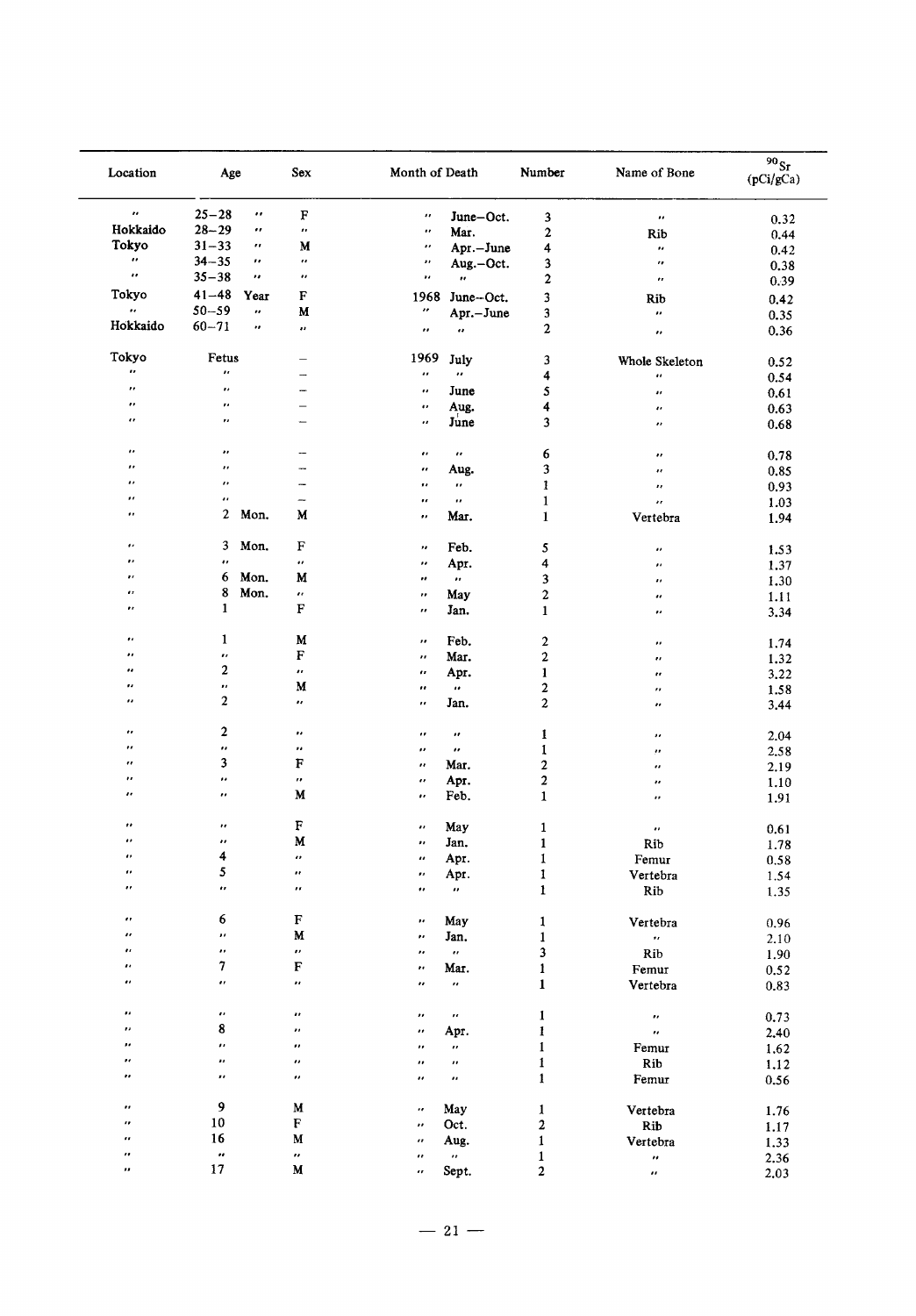| $^{\prime\prime}$<br>$^{\prime\prime}$<br>$\cdot$<br>$\pmb{\cdot}$<br>$\bullet$ | $5 - 10$<br>22<br>25<br>30<br>40 | M F<br>M<br>M<br>$^{\prime\prime}$     | May-Oct.<br>$\bullet\bullet$<br>Oct.<br>$\bullet\bullet$<br>May<br>$\bullet$<br>Jan.-Oct.<br>$\bullet$<br>$\cdots$<br>$\bullet$ | Long Bone<br>Rib<br>$\mathbf{r}$<br>$\cdots$<br>$^{\prime\prime}$ | 0.36<br>1.40<br>0.83<br>0.95<br>0.31 |
|---------------------------------------------------------------------------------|----------------------------------|----------------------------------------|---------------------------------------------------------------------------------------------------------------------------------|-------------------------------------------------------------------|--------------------------------------|
| $\bullet\bullet$<br>$^{\prime\prime}$                                           | 50<br>60                         | $^{\prime\prime}$<br>$^{\prime\prime}$ | $\bullet$<br>$^{\prime}$<br>$\bullet$<br>$\overline{\phantom{a}}$                                                               | $^{\prime\prime}$<br>$^{\prime\prime}$                            | 0.32<br>0.36                         |

## Table 7. Summary of  $90$  Sr(pCi/gCa) in Human Bone - 1968 and 1969 --<br>By G. Tanaka, H. Kawamura and M. Izyuin<br>(National Institute of Radiological Sciences)

|      |                           |               | Age group     |               |               |
|------|---------------------------|---------------|---------------|---------------|---------------|
|      |                           | Fetus         | $0 - 4$       | $5 - 19$      | 20            |
|      | Number of Samples         | 12            | 31            | 47            |               |
| 1968 | Average                   | 1.08          | 2.42          | 2.11          | 0.56          |
|      | <b>Standard Deviation</b> | 0.27          | 0.92          | 0.93          | 0.38          |
|      | Minimum-Maximum           | $0.65 - 1.65$ | $0.89 - 4.18$ | $0.36 - 5.65$ | $0.32 - 1.76$ |

|      |                    |               | Age group     |               |               |
|------|--------------------|---------------|---------------|---------------|---------------|
|      |                    | Fetus         | $_{0-4}$      | $5 - 19$      | 20            |
|      | Number of Samples  | 30            | 135           | 26            | 12            |
| 1969 | Average            | 0.73          | 1.83          | 1.37          | 0.69          |
|      | Standard Deviation | 0.17          | 0.81          | 0.62          | 0.40          |
|      | Minimum-Maximum    | $0.52 - 1.03$ | $0.58 - 3.44$ | $0.36 - 2.40$ | $0.31 - 1.40$ |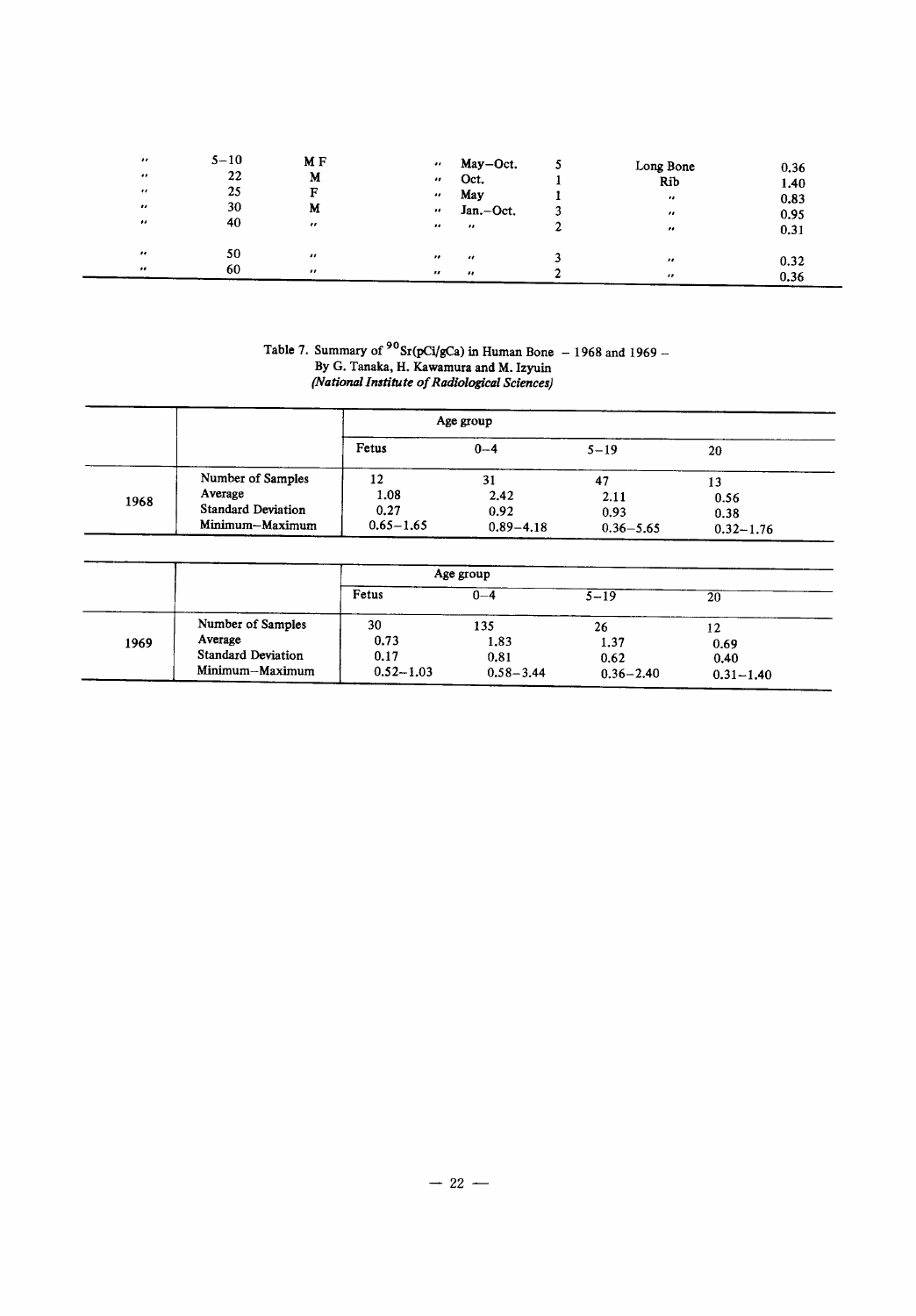#### Cesium-137 Body Burden in Japanese male adults

(National Institute of Radiological Sciences)

Cesium-137 body burden in Japanese has been determined at the National Institute of Radiological Sciences since November 1963. Total of 46 male subjects, from the staff of this institute, who lived in Tokyo or Chiba, were tested at the interval of three months with a Nal (T1) whole body spectrometer at this institute.

Results obtained in 1969 are shown in Table 8.

The amount of cesium-137 body burden has get so low that accuracy of the present data should have been sacrificed compared with the former data.

Table 8. Cesium-137 Body Burden in Japanese male adults - 1969 -By M. Uchiyama, T. A. Iinuma and G. Tanaka (National Institute of Radiological Sciences)

| Time of     | No. of          | Body Burden $(m\mu Ci)$ |     |                    |      | Body Burden (pCi/gK) |    |               |      |
|-------------|-----------------|-------------------------|-----|--------------------|------|----------------------|----|---------------|------|
| Measurement | <b>Subjects</b> |                         |     | Max. AV. S.D. Min. |      |                      |    | Max. AV. S.D. | Min. |
| May 1969    | 14              | 2.9                     | 1.7 | 0.6                | 0.8  | 23                   | 14 |               |      |
| Aug. 1969   | 12              | 3.1                     | 1.8 | 0.7                | N.D. | 27                   | 14 |               | N.D. |
| Nov. 1969   | 8               | 2.1                     | 1.8 | 1.0                | N.D. | 18                   | 15 |               | N.D. |
| Jan. 1970   | 12              | 2.1                     | 1.6 | 0.5                | N.D. | 19                   | 12 |               | N.D. |

Total of 92 male subjects, from the staff of this institute, who lived in Tokyo or Chiba, were tested at appropriate intervals with a Nal(T1) whole body spectrometer at this institute.

Results obtained from 1967 to 1969 are shown in Table 9.

The amount of Cesium-137 body burden seems to have such a rapid decreasing tendency that the amount might be prospective to come under the detection limit within coming two years if the same fall-out tendency as it in these two years will keep.

Table 9. Cesium-137 Body Burden in Japanese male adults-1967 to 1969 -By M. Saiki, T. A. Iinuma and M. Uchiyama (National Institute of Radiological Sciences)

| Time of      | No. of   | Body Burden $(m\mu Ci)$ |         |      |      | Body Burden (pCi/gK) |    |      |      |
|--------------|----------|-------------------------|---------|------|------|----------------------|----|------|------|
| Measurement  | Subjects | Max. Av.                |         | S.D. | Min. | Max. Av.             |    | S.D. | Min. |
| 1967<br>May  | 9        | 5.1                     | 3.5     | 1.1  | 2.0  | 50                   | 31 | 10   | 19   |
| 1967<br>July |          | 11.7                    | 5.5     | 3.0  | 1.9  | 90                   | 48 | 21   | 17   |
| Sept. 1967   |          | 6.0                     | 3.8     | 1.5  | 1.4  | 50                   | 29 | 12   | 11   |
| 1967<br>Nov. |          | 5.0                     | 3.4     | 1.2  | 2.1  | 40                   | 26 | 9    | 17   |
| 1968<br>Jan. |          | 4.1                     | 2.8     | 1.1  | 1.0  | 33                   | 22 | 9    | 8    |
| 1968<br>Mar. |          | 6.6                     | 3.5     | 1.8  | 1.0  | 52                   | 28 | 15   | 9    |
| 1968<br>May  | q        | 3.9                     | 2.5     | 1.0  | 1.2  | 34                   | 20 | 8    | 10   |
| 1968<br>Aug. | 9        | 3.4                     | $2.2\,$ | 0.7  | 1.2  | 25                   | 17 | S    | 9    |
| 1968<br>Nov. | 15       | 4.3                     | 1.8     | 0.8  | 1.0  | 32                   | 14 | 6    | 8    |
| 1969<br>Feb. | 15       | 5.0                     | 2.0     | 1.3  | 1.0  | 34                   | 15 | 9    | п    |